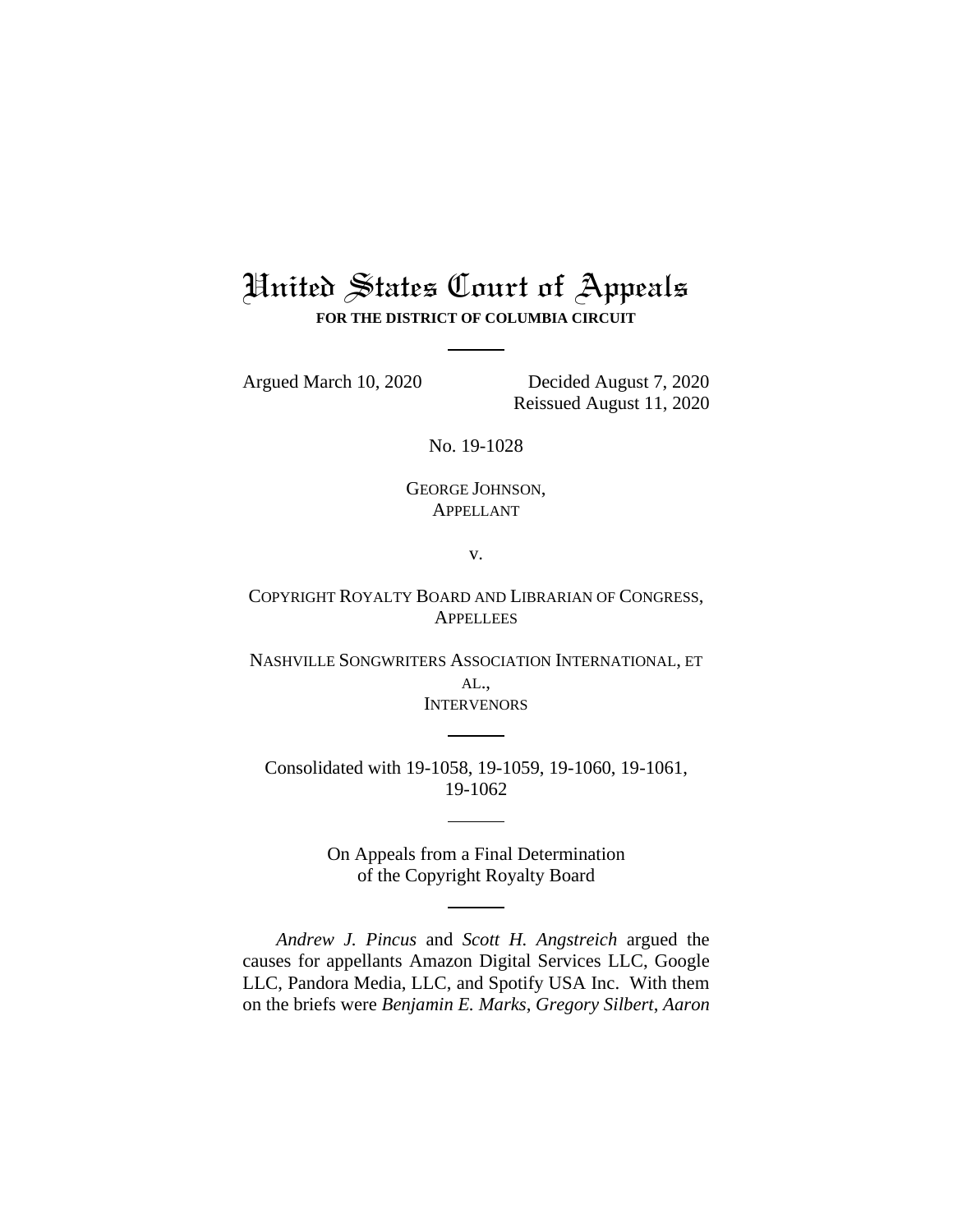# *J. Curtis*, *Kenneth L. Steinthal*, *Jeffrey S. Bucholtz*, *Jason Blake Cunningham*, *Leslie V. Pope*, and *A. John P. Mancini.*

*Harold Feld* was on the brief for *amicus curiae* Public Knowledge in support of appellants Amazon Digital Services LLC, Google LLC, Pandora Media, LLC, and Spotify USA Inc.

*Kannon K. Shanmugam* argued the cause for appellants National Music Publishers' Association and Nashville Songwriters Association International. With him on the briefs were *William T. Marks*, *Benjamin E. Moskowitz*, *Donald S. Zakarin*, *Frank P. Scibilia*, *Benjamin K. Semel*, and *Aaron J. Marks*.

*George Johnson*, appellant appearing *pro se*, argued the cause and filed the briefs on his own behalf.

*Jennifer L. Utrecht*, Attorney, U.S. Department of Justice, argued the cause for appellees. With her on the brief was *Joseph H. Hunt*, Assistant Attorney General at the time the brief was filed, and *Daniel Tenny*, Attorney. *Mark R. Freeman*, Attorney, entered an appearance.

*Jacqueline C. Charlesworth* was on the brief for *amici curiae* Songwriters of North America, et al. in support of appellees and affirmance.

*Kannon K. Shanmugam* argued the cause for intervenors National Music Publishers' Association and Nashville Songwriters Association International. With him on the briefs were *William T. Marks*, *Benjamin E. Moskowitz*, *Donald S. Zakarin*, *Frank P. Scibilia*, *Benjamin K. Semel*, and *Aaron J. Marks*.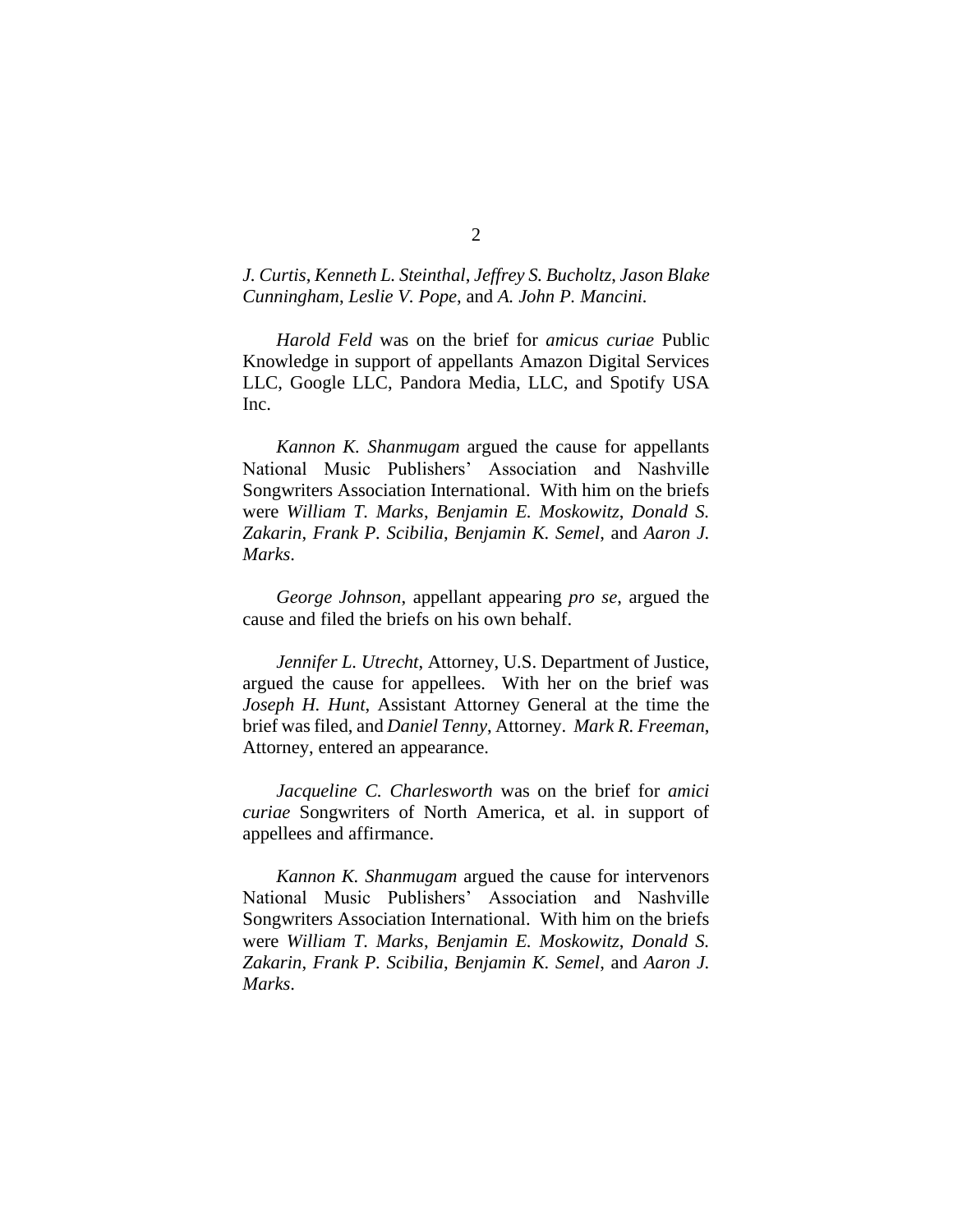*Andrew J. Pincus* argued the cause for intervenors Amazon Digital Services LLC, Google LLC, Pandora Media, LLC, and Spotify USA Inc. With him on the briefs were *Benjamin E. Marks*, *Gregory Silbert*, *Aaron J. Curtis*, *Kenneth L. Steinthal*, *Jeffrey S. Bucholtz*, *Jason Blake Cunningham*, *Leslie V. Pope*, and *A. John P. Mancini.*

*Harold Feld* was on the brief for *amicus curiae* Public Knowledge in support of intervenors Amazon Digital Services LLC, Google LLC, Pandora Media, LLC, and Spotify USA Inc.

Before: HENDERSON, GARLAND, and MILLETT, *Circuit Judges*.

#### Opinion for the Court filed by *Circuit Judge* MILLETT.

MILLETT, *Circuit Judge*: The Copyright Act requires the Copyright Royalty Board to undertake, every five years, the difficult task of setting the copyright royalty rates for the rights to reproduce and distribute musical works. *See* 17 U.S.C. § 115 (2012). These consolidated appeals deal with the royalty rates and terms established by the Board for the period January 1, 2018 through December 31, 2022. 84 Fed. Reg. 1918 (Feb. 5, 2019).

The appellants in this case are (i) four music streaming services—Amazon Digital Services LLC, Google LLC, Pandora Media, LLC, and Spotify USA Inc. (collectively, "Streaming Services"); (ii) the National Music Publishers' Association and the Nashville Songwriters Association International (collectively, "Copyright Owners"); and (iii) George Johnson, a songwriter proceeding *pro se*. They disagree on multiple fronts with the Board and with each other. As a result, many issues devolved into Goldilocks' arguments,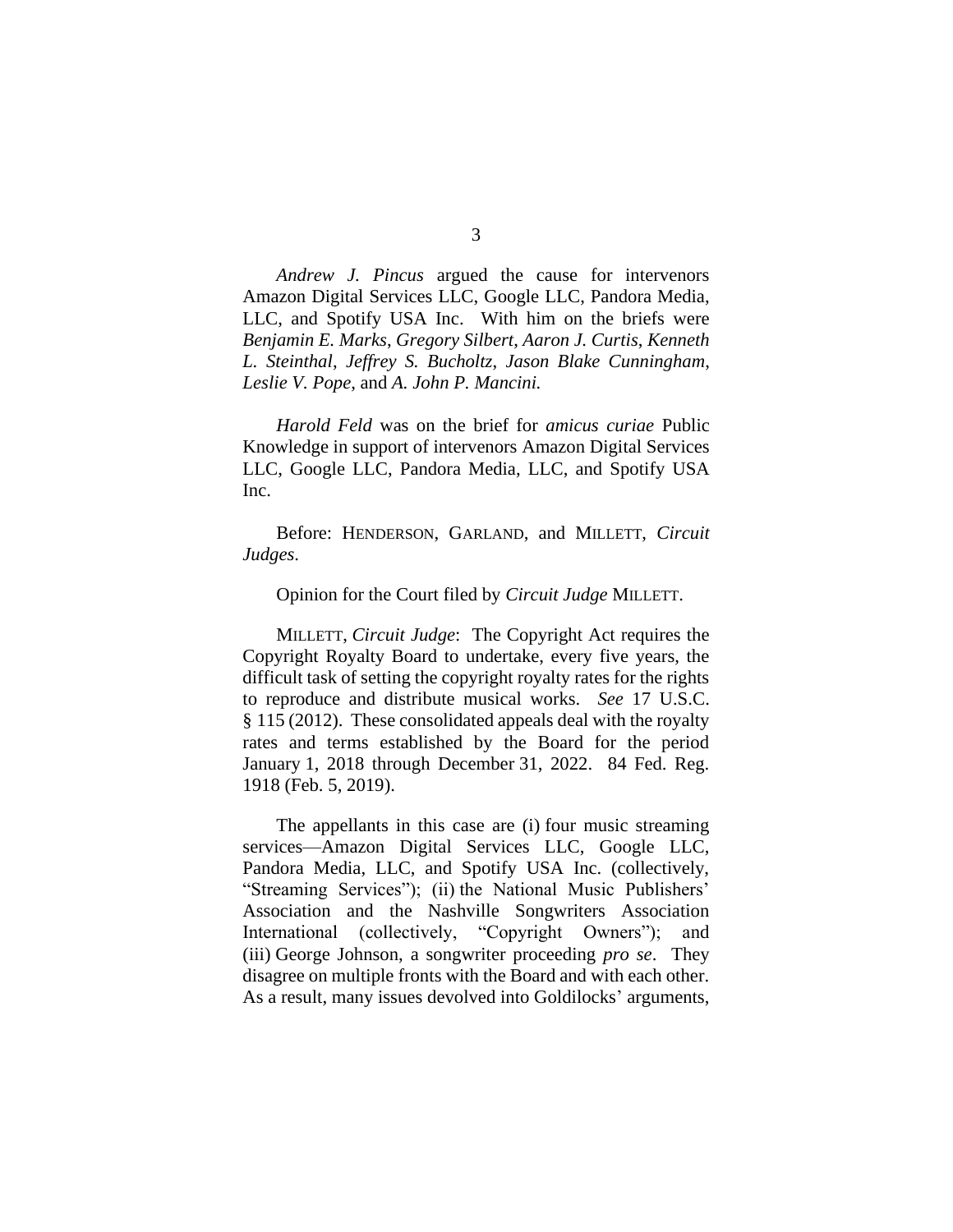with the Streaming Services protesting that the rates are too high; the Copyright Owners objecting that they are too low; and the Copyright Royalty Board saying they are just right.

Having considered all of those arguments and the extensive administrative record, we affirm in part and vacate and remand to the Copyright Royalty Board in part because it failed to give adequate notice or to sufficiently explain critical aspects of its decisionmaking. Specifically, the Board failed to provide adequate notice of the rate structure it adopted, failed to explain its rejection of a past settlement agreement as a benchmark for rates going forward, and never identified the source of its asserted authority to substantively redefine a material term after publishing its Initial Determination.

## **I**

#### **A**

#### **1**

The Copyright Act, 17 U.S.C. §§ 101 *et seq.*, grants copyright owners certain legal rights in their copyrighted works. Those rights include the exclusive authority to reproduce, distribute, and perform the copyrighted work, and to allow others to do the same. *Id.* § 106.

This case deals with two specific types of copyrightable works: musical works and sound recordings. A "musical work" refers to the notes, lyrics, embedded performance directions, and related material composed by the creator of a song. *See SoundExchange, Inc. v. Librarian of Congress*, 571 F.3d 1220, 1222 (D.C. Cir. 2009). Think the Gershwin Brothers composing "Embraceable You."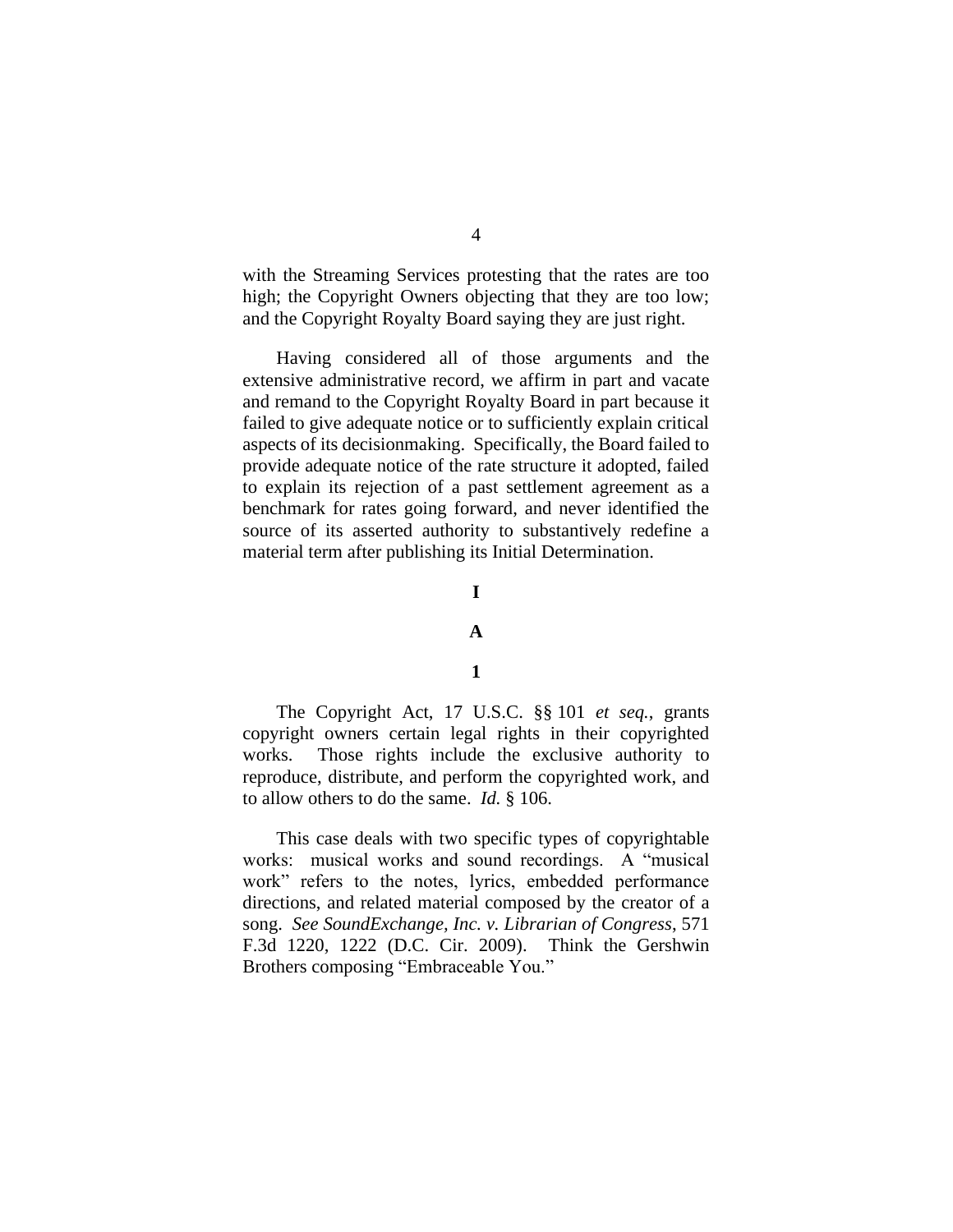A "sound recording," on the other hand, is a performing artist's particular recording of a musical work. *See Music Choice v. Copyright Royalty Bd.*, 774 F.3d 1000, 1004 (D.C. Cir. 2014); *see also* 17 U.S.C. § 101; *SoundExchange*, 571 F.3d at 1222. Think Billie Holiday's stirring rendition of that jazz standard. BILLIE HOLIDAY, *Embraceable You*, on BODY AND

SOUL (Verve Label Group 1957).

How those copyrighted works get from the songwriters into your ears is rather complicated. For starters, while "almost always intermingled in a single song, [the musical work and sound recording] copyrights are legally distinct and may be owned and licensed separately." *Recording Indus. Ass'n of America, Inc. v. Librarian of Congress*, 608 F.3d 861, 863 (D.C. Cir. 2010).

So when you stream a particular recording of a song from your interactive music streaming service of choice, the service must have first obtained permission to disseminate both the underlying musical work and the specific sound recording. Specifically, such streaming services must acquire licenses to make and distribute copies of the sound recording and the musical work, 17 U.S.C.  $\S$  106(1), (3), as well as to publicly perform those copyrighted works, *id*. § 106(4), (6). In the context of interactive streaming services, the Copyright Royalty Board has the authority to set certain royalty rates for musical works, but not for sound recordings.<sup>1</sup>

<sup>&</sup>lt;sup>1</sup> An "interactive service" is defined in Section 114 of the Copyright Act as a service that "enables a member of the public to receive a transmission of a program specially created for the recipient, or on request, a transmission of a particular sound recording[.]" 17 U.S.C.  $\S 114(i)(7)$ . Section 114 creates a compulsory licensing scheme for sound recordings, but that license does not extend to interactive services. *Id.* § 114(d).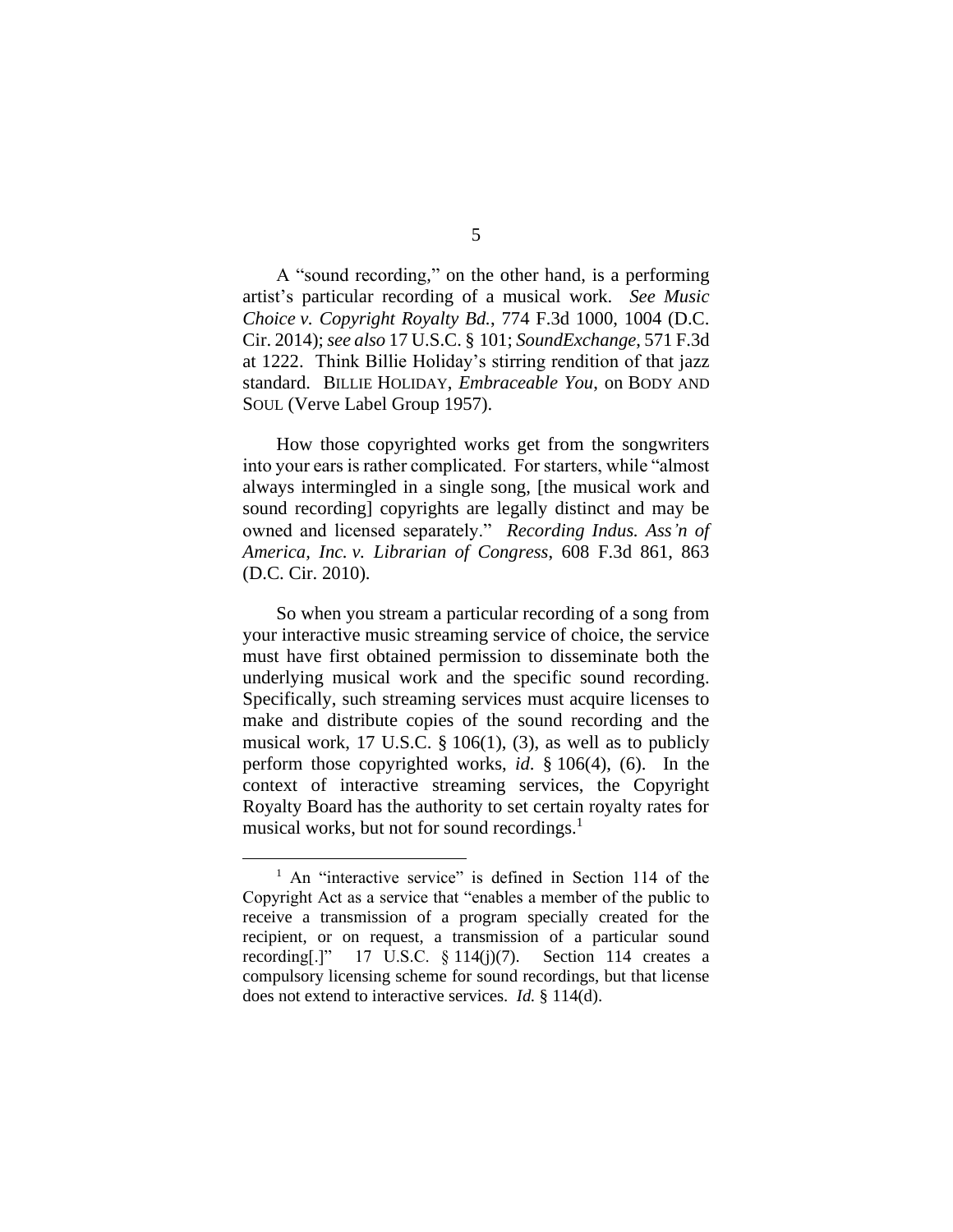As relevant here, Section 115 of the Copyright Act creates a compulsory license, which is a statutorily conferred authority to use certain copyrighted material in a specified manner as a matter of law, without the actual consent of the copyright holder. *See Independent Producers Group v. Library of Congress*, 759 F.3d 100, 101 (D.C. Cir. 2014). The Section 115 license allows any person who satisfies certain conditions, including the payment of a royalty, to *reproduce*  and to *distribute* phonorecords of a copyrighted musical work. 17 U.S.C.  $\S 115 (2012).$ <sup>2</sup> This is commonly referred to as the "mechanical license." 84 Fed. Reg. at 1918–1919. The Copyright Act charges the Copyright Royalty Board with setting the royalty rates and terms for the mechanical license. 17 U.S.C. §§ 115, 801(b)(1) (2012). 3

Section 115's compulsory license, however, does not include the right to publicly perform a musical work. *See* 17 U.S.C. § 115 (2012). Nor does Section 115 create a compulsory license for the sound recordings themselves. *See id.*; *Recording Indus.*, 608 F.3d at 863. Therefore, interactive

<sup>3</sup> The Orrin G. Hatch-Bob Goodlatte Music Modernization Act, Pub. L. No. 115–264, 132 Stat. 3676 (2018), among other things, amended Sections 115 and 801 of the Copyright Act. While some of these changes went into effect immediately, changes in the statutory provisions at issue in this case only govern ratemaking proceedings commenced after the law's enactment on October 11, 2018. So they do not apply to this decision of the Copyright Royalty Board. Pub. L. No. 115-264, § 102(c), 132 Stat. at 3722, 3725.

 $2$  The term "phonorecords" refers to "material objects," such as vinyl records, CDs, or other digital storage devices, "in which sounds, other than those accompanying a motion picture \* \* \*, are fixed \* \* \*, and from which the sounds can be perceived, reproduced, or otherwise communicated, either directly or with the aid of a machine or device." 17 U.S.C. § 101.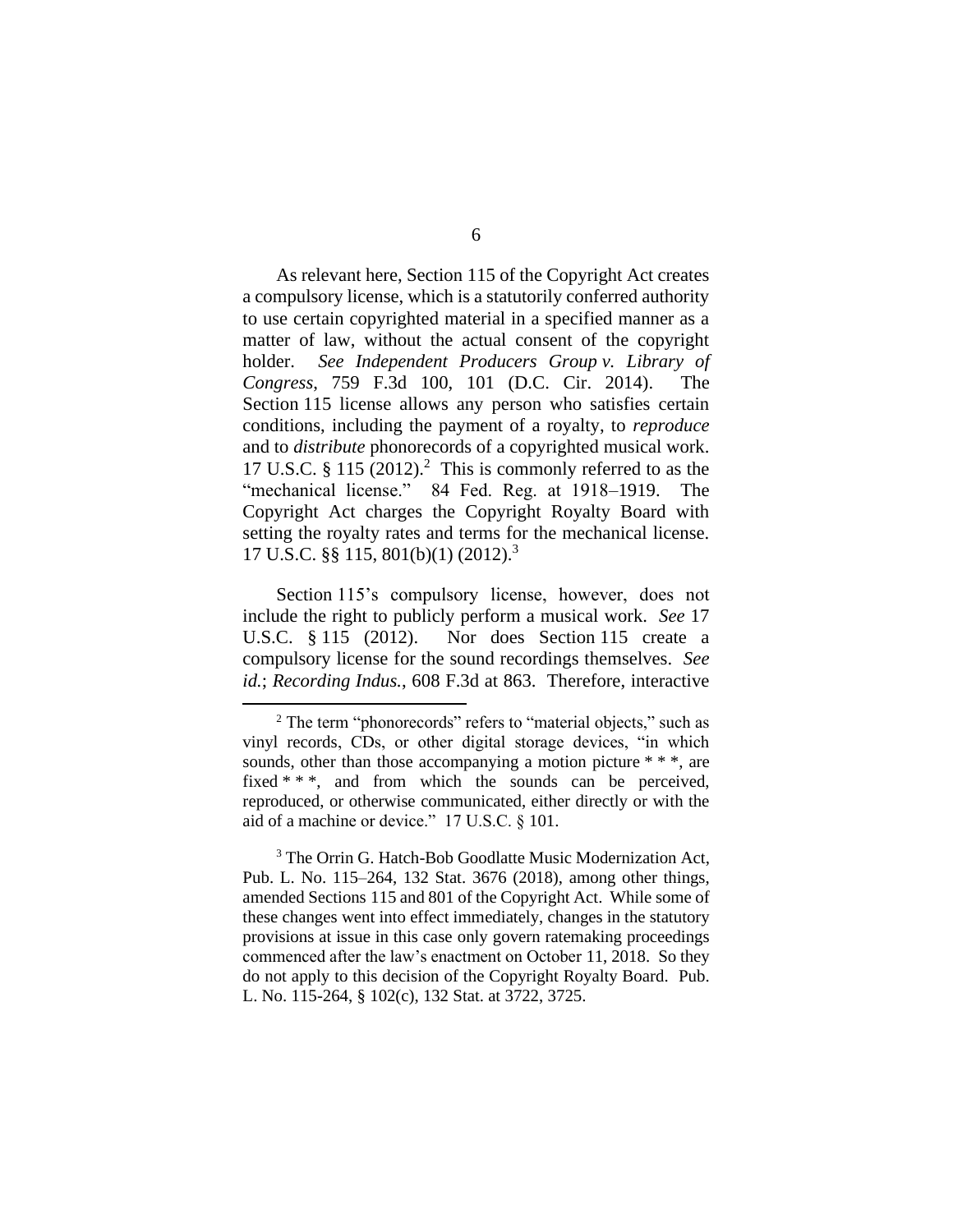streaming services seeking the right to make, distribute, or publicly perform a sound recording, and those seeking the right to publicly perform a musical work, must negotiate with and obtain permission from the appropriate rightsholders. *See* 17 U.S.C. § 106(1), (3), (4), (6).

**2**

The Copyright Royalty Board is an "institutional entity in the Library of Congress" that "house[s] the Copyright Royalty Judges." 37 C.F.R. § 301.1. The three Copyright Royalty Judges are responsible for presiding over royalty proceedings and for making "determinations and adjustments of reasonable terms and rates of royalty payments[.]" 17 U.S.C. § 801(a), (b)(1) (2012).

The Copyright Royalty Board initiates ratemaking proceedings every five years to set the royalty rates and terms associated with the compulsory mechanical license. 17 U.S.C. § 804(b)(4). After the commencement of those proceedings, the Copyright Act gives interested parties an opportunity first to try and settle on the royalty rate. *Id.* § 803(b)(3). If no settlement emerges, the Board presides over a contested royalty ratemaking proceeding. *See id.* § 803. Any person that the Board determines has a "significant interest in the proceeding" may participate. *See id.* § 803(b)(2)(C).

At the time the proceedings at issue here were initiated, the Copyright Act required that the Board prioritize four objectives when developing "reasonable [royalty] rates and terms" for the mechanical license. 17 U.S.C. § 115(c)(3)(C) (2012). Those objectives were:

 $(A)$  \* \* \* maximiz[ing] the availability of creative works to the public;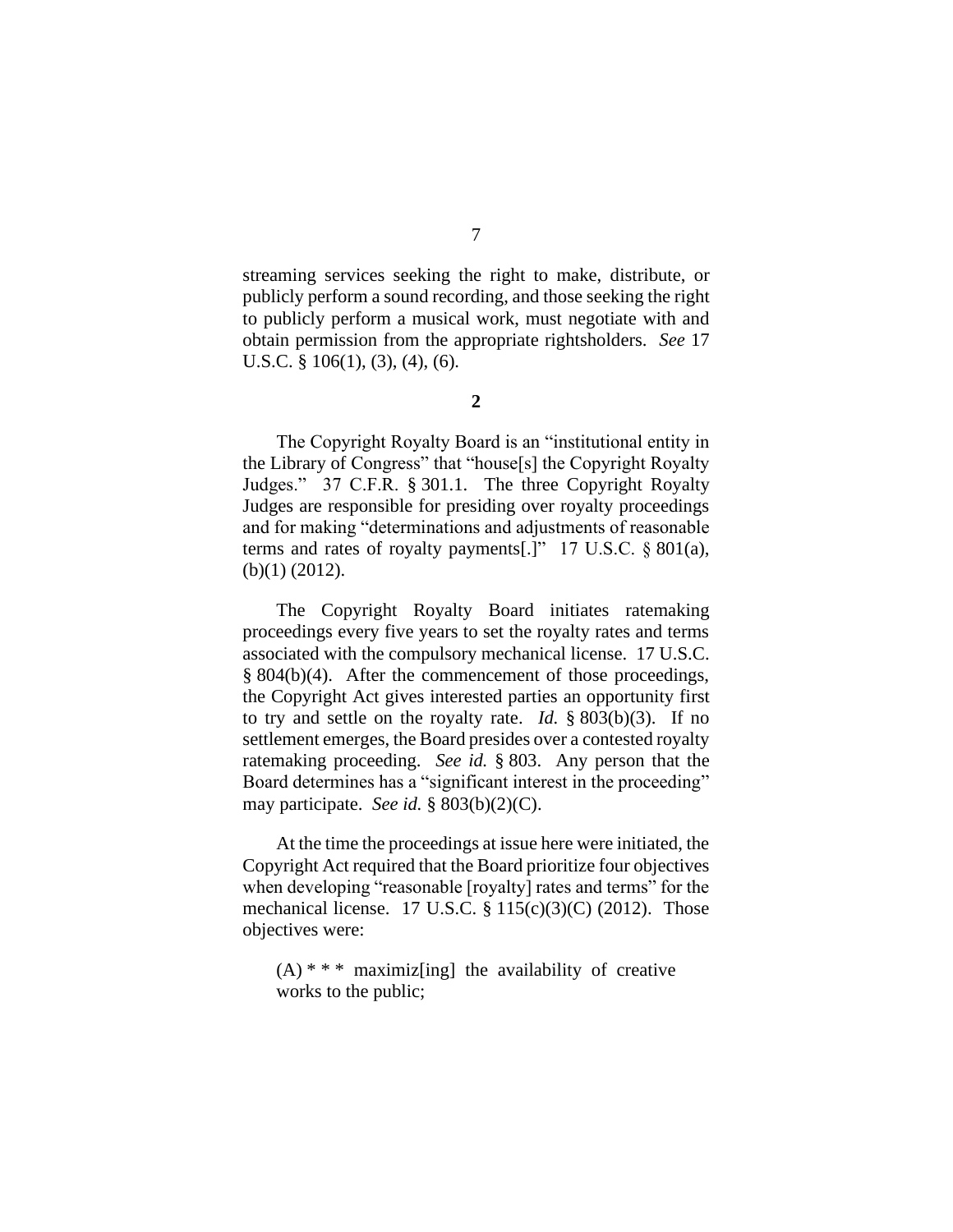$(B)$  \* \* \* afford [ing] the copyright owner a fair return for his or her creative work and the copyright user a fair income under existing economic conditions;

 $(C)$  \* \* \* reflect[ing] the relative roles of the copyright owner and the copyright user in the product made available to the public with respect to relative creative contribution, technological contribution, capital investment, cost, risk, and contribution to the opening of new markets for creative expression and media for their communication;

(D)  $* * *$  minimiz[ing] any disruptive impact on the structure of the industries involved and on generally prevailing industry practices.

*Id.* § 801(b)(1).<sup>4</sup>

At the end of the ratemaking proceeding, the Board releases its initial determination setting the royalty rates and terms for the mechanical license for the licensing period at issue. *See* 17 U.S.C. § 803(c)(1); *id.* § 803(c)(2)(B), (E) (describing this determination as the Board's "initial determination"). That determination must be agreed upon by at least a majority of the three Copyright Royalty Judges. *See id.* § 803(a)(3); 37 C.F.R. § 352.1.

<sup>4</sup> The Orrin G. Hatch-Bob Goodlatte Music Modernization Act eliminated these four requirements for proceedings initiated after October 2018. For future ratemakings, the Board must instead "establish rates and terms that most clearly represent the rates and terms that would have been negotiated in the marketplace between a willing buyer and a willing seller." *See* Pub. L. No. 115-264, § 102(a)(3), 132 Stat. at 3680.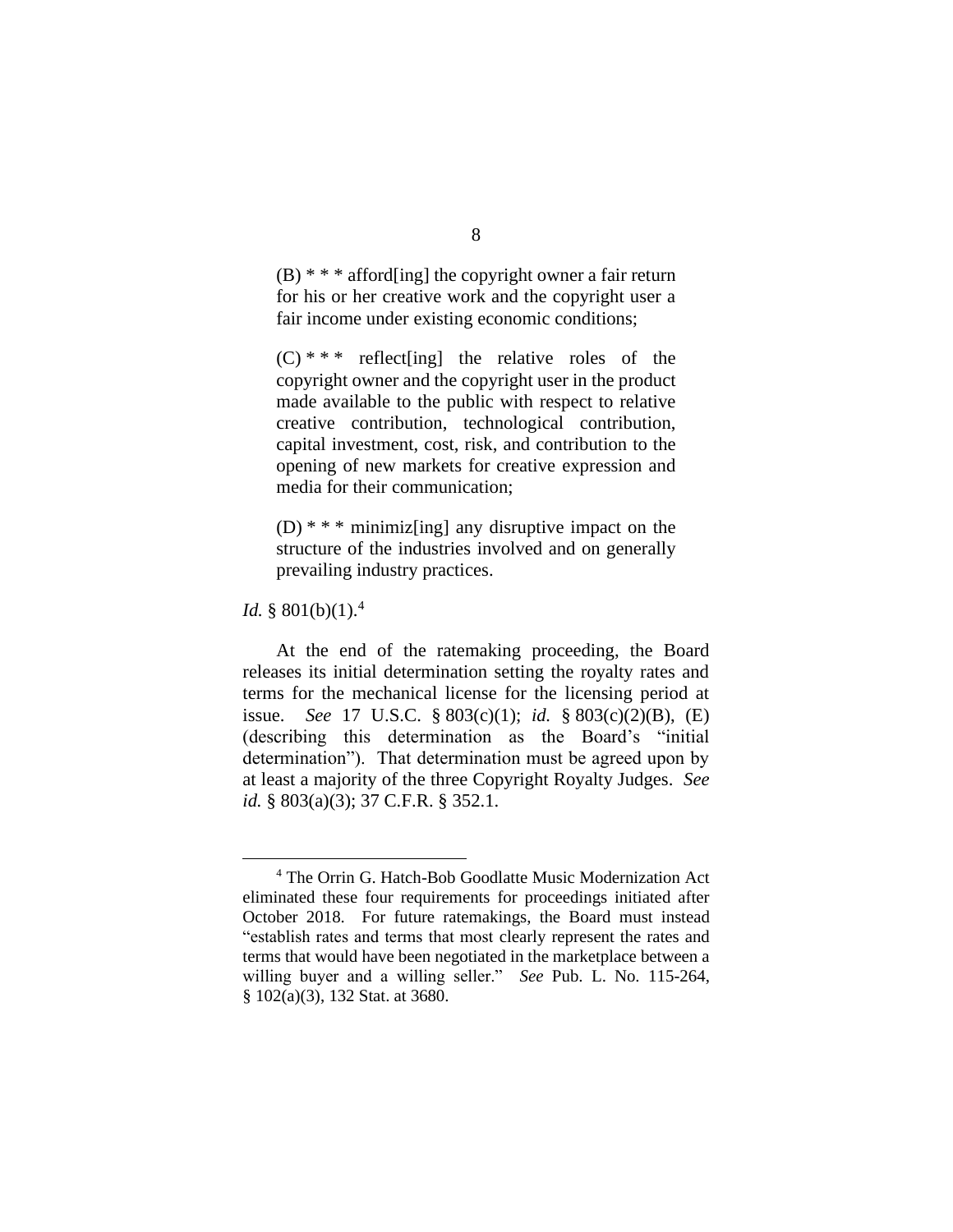Only in "exceptional cases" may the Board grant a participant's request for rehearing after issuance of its initial determination. 17 U.S.C.  $\S 803(c)(2)$ (A). The Board also maintains jurisdiction to "issue an amendment to a written determination to correct any technical or clerical errors in the determination or to modify the terms, but not the rates, of royalty payments in response to unforeseen circumstances that would frustrate the proper implementation of such determination." *Id.* § 803(c)(4).

Once the Copyright Royalty Board issues its final determination, the Register of Copyrights may review the Board's decision for legal error. 17 U.S.C.  $\S 802(f)(1)(D)$ . Within sixty days of the Board issuing its final determination, the Librarian of Congress must publish that determination in the Federal Register, along with any corrections identified by the Register of Copyrights. *See id.* §§ 802(f)(1)(D), 803(c)(6).

## **B**

The Board's two prior mechanical license ratemaking proceedings provide an important backdrop for understanding the disputes at hand.

In 2006, the Board commenced its first mechanical license ratemaking proceeding, which is commonly referred to as Phonorecords I. *See* 74 Fed. Reg. 4510, 4513–4514 (Jan. 26, 2009). The parties in Phonorecords I reached, and the Board approved, a settlement setting the royalty rates and terms for limited downloads, interactive streaming, and incidental phonorecord deliveries. *Id.* at 4514–4515. But the Board still had to adjudicate the rates and terms for the mechanical license as applied to permanent downloads and physical phonorecords. *Id.* at 4510.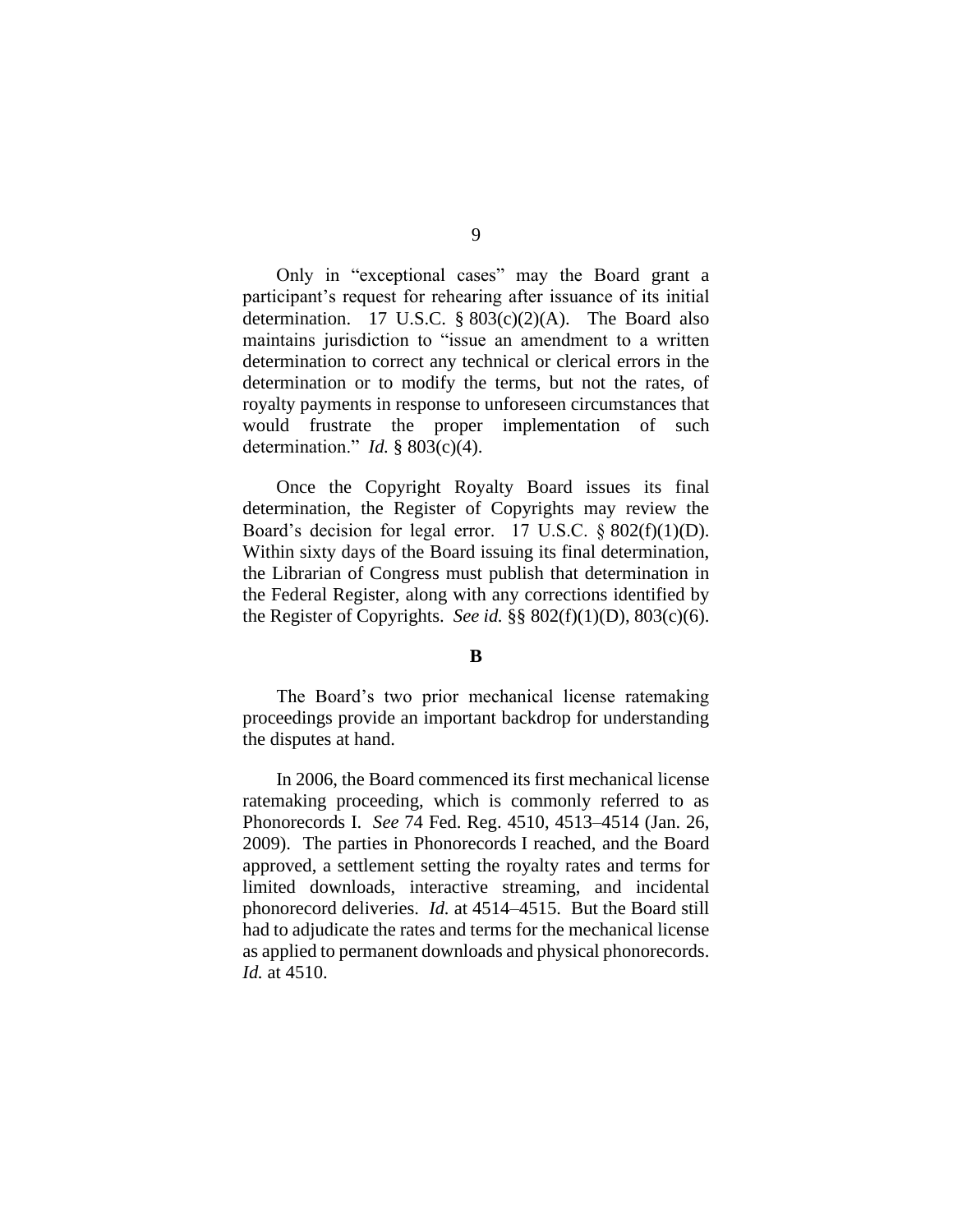Five years later, the Board initiated Phonorecords II, its second mechanical license ratemaking proceeding. 78 Fed. Reg. 67,938, 67,939 (Nov. 13, 2013). There, the Board approved a settlement that carried forward the rates from Phonorecords I and set rates for certain new services introduced into the market, such as mixed service bundles and purchased content locker services. *Id.* at 67,939, 67,942; 84 Fed. Reg. at 1919; *see also* 37 C.F.R. § 385.20–.26 (2014).<sup>5</sup>

Under both Phonorecords I and II, the applicable royalty rates depended on the type of service provided. The Phonorecords II settlement involved ten categories of streaming-related offerings, such as standalone portable and non-portable subscription services, bundled subscription services, free non-subscription/advertisement-supported services, and varied locker services. 37 C.F.R. § 385.13(a)(1)–  $(5)$ , 385.23 $(a)(1)$ – $(5)$   $(2014)$ .

The precise formula for calculating royalties for each category differed somewhat, but generally included the same four elements:

First, for each category, the service providers calculated the greater of (i) the "revenue prong," which was a percentage of the service provider's revenue associated with the particular offering, and (ii) the "total content cost prong," which was a percentage of the royalties paid by the service provider to

<sup>&</sup>lt;sup>5</sup> Mixed service bundles involve packaging a streaming music service with other products or services, like Amazon Prime, and offering them as a single product. *See* 37 C.F.R. § 385.2 (2019); 37 C.F.R. § 385.21 (2014). Purchased content locker services allow a customer to stream a previously purchased song from a digital storage locker. *See* 37 C.F.R. § 385.2 (2019); 37 C.F.R. § 385.21 (2014).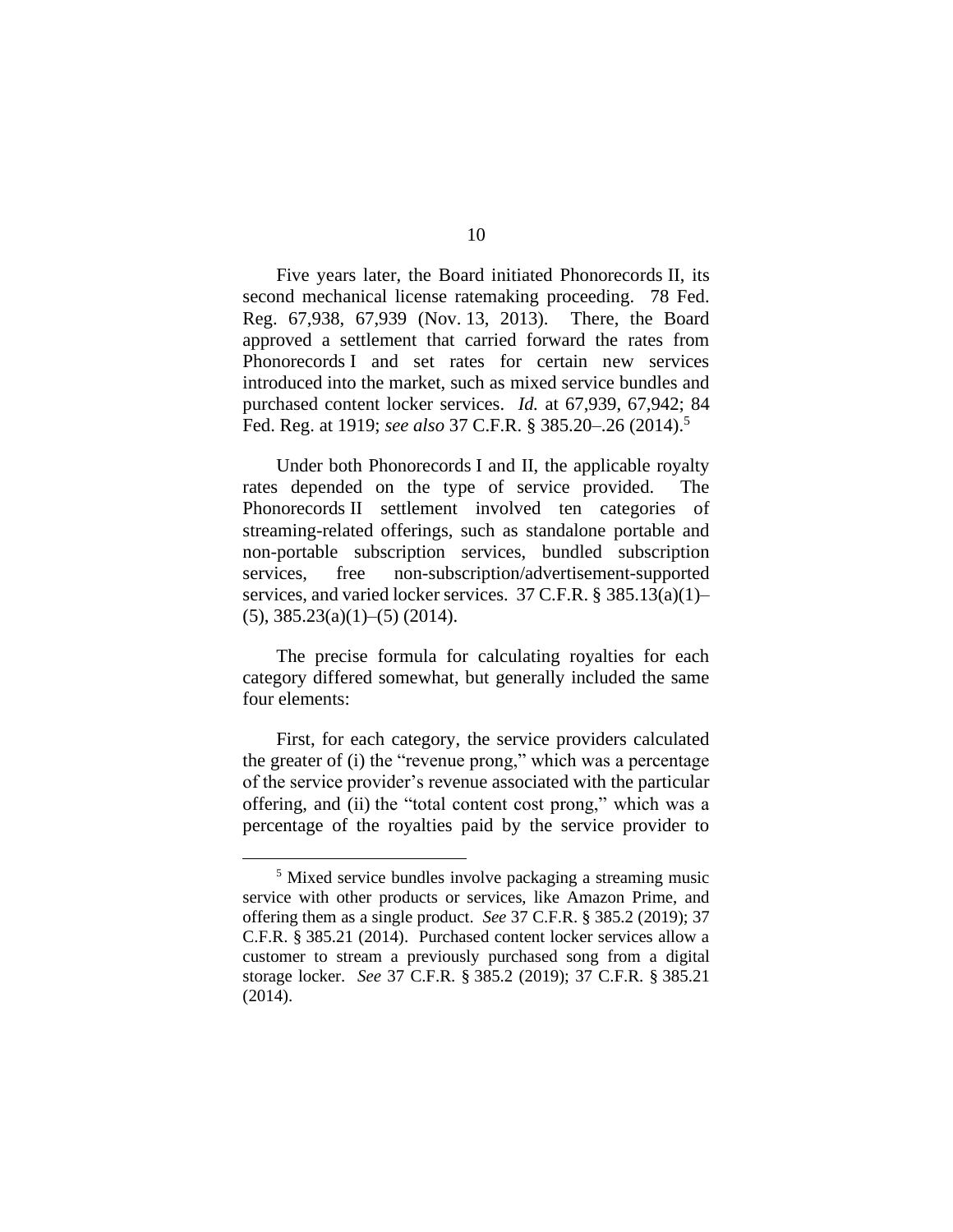sound recording copyright holders. 37 C.F.R. § 385.12(b)(1), 385.13(a)–(c), 385.22(b), 385.23(a)–(b) (2014). The percentages used to calculate the total content cost prong varied depending on the type of product offered. *See id.* § 385.13(b)– (c), 385.23(a). And for certain categories (such as the standalone non-portable subscription categories and the standalone portable subscription category), the total content cost prong was capped, while for others (such as the bundled subscription and the free non-subscription/advertisementsupported categories) it was not. *Compare id.* § 385.13(a)(1)– (3), *with id.* § 385.13(a)(4)–(5).

Second, for each type of offering, the service provider would subtract from the greater of the revenue and total content cost prongs the royalties it had already paid for the right to publicly perform musical works through that offering. *See* 37 C.F.R. § 385.12(b)(2), 385.22(b)(2) (2014).

Third, the service provider would calculate the minimum mechanical license payment, also known as the mechanical floor, for each category of offering. *See* 37 C.F.R. § 385.13, 385.23 (2014). The mechanical floor was usually determined by multiplying the number of subscribers-per-month by a specific monetary value. A few categories (such as the free non-subscription/advertisement-supported services category) did not have a mechanical floor at all. *Compare id.*  § 385.13(a)(1)–(4), *with id.* § 385.13(a)(5).

Fourth, the service provider was required to pay, for each type of service offered, a royalty that was the greater of the amount calculated in step two or the mechanical floor calculated in step three. 37 C.F.R. § 385.12(b)(3) (2014).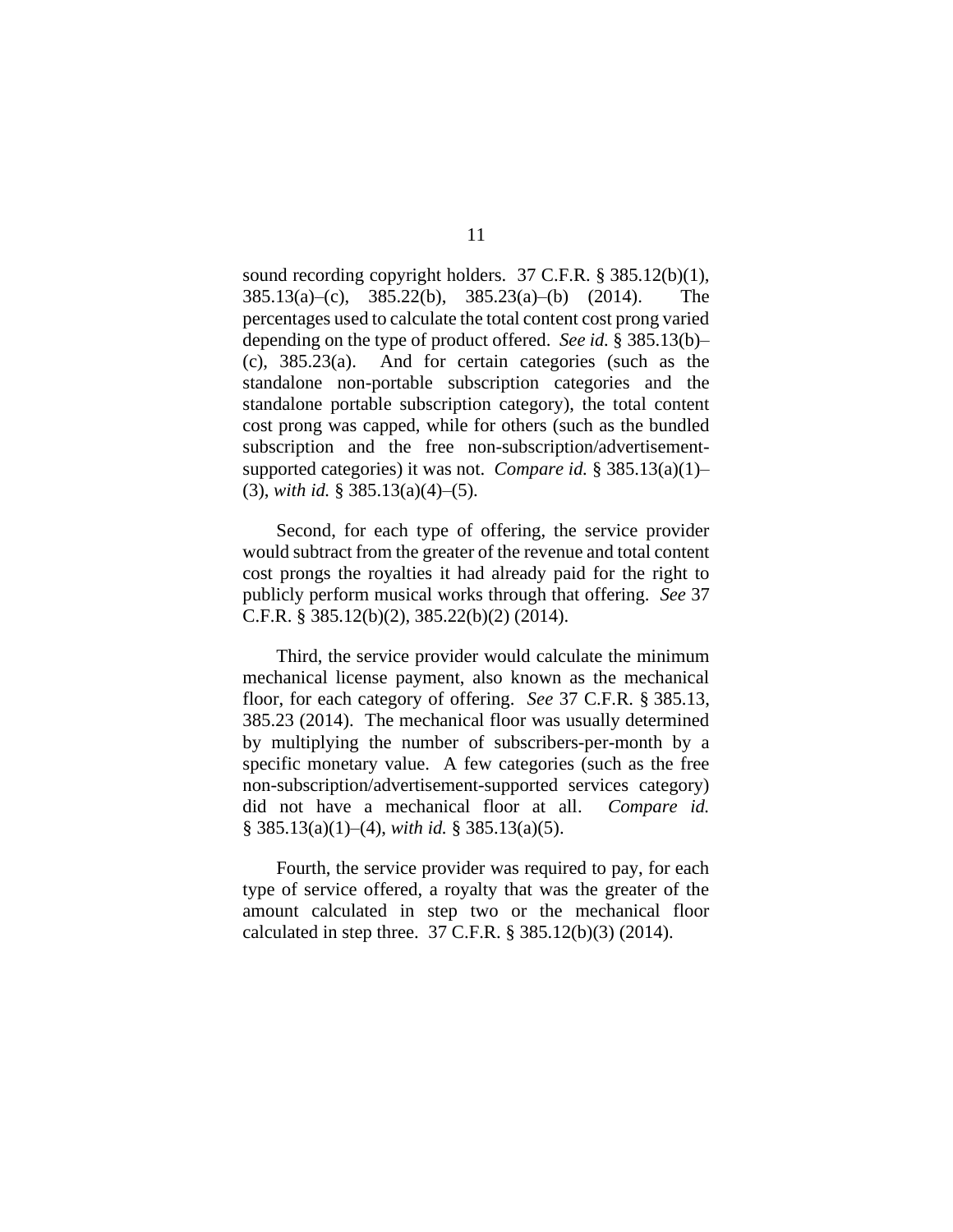This brings us to the case at hand. On January 5, 2016, the Board initiated proceedings to determine the appropriate mechanical license royalty rates and terms for the January 1, 2018 to December 31, 2022 period. 81 Fed. Reg. 255 (Jan. 5, 2016). The parties reached a settlement of the mechanical license royalty rates and terms for physical phonorecords, permanent digital downloads, and ringtones, which we will refer to as the Subpart A settlement. 84 Fed. Reg. at 1920. On March 28, 2017, the Copyright Royalty Board adopted this partial settlement, over the objections of only George Johnson. *Id.*

The parties were unable to agree, though, on the mechanical license rates and terms for the remaining interactive streaming offerings. As a result, the Board was tasked with adjudicating those rates and terms through adversarial proceedings.

#### **1**

The parties offered an array of competing proposals leading up to the five-week evidentiary hearing. *See* 84 Fed. Reg. at 1920, 1923–1925.

Prior to the hearing, each of the Streaming Services advanced a somewhat different plan. *See* 84 Fed. Reg. at 1923. All four broadly sought to maintain the Phonorecords II rate structure, but proposed to either lower or eliminate the mechanical floor. *Id.*

The Copyright Owners, for their part, proposed a unitary rate structure for all interactive streaming and limited

# 12

**C**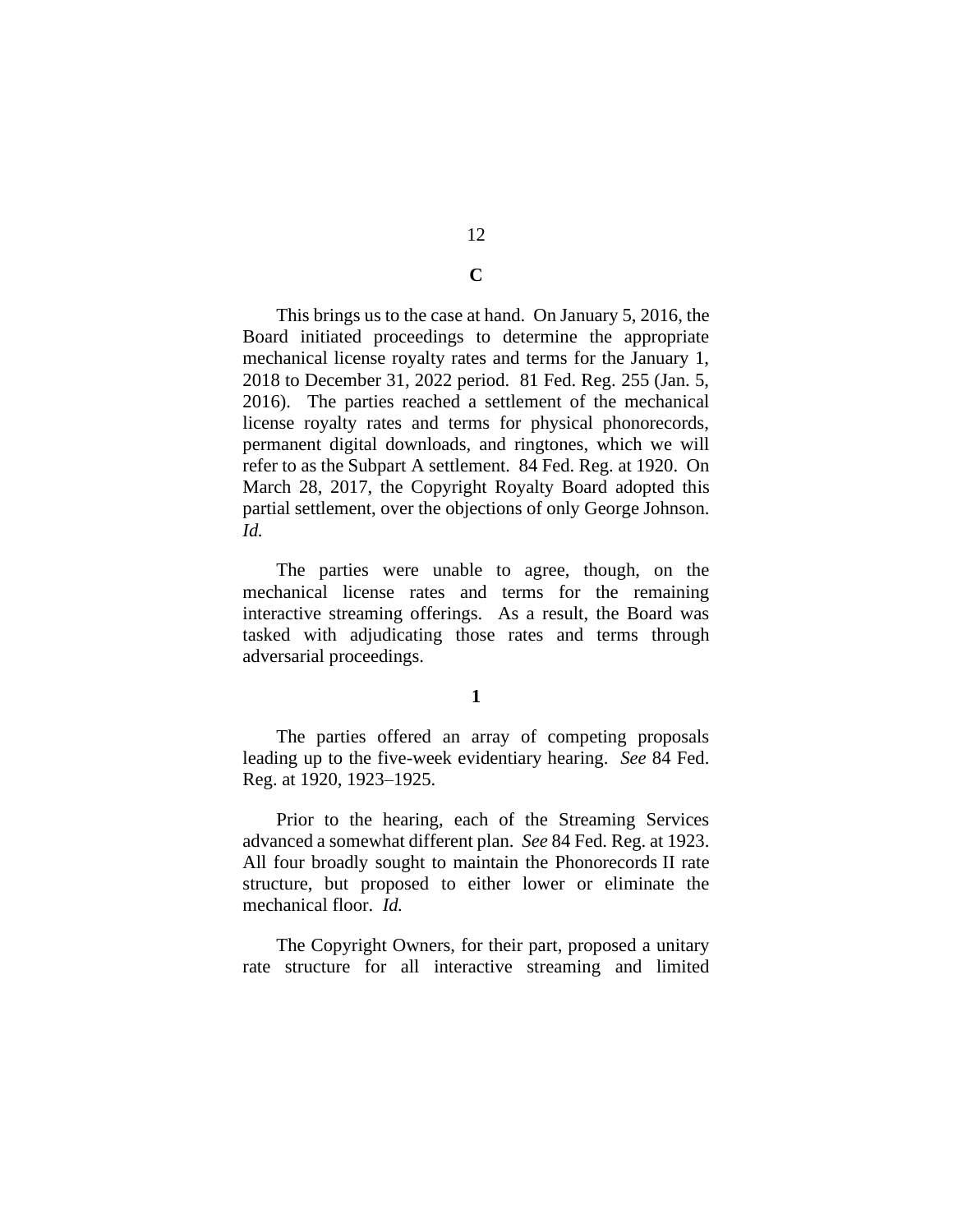downloads. 84 Fed. Reg. at 1924, 1930–1931.<sup>6</sup> Under their proposed royalty scheme, streaming services would pay the greater of (i) a per-play fee or (ii) a per-subscriber fee. *Id.* They also argued that the Board should continue applying the mechanical floor, but should modify the rate structure so that mechanical license royalties are no longer offset by the payment of performance royalties. *Id.*

Finally, songwriter George Johnson proposed that all interactive streaming services be required to include a "Buy Button" that allowed customers listening to a song to voluntarily buy or purchase a song as a permanent paid digital download. 84 Fed. Reg. at 1924. He further proposed that between 80% and 84% of the proceeds from these purchases be divided evenly between the owners of the musical work and the owners of the sound recording. *Id.*

After the evidentiary hearing had concluded and the evidentiary record closed, Google proffered an amended proposal that urged the Board to uncap the total content cost for all categories of offerings in conjunction with lowered royalty rates. 84 Fed. Reg. at 1924, 1930.

## **2**

On January 27, 2018, the Copyright Royalty Board issued its Initial Determination regarding the appropriate royalties and terms for the 2018-2022 mechanical license. 84 Fed. Reg. at 1918. Two of the three Copyright Royalty Judges, Chief Judge

<sup>6</sup> A "limited download" is a download that is only available for a limited period of time or that can only be played a limited number of times. *See* 37 C.F.R. § 385.11 (2014); 37 C.F.R. § 385.11 (2013); *see also* 37 C.F.R. § 385.2 (2019).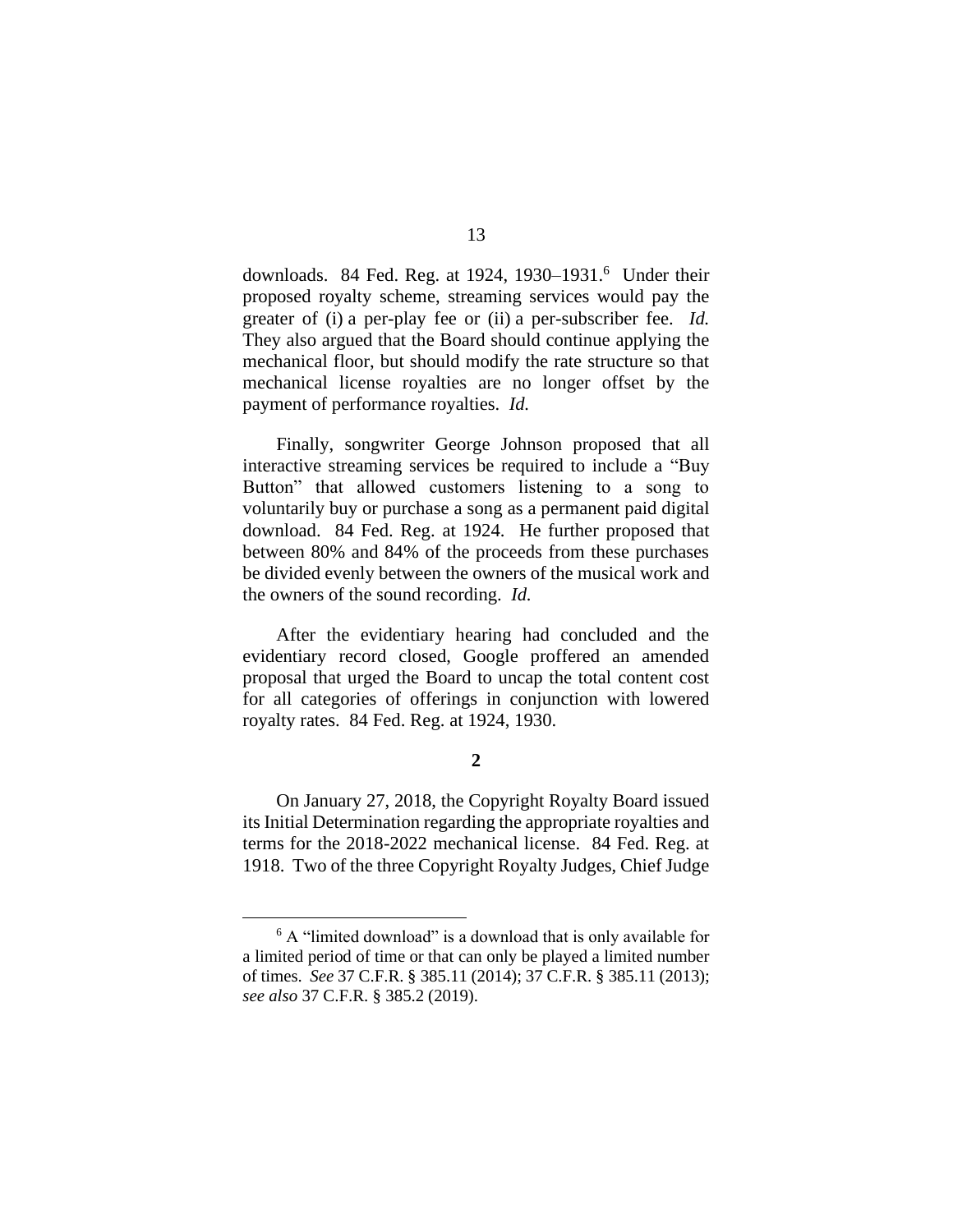Barnett and Judge Feder, approved the determination. Judge Strickler dissented.

The Initial Determination retained the "All-In" feature that allows interactive streaming services to deduct performance royalties and retained the mechanical floor. J.A. 758–760. The Board explained that it retained the mechanical floor because it "appropriately balances the [streaming service providers'] need for the predictability of an All-In rate with publishers' and songwriters' need for a failsafe to ensure that mechanical royalties will not vanish[.]" J.A. 760.

The Board, however, abandoned its prior use of different formulas and percentages to calculate the total content cost prong for different categories of offerings. Instead, it adopted a single, uncapped total content cost rate that applied to all categories of offerings.

By pegging the mechanical license royalties to an uncapped total content cost prong, the Board sought to ensure that owners of musical works copyrights were neither undercompensated relative to sound recording rightsholders, nor harmed by the interactive streaming services' revenue deferral strategies (such as student and family discount programs). Recall that the total content cost prong is calculated by taking a percentage of sound recording royalties. Therefore, as sound recording royalties increase, the mechanical license royalties generally will also increase, even if the interactive streaming services' revenue is low as a result of their revenue deferral strategies (such as discounted student plans).

The Board acknowledged that the sound recordings market is a complementary oligopoly and that the sound recording copyright holders can wield their considerable market power to extract excessive royalties. It also recognized that its new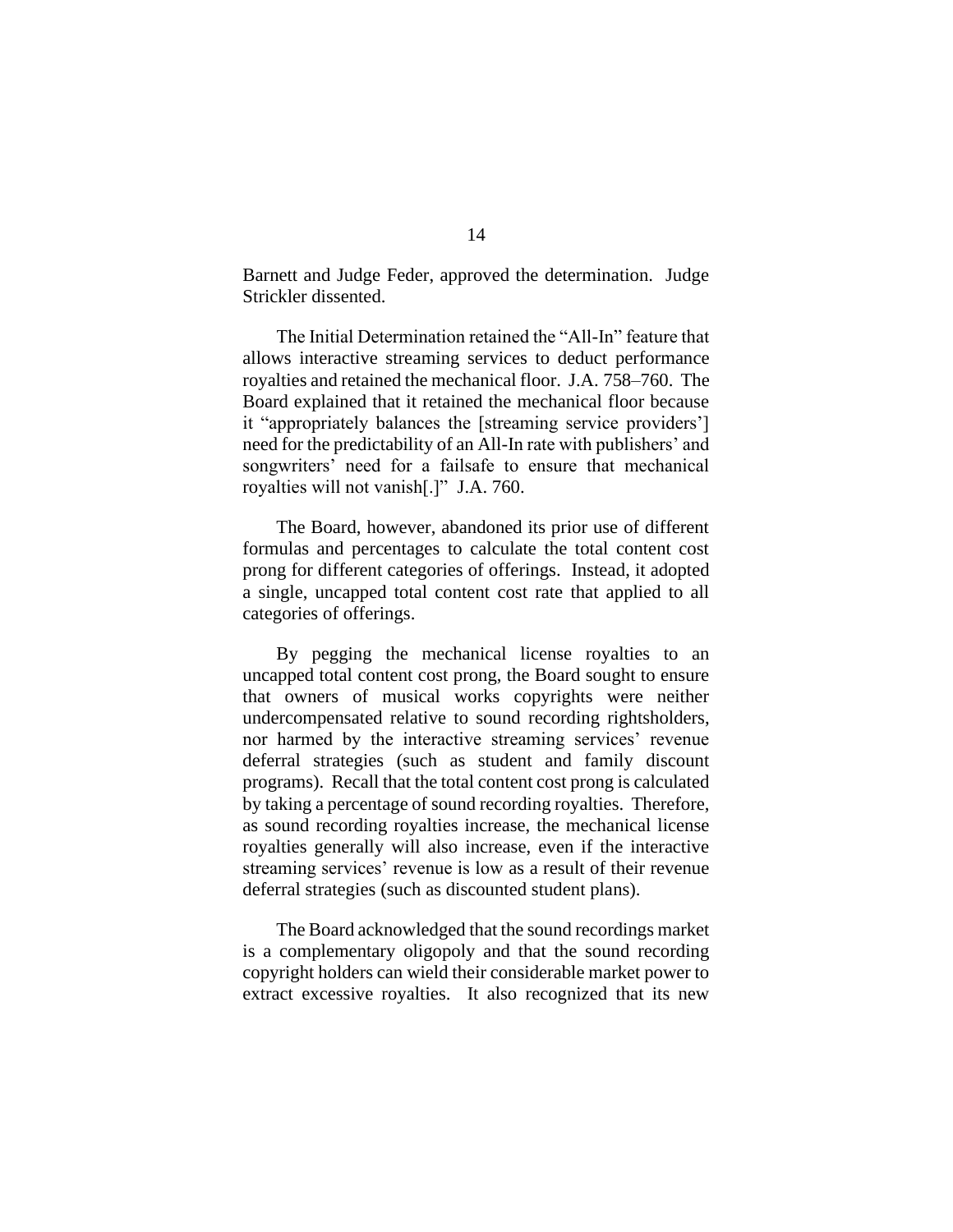structure could increase the mechanical license royalties paid by streaming service providers without necessarily altering the sound recording copyright owners' ability to extract excessive profits.

But the Board predicted that the sound recording copyright owners' royalty rates would naturally decline in the course of their negotiations with interactive streaming services. This is so, the Board surmised, because the sound recording copyright owners would likely accept lower rates to "ensure[] the continued survival and growth of the music streaming industry." J.A. 797. In other words, the only backstop identified by the Board majority was the prospect that sound recording copyright owners would want the existing interactive streaming services to survive rather than (for example) preferring to replace them with their own in-house streaming services. J.A. 798.

Having adopted an overarching rate formula for calculating royalty payments, the Board next considered the specific rates to apply within that structure. In setting the rates, the Board relied primarily on what are known as "Shapley Analyses" provided by the parties' experts. J.A. 797–799. The Shapley methodology is a game theory model that seeks to assign to each market player the average marginal value that the player contributes to the market. J.A. 786. This methodology first determines the costs that each player should recover, then divides the "surplus" among the players in proportion to the value of their contributions to the worth of the hypothetical bargain that would be struck. J.A. 786.

Drawing from the parties' competing Shapley Analyses, the Board decided to increase the mechanical license royalty rates paid by interactive streaming services. However, rather than adopt any one expert's analysis wholesale, the Board drew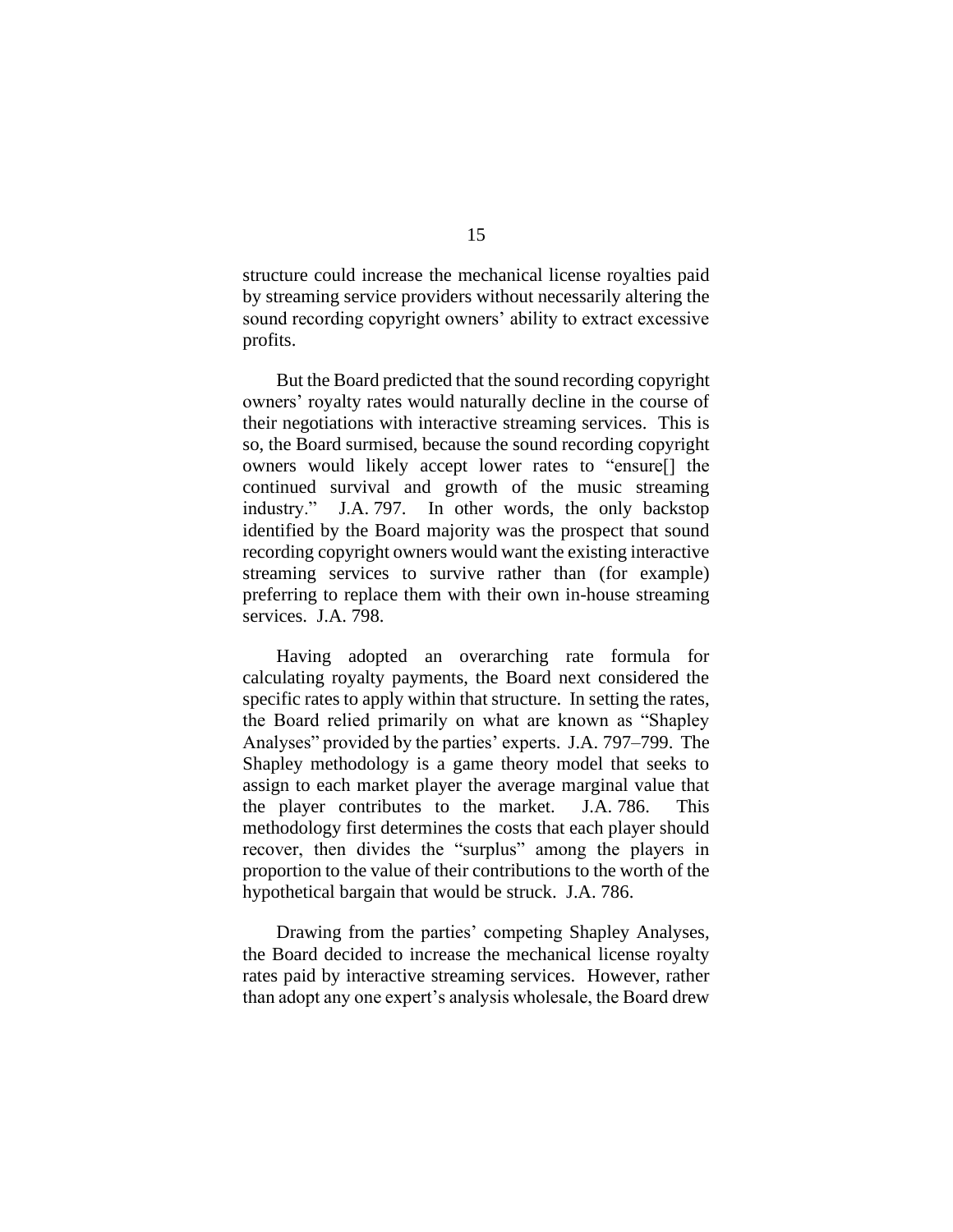from multiple studies to construct a range of reasonableness for the royalty rates.

That process yielded a zone of reasonableness between 19.3% and 33.6% for the total content cost prong, and between 11.8% and 18.3% for the revenue prong. J.A. 799. Based on "the totality of the evidence presented[,]" the Board settled on 26.2% as the total content cost rate and 15.1% as the revenue rate. J.A. 799. Those rates were to be phased in gradually over five years. J.A. 812.

In so ruling, the Board rejected the alternative proposals advanced by George Johnson. The Board concluded that it did not have the authority (in setting rates and terms) to require the streaming services to include a "buy button" alongside their offerings, and that there was no evidence in the record to support allocating 80 to 84 percent of the revenue created from such a button to the various copyright owners. J.A. 738–739.

The Board also found that the mechanical license royalty rates should be set at zero in certain circumstances where user streams of copyrighted works produced no revenue for the streaming services. Namely, the rate was zeroed out for situations where the interactive streaming services provide (i) limited free trials to users (hoping to entice them into springing for a paid account); (ii) promotional plays of songs distributed freely by record companies for periods of time; and (iii) purchased content locker services where an individual who has already purchased a song may stream it from a digital locker at no additional revenue for the Streaming Services. In those limited circumstances, where the interactive streaming services draw no revenue from the play of copyrighted material, the Board found that they need "not pay mechanical musical works royalties." J.A. 801. At the same time, the Board disallowed any "deduct[ion] [of] the costs of those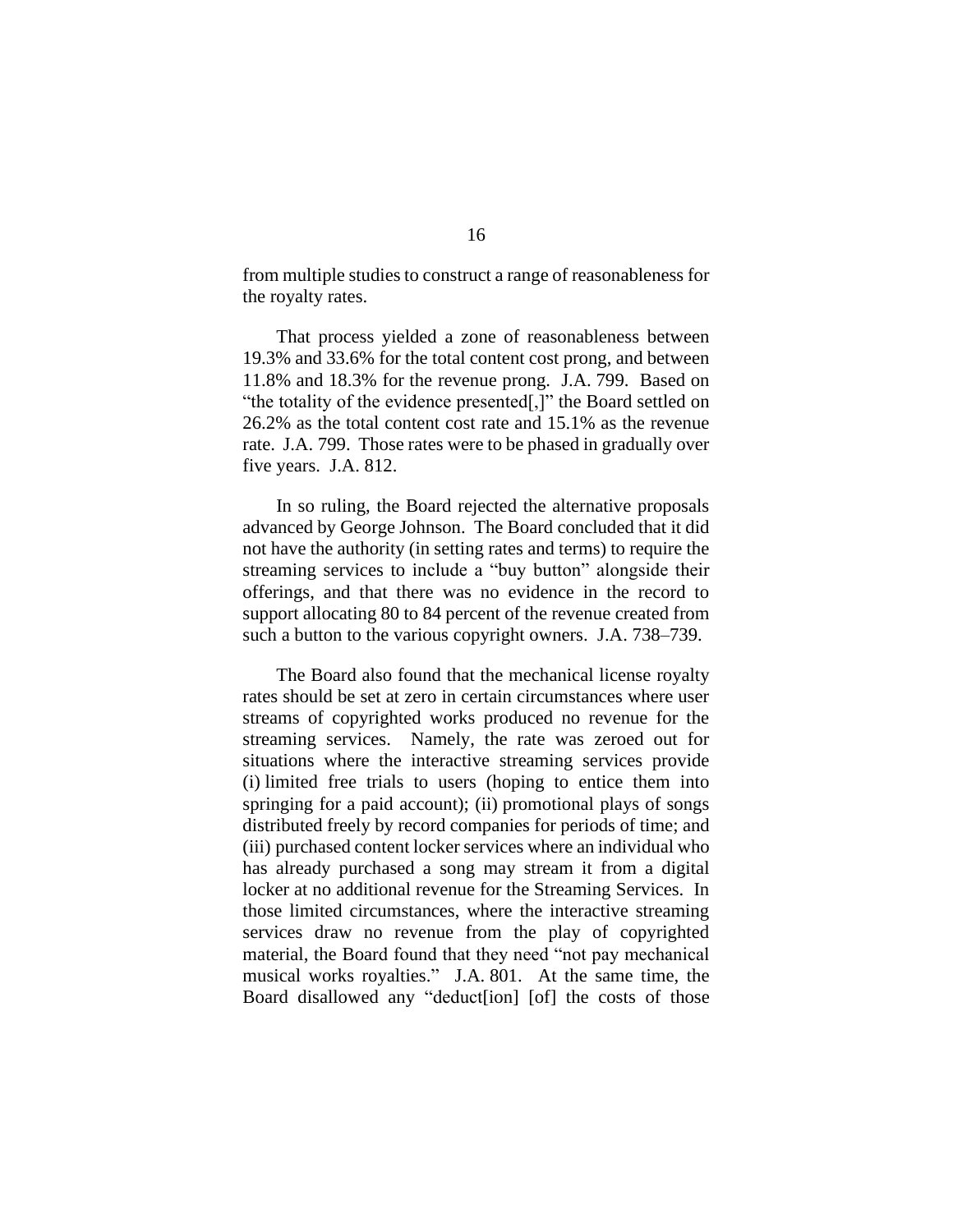service offerings from service revenue, for purposes of calculating royalties payable on a percent of service revenue." J.A. 801.

Finally, the Board defined several terms that would govern licenses during the mechanical license royalty rate period, two of which are relevant here.

First, the Board defined how "Service Revenue" would be calculated when interactive streaming services bundle their service with other subscription offerings. The Board defined "Service Revenue" in that context to be (i) the price paid by the consumer for the entire bundle, minus (ii) "the standalone published price for [consumers] for each of the [non-music streaming] component(s) of the Bundle," (iii) provided that, if there is no published price for the standalone components, then the service providers "shall use the average standalone published price for [consumers] for the most closely comparable product or service in the U.S. or, if more than one comparable exists, the average of standalone prices for comparables." J.A. 826–827.

Second, the Board concluded that, in setting the mechanical floor, student and family plans should be counted differently for purposes of computing the number of subscribers to a streaming service. Reflecting how the interactive streaming services generally priced those plans relative to their standard subscription offerings, the Board deemed "Family Plans" to be the equivalent of 1.5 subscribers and "Student Accounts" to be the equivalent of 0.5 subscribers. *See* J.A. 817, 831.<sup>7</sup>

 $<sup>7</sup>$  The Board states that it is adopting Spotify's proposal, which</sup> would treat family plans as 1.5 subscribers. The Board then adds that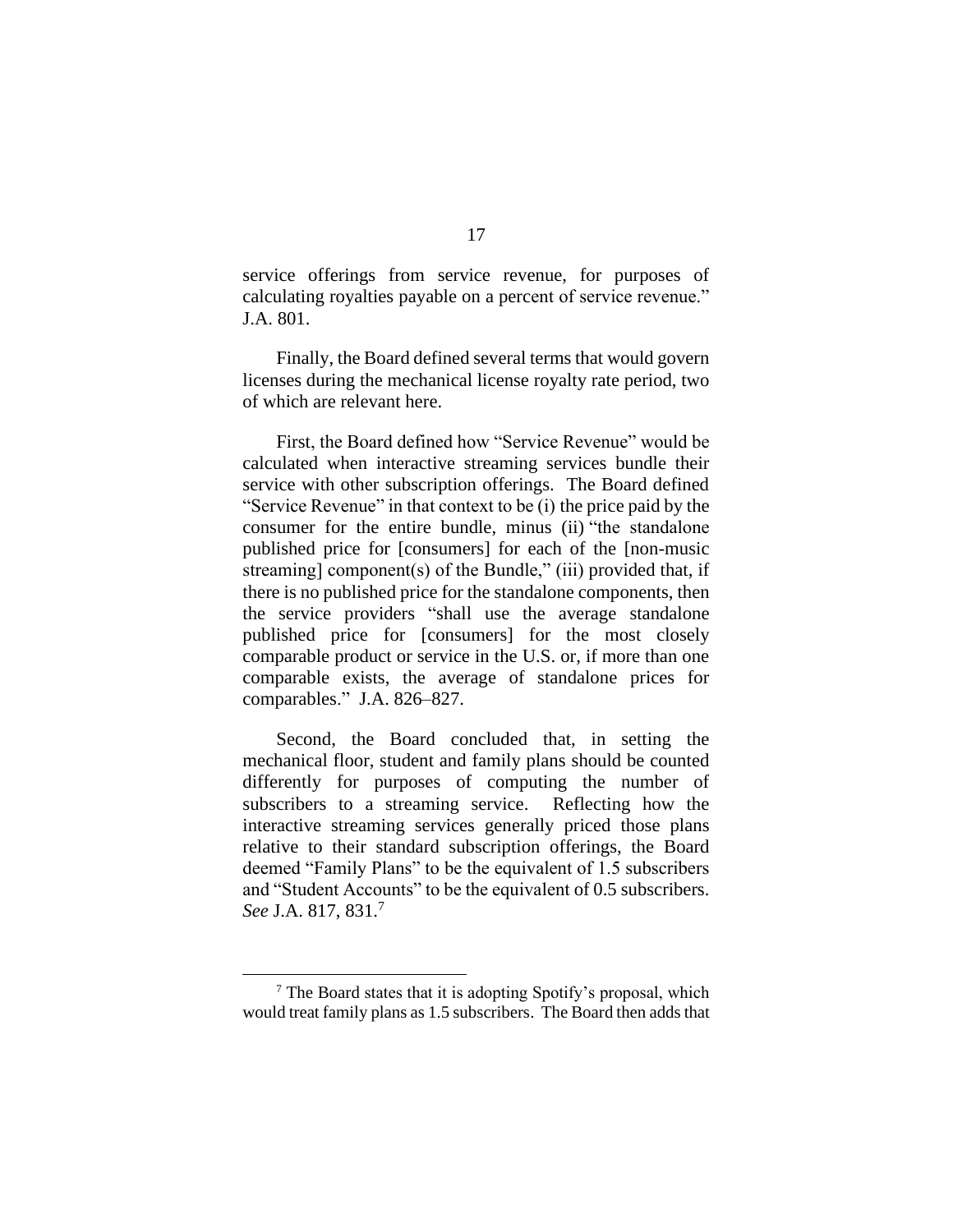Copyright Royalty Judge Strickler dissented from the Initial Determination. Among other things, he objected to the Board's adoption of a rate structure that "was only proposed *after* the hearing, when the record had already been closed." J.A. 834–835. Judge Strickler further reasoned that uncapping the total content cost prong could imperil the existence of the interactive streaming services. Specifically, the sound recording copyright owners "may decide to keep their rates high despite the increase in mechanical rates," or they may simply create their own "in-house" streaming services and refuse to contract with the existing interactive streaming services at all. J.A. 837.

**3**

The Streaming Services moved for rehearing of the Initial Determination by the Board. *See* 17 U.S.C. § 803(c)(2)(A) (authorizing the Board, "in exceptional cases, upon motion of a participant in a proceeding[,] \* \* \* [to] order a rehearing, after" issuing an Initial Determination, "on such matters as the [Board] determine[s] to be appropriate"). The Streaming Services' motion was limited to fixing clerical errors and clarifying existing ambiguities in the proposed regulatory terms appended to the Initial Determination.

The Copyright Owners, for their part, disclaimed any intent to seek rehearing, but moved for "clarification or correction" of certain regulatory terms "to conform them to what appears to be the intent of the [Initial] Determination." J.A. 103 (formatting modified). They purported to bring their motion under the Board's general regulations governing

these plans will be counted as "one subscriber[.]" J.A. 817. That appears to be a typographical error. *See* J.A. 817, 831.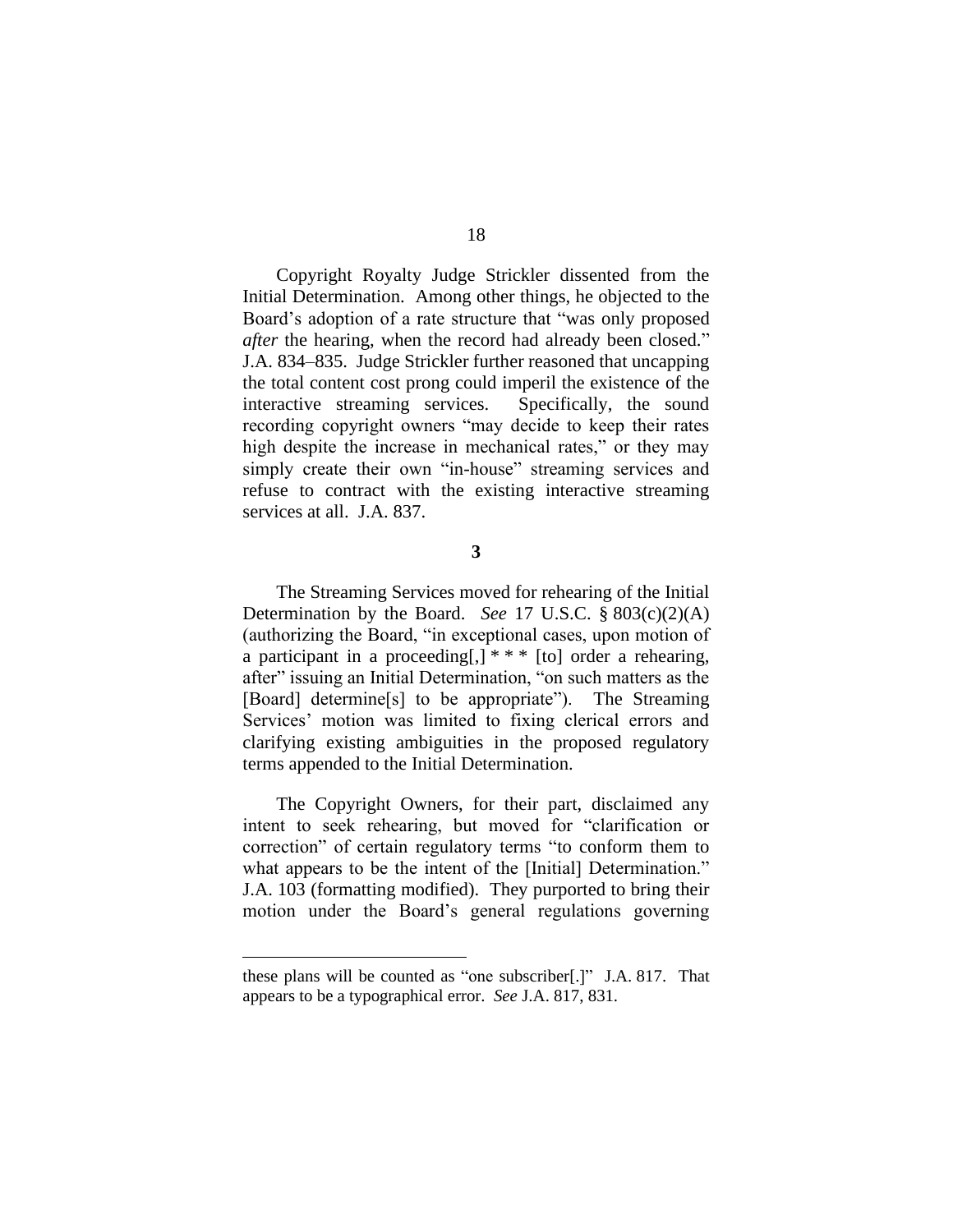motions. *See* 37 C.F.R. § 303.3–.4 (formerly codified at 37 C.F.R. § 350.3–.4).

The Copyright Owners' clarification motion argued, among other things, that the definition of Service Revenue as applied to bundled offering should be reworked. They argued that defining the revenue as the total price of the bundle, minus the standalone published prices for the non-streaming offerings in the bundle, undervalued the revenue created by the streaming offerings. To illustrate, the Copyright Owners (quoting a different Board ruling) reasoned that, "[i]f a vendor offered an ice cream cone \* \* \* for \$1.00, but offered two ice cream cones for \$1.06, it would be absurd to conclude that the true market price of an ice cream cone is the incremental six cents." J.A. 114 (quoting 81 Fed. Reg. 26,316, 26,382 (May 2, 2016)).

So instead, the Copyright Owners proposed that "Service Revenue" from bundled offerings be defined as "the standalone price of the [streaming] offering (or comparables)." They added that, in their view, that new definition would be "more consistent with the [Board's] reasoning" in the Initial Determination. J.A. 115.

The Streaming Services objected to the Copyright Owners' styling of their motion as something other than a motion for rehearing, describing it as an attempt "to skirt the standard governing motions for rehearing—a standard that the Copyright Owners have not even attempted to meet." J.A. 1251 (internal quotation marks omitted). The Streaming Services also objected that the Copyright Owners had not previously proposed a definition of "Service Revenue" from bundled offerings, and that their "late-proposed" definition was unsupported by the record. J.A. 1266 (internal quotation marks omitted).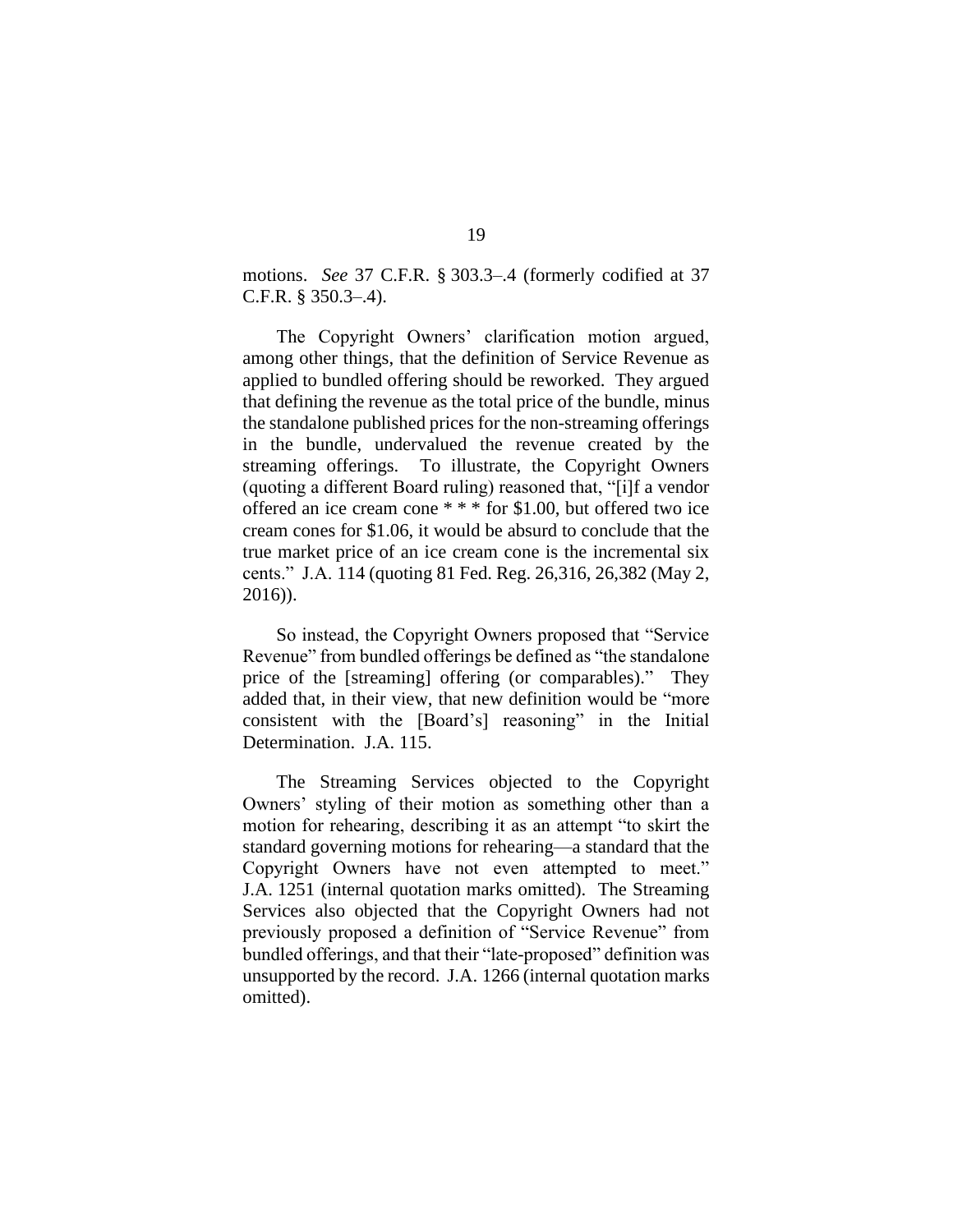In October 2018, the Board issued an order "granting in part and denying in part motions for rehearing." J.A. 1250– 1271 (formatting modified). The order concluded that neither party had met the "exceptional standard for granting rehearing motions." J.A. 1251 (stating that the moving parties had failed to present "even a *prima facie* case for rehearing under the applicable standard"). The Board explained that it nevertheless found it "appropriate \* \* \* to resolve the issues that the parties ha<sup>[d]</sup> raised<sup>[1]</sup> J.A. 1251. The Board added that, to the extent such resolution "could be considered a rehearing under 17 U.S.C. §  $803(c)(2)$ ," it "resolve[d] [the] motions on the papers without oral argument." J.A. 1251.

Regarding the definition of "Service Revenue" for bundled offerings, the Board noted that "[n]either party presented evidence adequate to support the approach it advocates" in its post-determination filing. J.A. 1266. (A curious statement since the Streaming Services were simply defending the Board's chosen method.) Noting that the Streaming Services were "the party in possession of the relevant information," the Board concluded that they "bore the burden of providing evidence that might mitigate the \* \* \* problem inherent in bundling." J.A. 1266–1267 (internal quotation marks omitted). Because the Streaming Services had failed that task, the Board, "by default," ruled that it "must adopt an approach to valuing bundled revenue that is in line with what the Copyright Owners have proposed." J.A. 1267 (formatting modified). As a result, the Board discarded the formula in the Initial Determination and ruled, instead, that streaming service providers "will use their own standalone price (or comparable) for the music component (not to exceed the value of the entire bundle) when allocating bundled revenue." J.A. 1267.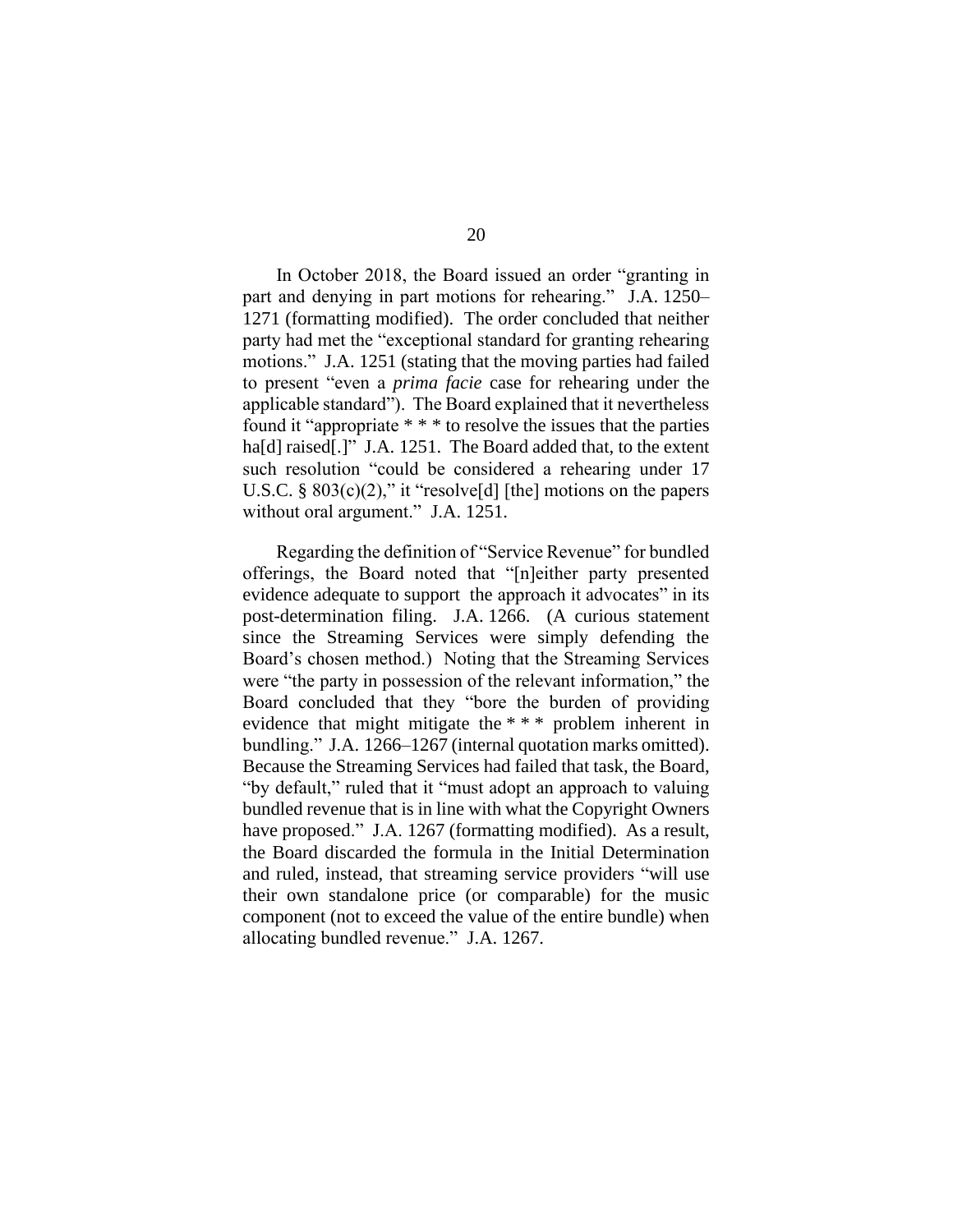On November 5, 2018, the Board issued its Final Determination. 84 Fed. Reg. at 1963. Three months later, after review by the Register of Copyrights, a partially redacted version of the Final Determination was published in the Federal Register. *Id.* at 1918–2036.

The Board's Final Determination closely tracked the Initial Determination. It adopted the same rate structure and rate percentages set forth in the earlier rulemaking. Specifically, the Board retained the mechanical floor, but uncapped the total content cost prong for all categories of offerings. *See* 84 Fed. Reg. at 1934–1935. And it stood by its decision to phase in over five years, for all categories, a 15.1% revenue rate and a 26.2% total content cost rate. *Id.* at 1960. The Board also maintained the counting of family plans as the equivalent of 1.5 subscribers and student accounts as the equivalent of 0.5 subscribers when calculating the mechanical floor. *Id.* at 1962.

As relevant here, the Final Determination deviated from the Initial Determination in one key respect. Consistent with the Board's order at the rehearing stage, the Final Determination redefined "Service Revenue" from bundled offerings as the lesser of (i) the revenue of the bundle, and (ii) the aggregate of standalone prices for the licensed music products included in the bundle. 84 Fed. Reg. at 2034.

The Final Determination made the new rates and terms effective from January 1, 2018 through December 31, 2022. 84 Fed. Reg. at 1918. That was the same effective period proposed by the Board in its notice of the ratemaking proceeding in January 2016 and adopted by each participant in its Proposed Findings of Fact and Proposed Conclusions of

# 21

**4**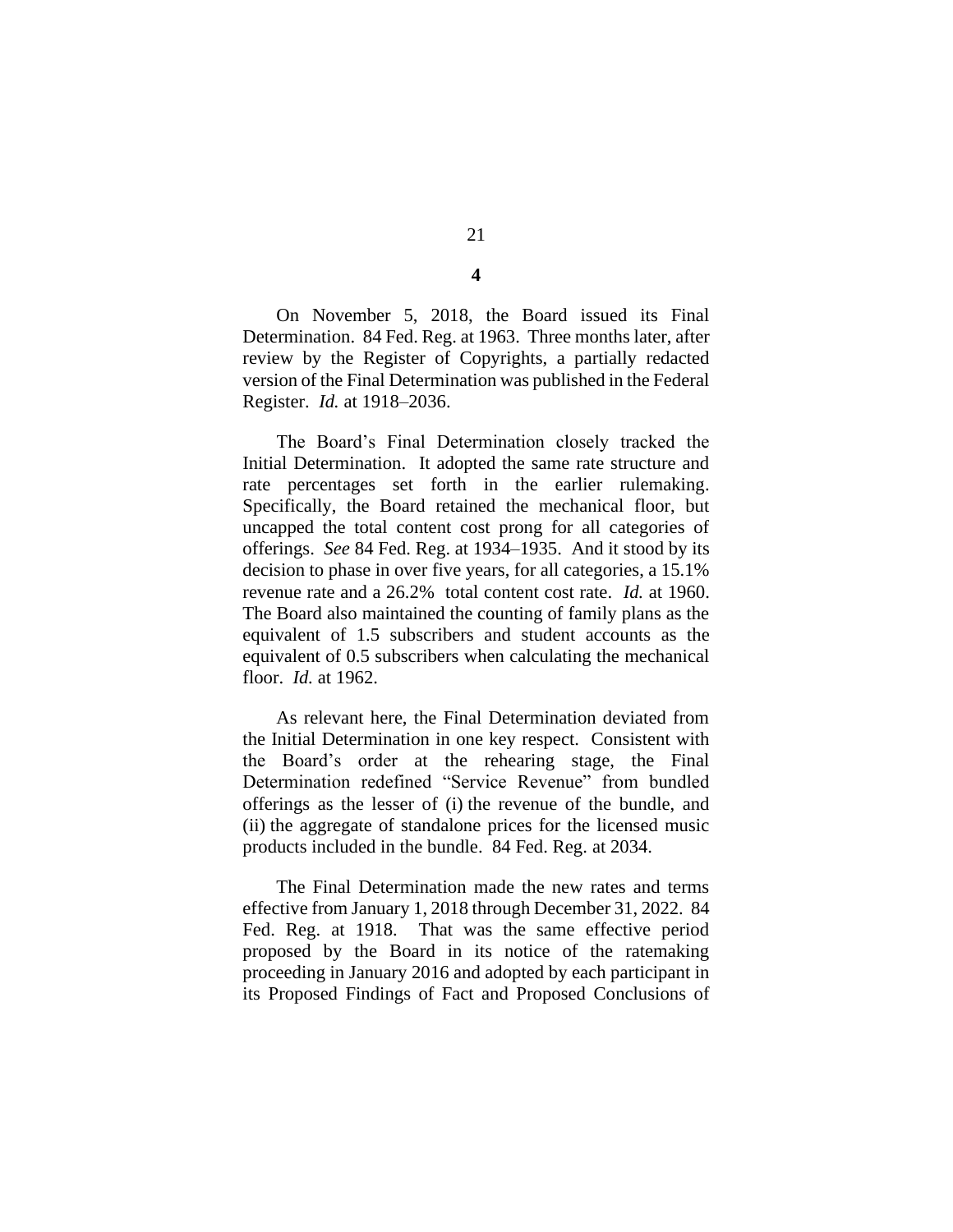Law. *Id.* (noting that 17 U.S.C. § 115(c)(3) (2012) permits the parties to agree to an effective rate period); *see* 17 U.S.C.  $§ 803(d)(2)(B)$  (permitting the same).

The Streaming Services, the Copyright Owners, and George Johnson timely appealed the Board's Final Determination. This court consolidated those appeals.

#### **II**

We have jurisdiction to review the Board's Final Determination under 17 U.S.C. § 803(d)(1). In conducting our review, we apply the same standards set forth in the Administrative Procedure Act. *Id.* § 803(d)(3) (crossreferencing 5 U.S.C. § 706). That means that we will set aside the Final Determination "only if it is arbitrary, capricious, an abuse of discretion, or otherwise not in accordance with law, or if the facts relied upon by the agency have no basis in the record." *Independent Producers Group v. Librarian of Congress*, 792 F.3d 132, 136 (D.C. Cir. 2015) (internal quotation marks omitted).

#### **III**

The Streaming Services, Copyright Owners, and George Johnson challenge numerous aspects of the Copyright Royalty Board's Final Determination. First, the Streaming Services argue that the Board's decision impermissibly applies retroactively. Second, the Streaming Services challenge the Board's rate structure and the specific rates applicable under that structure. Third, the Streaming Services and the Copyright Owners each object to the Board's definition of certain terms. Finally, George Johnson challenges the Board's acceptance of the Subpart A settlement, as well as its adoption of the final rate structure.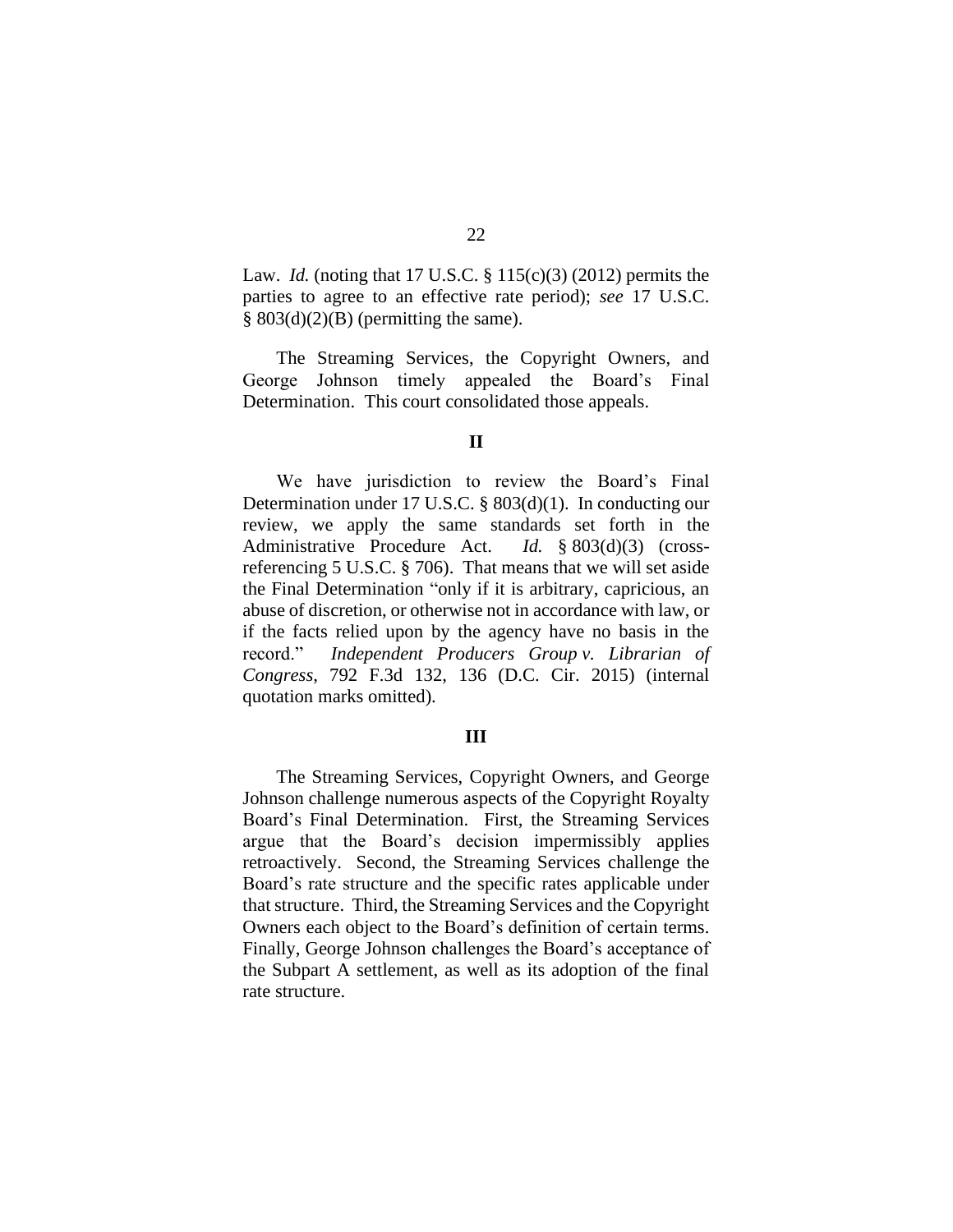We reject the Streaming Services' retroactivity objection and the challenges brought by the Copyright Owners and George Johnson. But we agree with the Streaming Services that the Board failed to provide adequate notice of the final rate structure, failed to reasonably explain its rejection of the Phonorecords II settlement as a benchmark, and failed to identify under what authority it substantively redefined a term after publishing its Initial Determination. For those reasons, we vacate and remand the Final Determination for further proceedings consistent with this opinion.

#### **A**

The Streaming Services argue that the Board overshot its regulatory authority by giving its royalty rates and terms retroactive effect. Streaming Services Br. 63–69.8 Because there is nothing retroactive about the Board's rate determination, that challenge fails.

Section  $115(c)(3)(C)$  of Title 17 provides that the Board's proceedings:

[S]hall determine reasonable rates and terms of royalty payments \* \* \* during the period beginning with the effective date of such rates and terms, but not earlier than January 1 of the second year following the year in which the petition requesting the proceeding is filed, and ending on the effective date of successor rates and terms, or such other period as the parties may agree.

<sup>8</sup> Spotify has not joined this argument. Streaming Services Reply Br. 31 n.13. So for purposes of the retroactivity portion of this opinion only, the "Streaming Services" appellation excludes Spotify.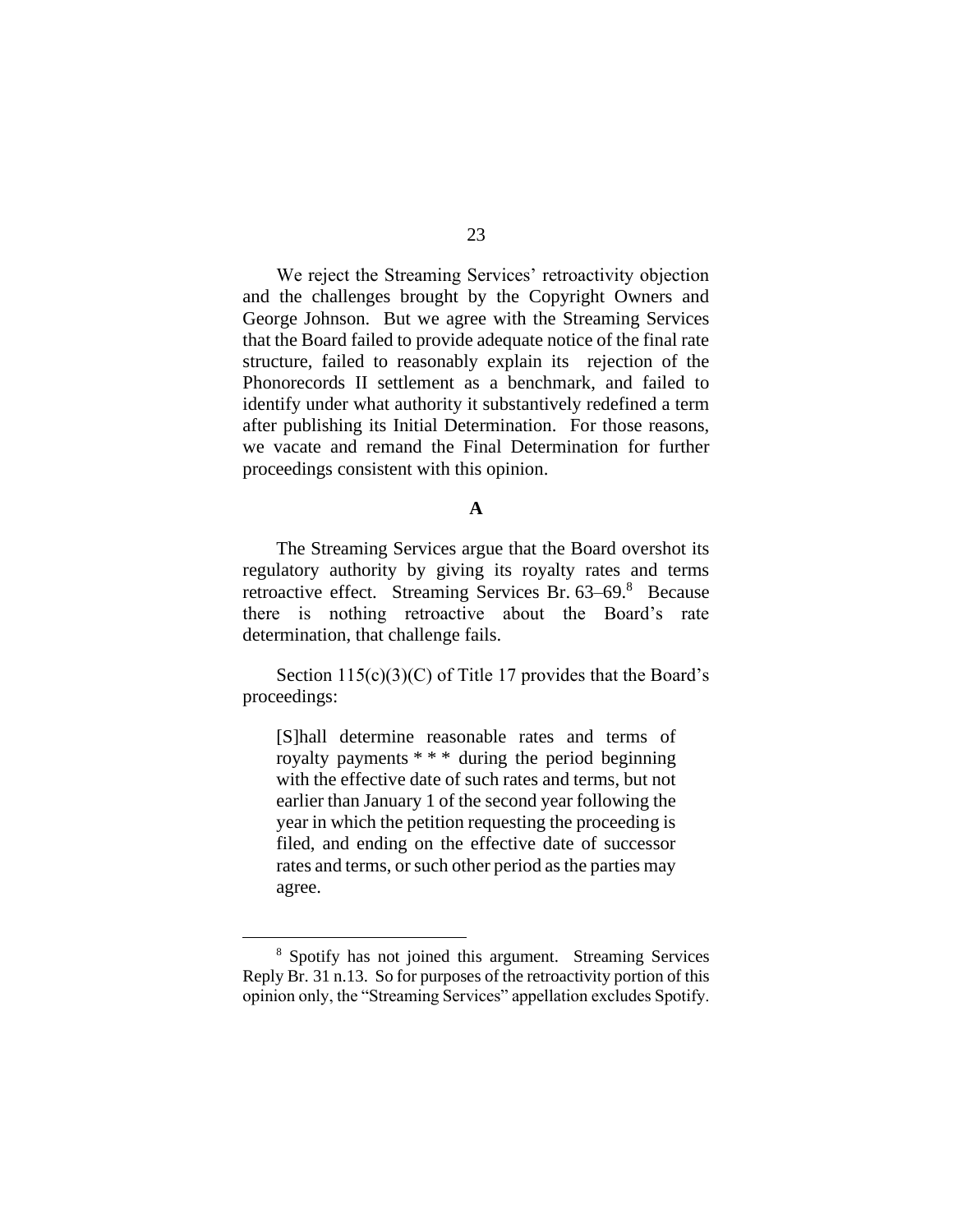17 U.S.C. § 115(c)(3)(C) (2012). Section 803(d)(2)(B) provides consistent (and more detailed) guidance regarding the effective dates of rates and terms. It provides in relevant part:

In cases where rates and terms have not, prior to the inception of an activity, been established for that particular activity under the relevant license, such rates and terms shall be retroactive to the inception of activity under the relevant license covered by such rates and terms. In other cases where rates and terms do not expire on a specified date, successor rates and terms shall take effect on the first day of the second month that begins after the publication of the determination of the [Board] in the Federal Register, except as otherwise provided \* \* \* by the [Board], or as agreed by the participants in [the] proceeding that would be bound by the rates and terms.

17 U.S.C. § 803(d)(2)(B).

That is all a long way of saying that when, as here, prior royalty rates do not have a predetermined end date, Section 803(d)(2)(B) establishes a default effective date for new rates of "the first day of the second month that begins after the publication of the [Final Determination] of the [Board] in the Federal Register[.]"  $17 \text{ U.S.C. }$  § 803(d)(2)(B).

But both Sections 803 and 115 expressly authorize the participants in a ratemaking proceeding to agree to a different effective date for new rates and terms and allow the Board to adopt the participants agreed-upon effective dates. *See* 17 U.S.C. § 115(c)(3)(C) (2012) (effective date can be "such other period as the parties may agree"); 17 U.S.C.  $\S 803(d)(2)(B)$ (effective date can be the date "as agreed by the participants in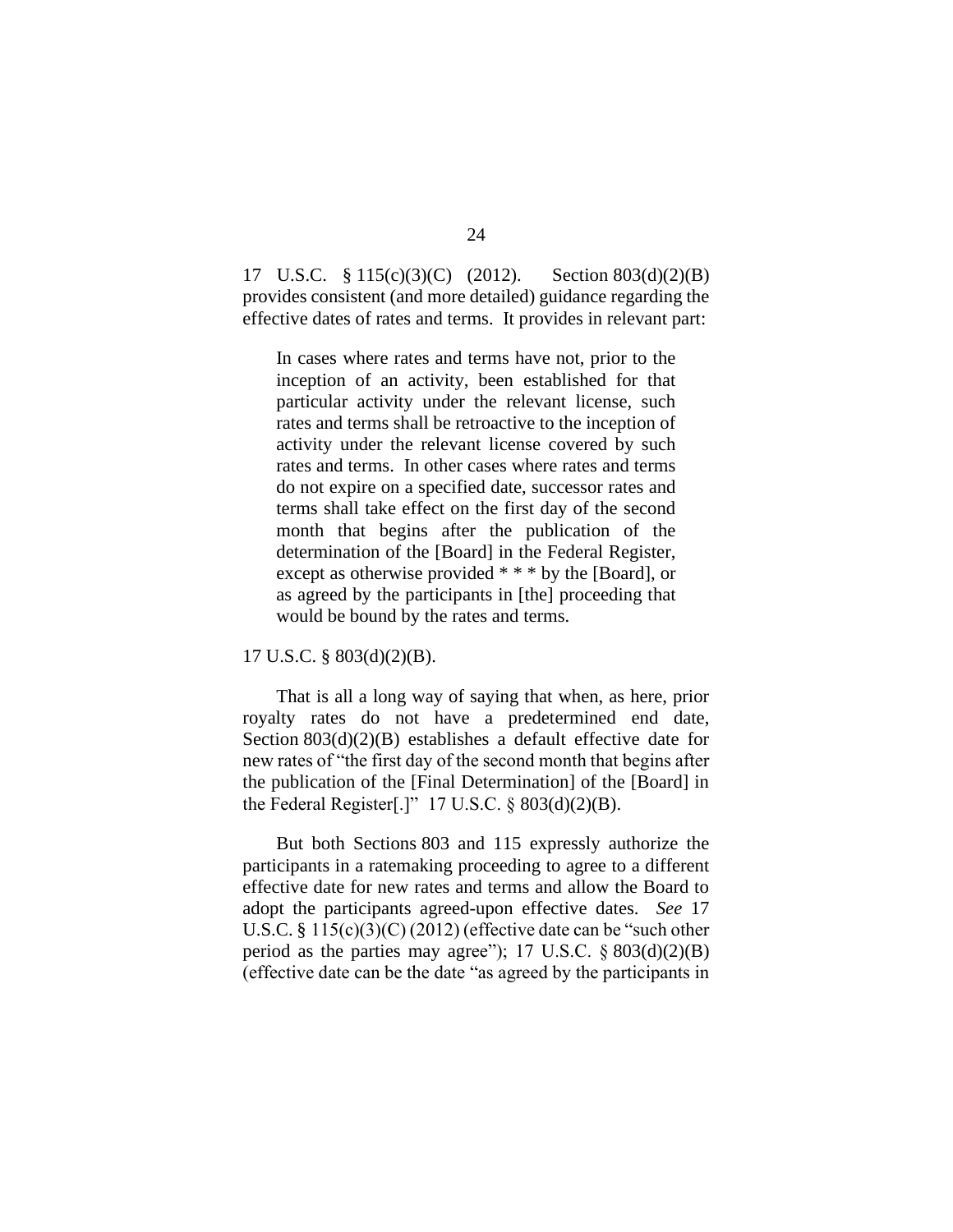[the] proceeding that would be bound by the rates and terms"). That is exactly what happened here.

In its Final Determination, the Board made its new rates "effective during the rate period January 1, 2018, through December 31, 2022[.]" 84 Fed. Reg. at 1918. That effective date was not the default date of April 1, 2019 (that is, the first day of the second month that began after publication of the Final Determination in the Federal Register on February 5, 2019). *See* 17 U.S.C. § 803(d)(2)(B); 84 Fed. Reg. at 1918.

Instead, the Board selected that effective date because it was the parties' long-agreed-upon start date. 84 Fed. Reg. at 1918; *see id.* (noting that 17 U.S.C. § 115(c)(3) (2012) permits the parties to agree to an effective rate period); *see also* 17 U.S.C.  $\S 803(d)(2)(B)$  (permitting the same). As evidence, the Board pointed out that: (i) it had proposed that effective rate period in its January 2016 notice of the ratemaking proceeding; (ii) the docket for the ratemaking proceeding had consistently included that same effective rate period; and (iii) "*each party* included in its Proposed Findings of Fact and Proposed Conclusions of Law a designation of" that same rate period, including specifically the January 1, 2018 effective date. 84 Fed. Reg. at 1918 (emphasis added).<sup>9</sup>

<sup>&</sup>lt;sup>9</sup> While Section 803(d)(2)(B) also permits the Board itself to "otherwise provide[]" for an effective rate period, the Board never mentioned that authority in its Final Determination as a basis for its actions. So while the Board now attempts to claim that authority, we may not sustain its action on that late-breaking, extra-record ground. *See, e.g.*, *Department of Homeland Security v. Regents of the Univ. of Cal.*, 140 S. Ct. 1891, 1907 (2020) ("It is a foundational principle of administrative law that judicial review of agency action is limited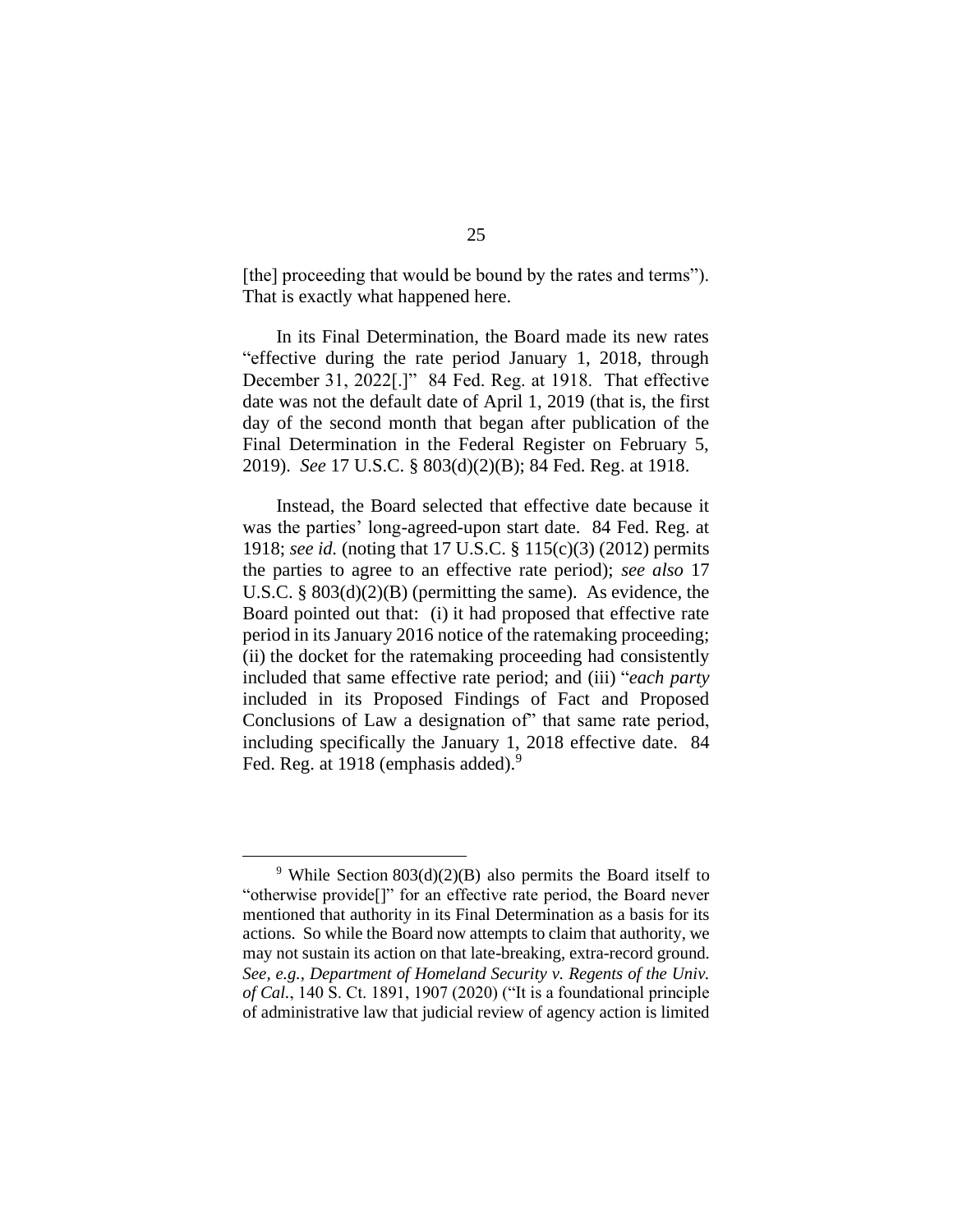The Streaming Services argue that the Board's adoption of the rate period starting on January 1, 2018 was unlawful for two sets of reasons. Neither is persuasive.

**1**

To start, the Streaming Services argue that they never actually agreed to an effective rate period of January 1, 2018 through December 31, 2022. The record says otherwise.

The Streaming Services do not dispute the Board's statement in the Final Determination that "*each party* included in its Proposed Findings of Fact and Proposed Conclusions of Law a designation of the rate period as January 1, 2018, through December 31, 2022." 84 Fed. Reg. at 1918. Nor could they. The Streaming Services' filings throughout the course of the ratemaking proceeding, not just their own proposed rates and terms, consistently used that January 1, 2018 effective date. *See, e.g.*, J.A. 50 ("Amazon \* \* \* proposes the following rates and terms for making and distributing phonorecords under the statutory license provided by 17 U.S.C. § 115 during the period January 1, 2018 through December 31, 2022); *see also* J.A. 42, 44, 46, 48, 51, 55, 651–652, 670, 682, 710.

In the face of those express endorsements of the January 1, 2018 start date, all the Streaming Services can point to is a single sentence in their nearly six-hundred-page, post-trial *reply* brief. Streaming Services Br. 68–69 (citing J.A. 711).

That was too little, too late. For starters, this court "generally will not consider an argument that was not raised before the agency at the time appropriate under its practice."

to the grounds that the agency invoked when it took the action.") (internal quotation marks omitted).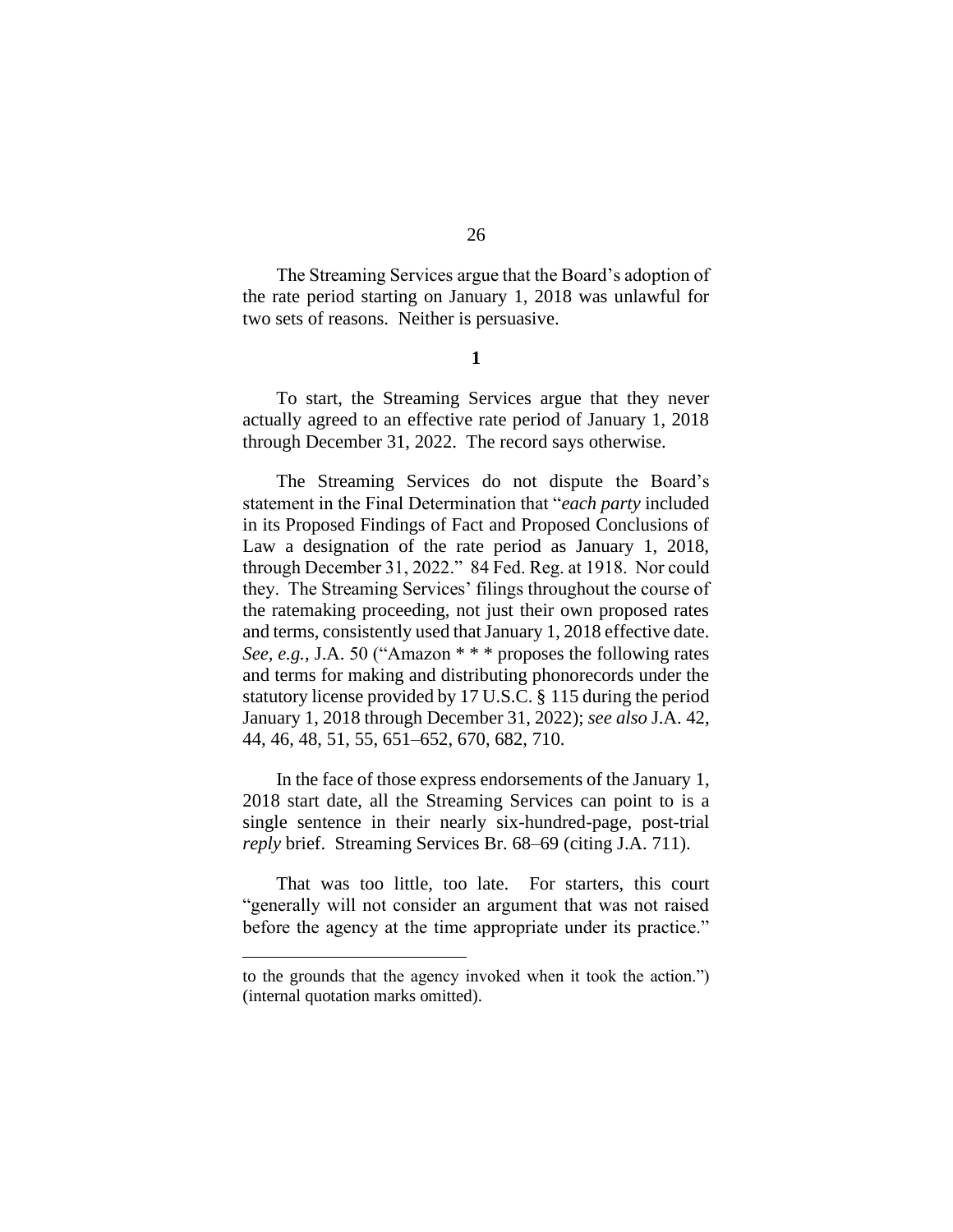*BNSF Ry. Co. v. Surface Transp. Bd.*, 453 F.3d 473, 479 (D.C. Cir. 2006) (internal quotation marks omitted). It is doubtful that a reply brief is the appropriate time or place to disavow an agreement reaffirmed repeatedly during the course of ratemaking proceedings. *See* 37 C.F.R. § 351.14(b) ("A party waives any objection to a provision in the determination unless the provision conflicts with a proposed finding of fact or conclusion of law filed by the party.").

On top of that, the meaning of the cited sentence in the Streaming Services' reply brief is not even clear. The reply brief, in fact, states that "January 1, 2018 would be a proper effective date for rates to be determined in this proceeding[.]" J.A. 711.

The sentence then goes on to "note" the Streaming Services' assumption that operation of that agreed-upon date presupposes a November 2017 publication of the Board's final determination because that would make the effective date coincide with the statutory default rule. J.A. 711 ("[T]he Services note that while January 1, 2018 would be a proper effective date for rates to be determined in this proceeding, it will actually be the effective date only if the Judges publish their determination in the Federal Register in November of 2017. *See* 17 U.S.C. § 803(d)(2)(B) (noting that 'successor rates and terms shall take effect on the first day of the second month that begins after the publication of the determination of the Copyright Royalty Judges in the Federal Register' and that 'the rates and terms, to the extent applicable, shall remain in effect until such successor rates and terms become effective.').").

Nothing in that passing comment argues or analyzes the parties' independent authority to agree to an effective period different from the default start date. Nor does it indicate that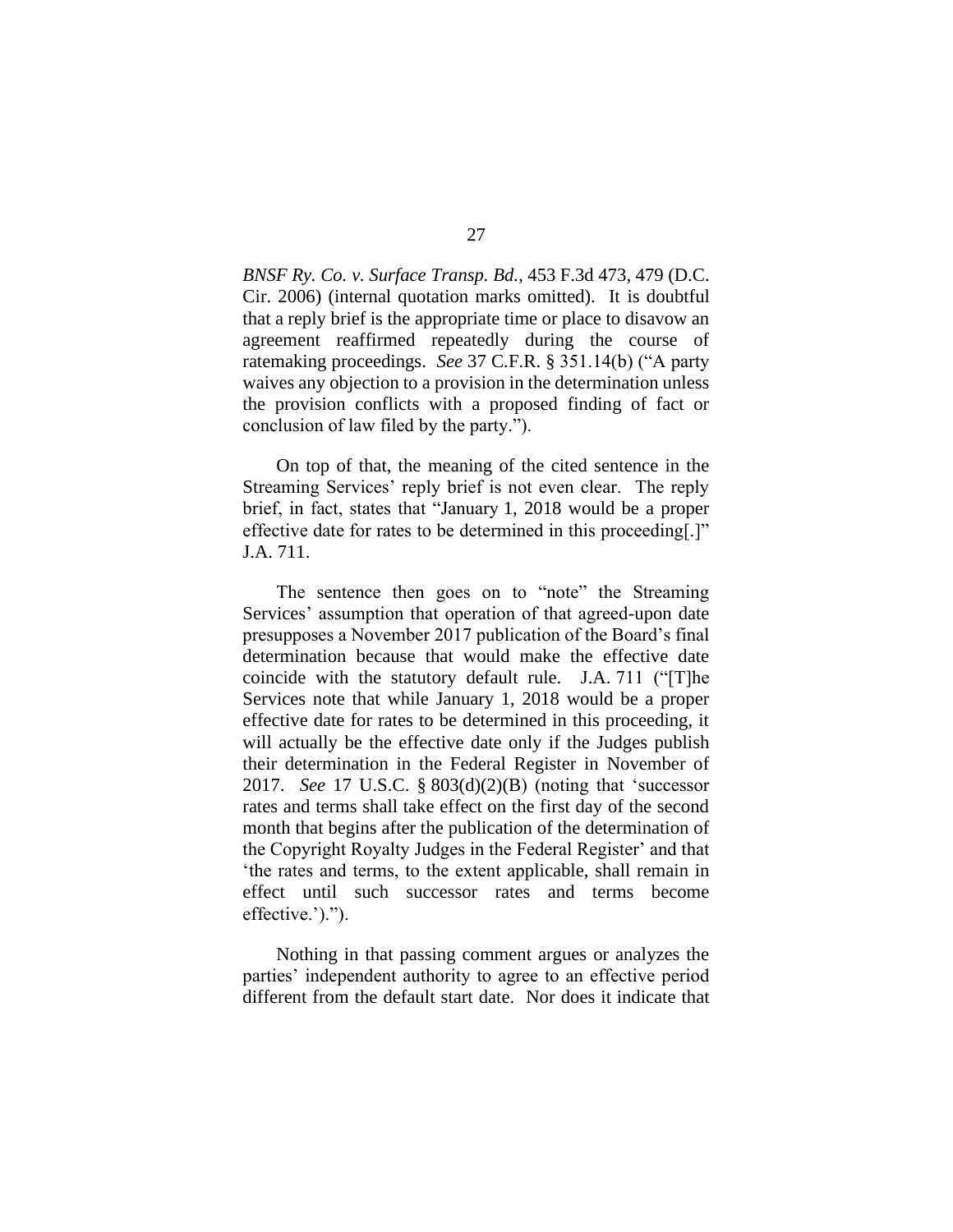the Streaming Services' longstanding agreement with the prospectively announced rate period is now suddenly contingent on publication by a certain date—a publication date that would render the agreed-upon date redundant of the statute's default effective date.

Critically, months later when the Initial Determination included the same effective dates, J.A. 725, which was published *after* those effective dates began, the Streaming Services made no objection to those dates or otherwise communicated that they were withdrawing their prior agreement with the January 1, 2018 start date.

The Board, in short, was well within its rights to take the Streaming Services (and the other parties) at their word as to the long-recognized and oft-repeated agreement to a January 1, 2018 effective date.

#### **2**

The Streaming Services argue, in the alternative, that Section 803(d)(2)(B)'s language allowing an agreed-upon start date does not apply if enforcing that agreement would give the rates and terms retroactive effect. They point out that the Copyright Act *mandates*the retroactive effect of new rates only in limited circumstances. For example, the first sentence of Section  $803(d)(2)(B)$  requires that new rates be retroactive "where rates and terms have not, prior to the inception of any activity, been established for that particular activity under the relevant license[.]" 17 U.S.C. § 803(d)(2)(B). Section  $803(d)(2)(A)$  similarly requires retroactive rates if the prior rates have a fixed expiration date that predates the Board's determination of new rates. 17 U.S.C. § 803(d)(2)(A). Neither provision applies here because (i) prior rates existed for the relevant activities by virtue of the Phonorecords II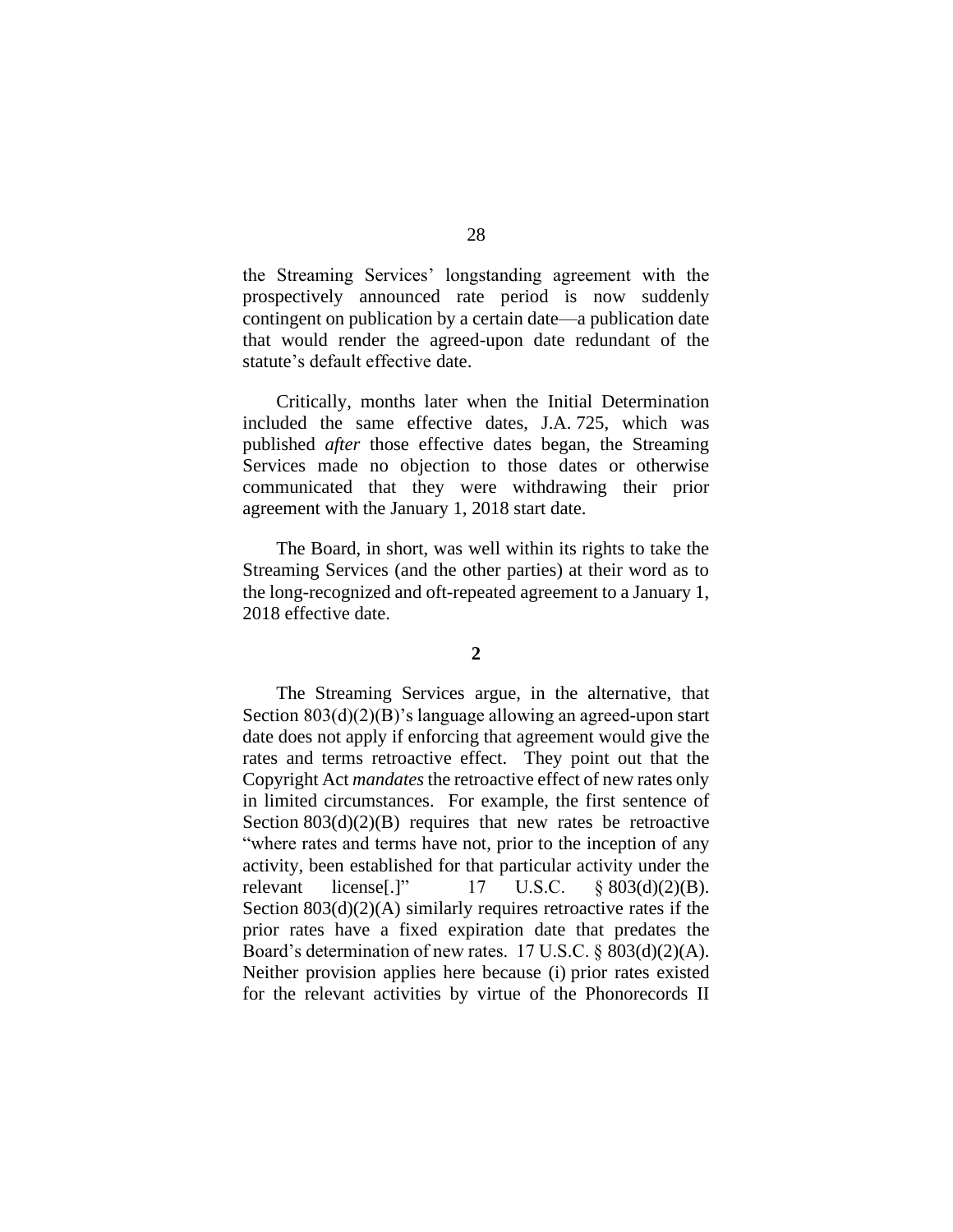settlement, and (ii) those rates did not have a fixed expiration date. Streaming Services Reply Br. 31.

As the Streaming Services' argument goes, because the Copyright Act mandates retroactive effect of rates only in specified circumstances, the statute's general grant of authority to the Board (in other cases) to adopt an effective date to which the parties agreed does not include the ability to adopt agreedupon rates that would have retroactive effect. Streaming Services Reply Br. 31. Especially because "a statutory grant of legislative rulemaking authority will not \* \* \* be understood to encompass the power to promulgate retroactive rules unless that power is conveyed by Congress in express terms." Streaming Services Br. 63 (quoting *Bowen v. Georgetown Univ. Hosp.*, 488 U.S. 204, 208 (1988)).

The Streaming Services also point to the Register of Copyrights' prior statement that "[n]either the [Board] nor the participants [in a rate setting proceeding] have the power to engage in retroactive rate setting" for successor rates and terms. 74 Fed. Reg. 4537, 4542 (Jan. 26, 2009) (setting aside Board's adoption of retroactive rate setting). The Board, they stress, is bound to follow "prior determinations and interpretations of  $***$  the Register of Copyrights[.]" 17 U.S.C. § 803(a)(1); *Independent Producers Group*, 792 F.3d at 137 & n.3.

Those are thoughtful arguments. But they do nothing to advance the ball for the Streaming Services. Even assuming without deciding that Section 803(d)(2)(B) does not authorize agreed-upon "retroactive" rate setting, that is not at all what the Board and the participants did here.

Recall that the Board announced in *January 2016* that this rate setting proceeding was "to determine reasonable rates and terms for making and distributing phonorecords for the period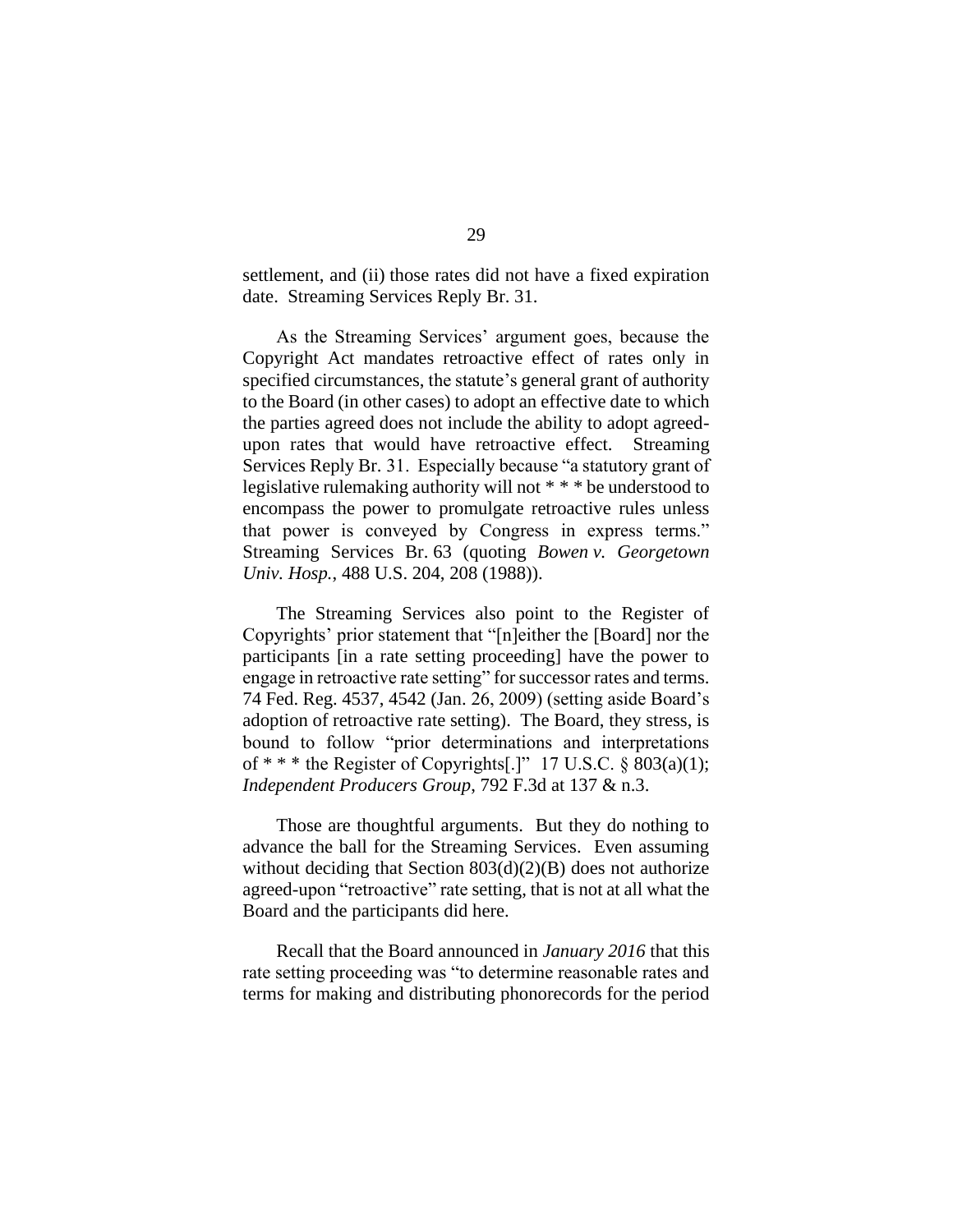beginning January 1, 2018, and ending December 31, 2022." 81 Fed. Reg. at 255–256. All participants and the Board then consistently repeated that prospective effective date as they wound their way through the ratemaking proceeding. *See, e.g.*, J.A. 42, 44, 46, 48, 50 51, 55, 651–652, 670, 682, 710. The start date, in other words, was set prospectively, not retroactively. The Streaming Services signed off. It is as simple as that.

Of course, the Board's Final Determination was not published in the Federal Register until February 5, 2019, which was more than a year after the effective rate period actually began on January 1, 2018. But given the Board's prospective announcement of the effective rate period in 2016 and the parties' continuous agreement over the ensuing years to those dates, what was done here is a far cry from retroactive rate setting. It bears no resemblance to cases like *Bowen*, where the Secretary of Health and Human Services published in February 1984 a proposal to reissue an invalidated wage-index rule and, without advance notice to the affected parties, made it "retroactive to July 1, 1981." 488 U.S. at 207; *see also Landgraf v. USI Film Products*, 511 U.S. 244, 272 (1994) (describing *Bowen* as "a paradigmatic case of retroactivity in which a federal agency sought to recoup, under cost limit regulations issued in 1984, funds that had been paid to hospitals for services rendered earlier").

Relying on our decision in *Treasure State Resources Industry Association v. EPA*, 805 F.3d 300, 305 (D.C. Cir. 2015), the Streaming Services argue that the Board's Final Determination applied the new rates and terms retroactively because it attached "new legal consequences to [transactions] completed before its enactment." Streaming Services Reply Br. 32 (quoting *Treasure State*, 805 F.3d at 305).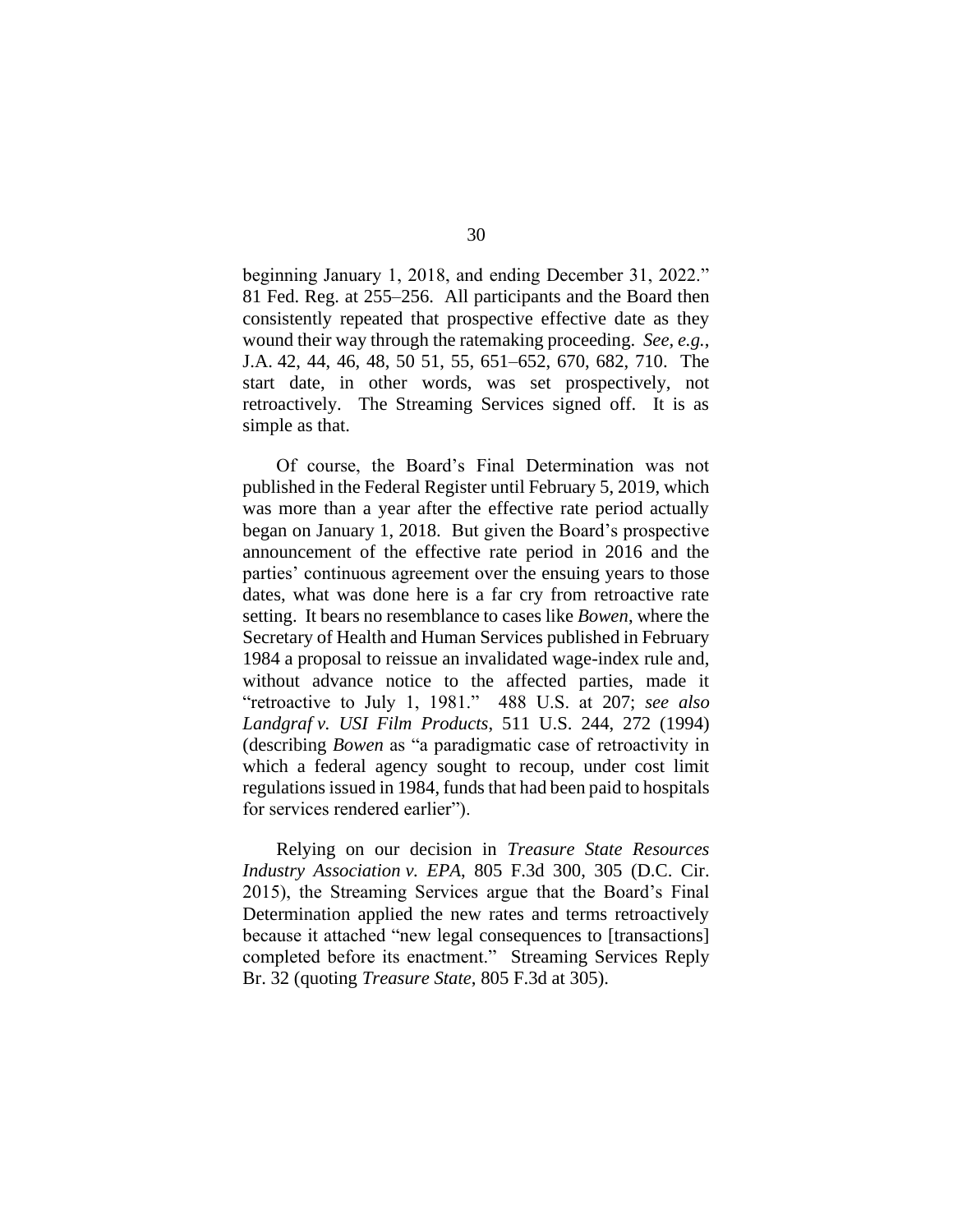While it is undoubtedly quite relevant in deciding whether provisions are retroactive to determine whether they attach new legal consequences to events completed before their enactment, that "is far from the end of the story." *Treasure State*, 805 F.3d at 305*.* A provision "does not operate retrospectively *merely*  because it is applied in a case arising from conduct antedating [its] enactment." *Id*. (formatting modified; quoting *Landgraf*, 511 U.S. at 269–270). Instead, considerations of "fair notice, reasonable reliance, and settled expectations" of the parties also carry weight. *Id.* (internal quotation marks omitted).

None of those considerations put the Board's determination in the retroactive camp. When the Board announced in 2016 that it would be conducting a rate-setting proceeding to set different rates and terms for January 1, 2018 through December 31, 2022, it gave the Streaming Services "ample public notice of the impending change in" rates, and at minimum—signaled "the *prospect* of" different rates starting on January 1, 2018, *Treasure State*, 805 F.3d at 306 (emphasis added); *see Columbia Gas Transmission Corp. v. FERC*, 895 F.2d 791, 796–797 (D.C. Cir. 1990) (Agency rates are not "retroactive" where the agency "itself places parties on notice \* \* \* that the rates they will be paying are subject to retroactive adjustment at a later date.").

The Board's issuance of its Initial Determination in January 2018—within weeks of the agreed-upon January 1, 2018 effective date—provided still more and quite precise notice of the rates that were intended to govern. Add in the parties' repeated confirmation of that effective rate period throughout the entire proceedings, long before the rate period began, and the record leaves no ground for labeling that longforewarned effective rate period an exercise in retroactive ratemaking. Nor have the Streaming Services explained how, given that enduring agreement, they had any reasonable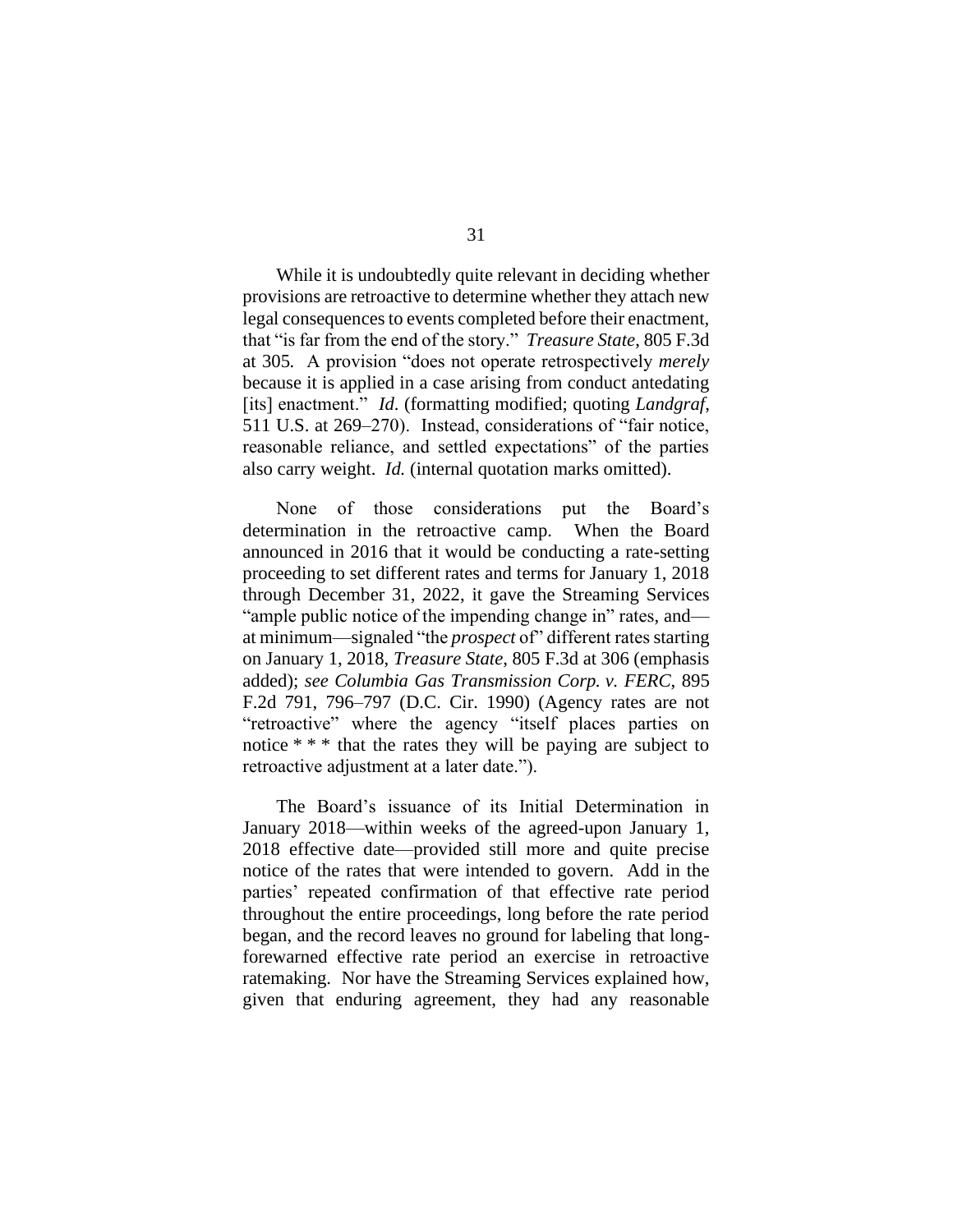reliance interest in continuing the old rates into the period that everyone had stipulated all along would be governed by the new rates.

For the same reasons, the Streaming Services' citation to a prior determination of the Librarian of Congress fails. *See* 74 Fed. Reg. at 4542. The referenced rate-setting proceeding did not involve, as here, a *prospective* announcement of the effective rate period. *See* 71 Fed. Reg. 1453, 1453–1454 (Jan. 9, 2006) (Board's notice announcing ratemaking proceeding that does not include a proposed effective date).

In sum, Section  $803(d)(2)(B)$  authorized the Board to do what it did here: Prospectively announce and stick with an effective rate period to which the parties had repeatedly and expressly agreed in writing throughout the proceedings. That the final rule was not published in the Federal Register until a year later does not amount to retroactive rate setting that either surprised the Streaming Services (who had long agreed to the pre-established start date) or disrupted any reasonable reliance interests.

#### **B**

The Copyright Royalty Board's Final Determination adopted a rate structure for computing the mechanical license that uncapped the total content cost prong for every category of streaming service offered, while simultaneously increasing both the total content cost and revenue rates. With no cap in place, the Board's decision removed the only structural limitation on how high the total content cost (which is pegged to unregulated sound recording royalties) can climb.

The Streaming Services argue that, in adopting that rate structure, (i) the Board violated their procedural right to fair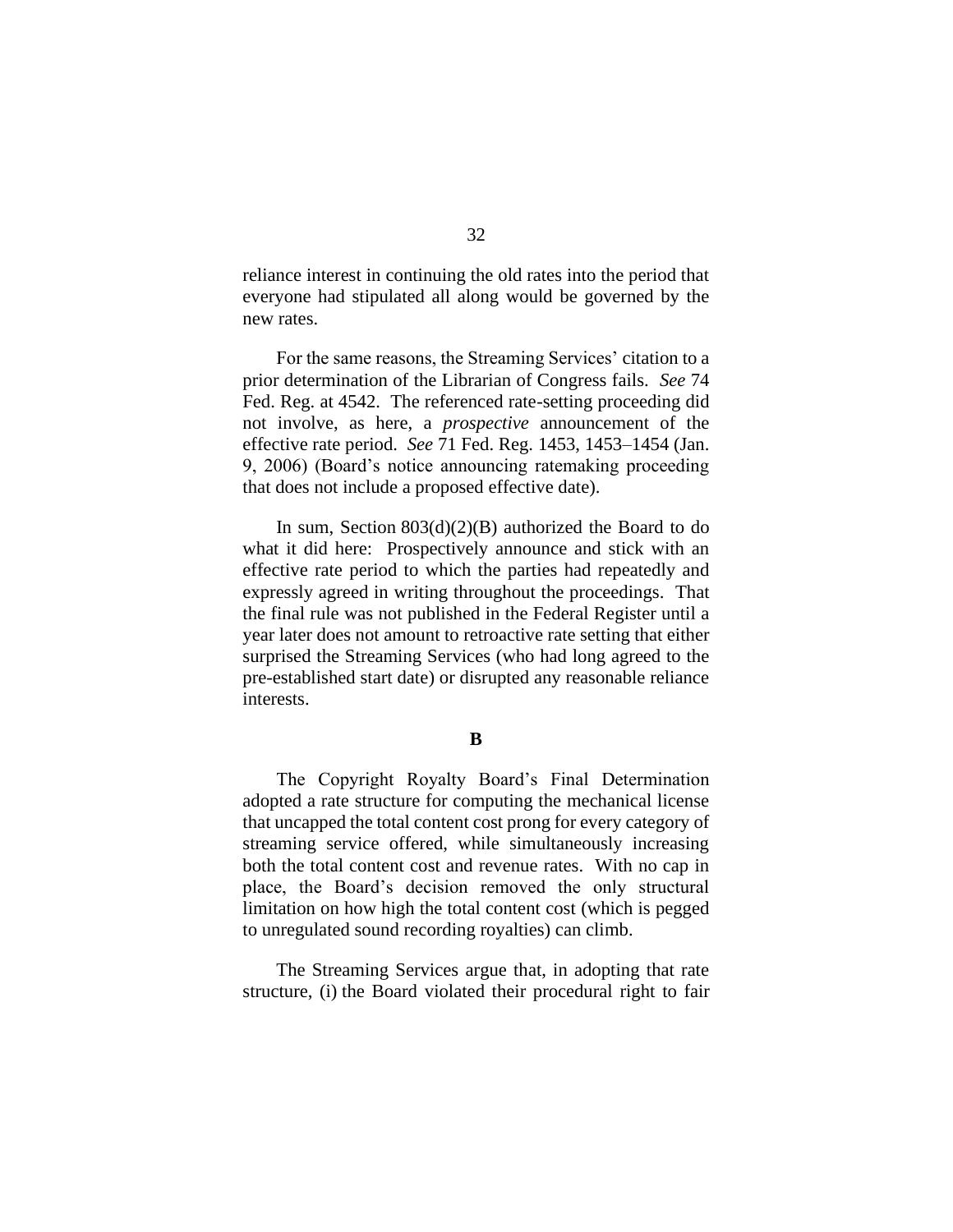notice by choosing a structure that was not advanced by any party; and (ii) the Board's decision both to uncap the total content cost prong and to increase the percentages used to calculate the revenue prong and total content cost prongs were arbitrary and capricious.

The Streaming Services are correct that the Board failed to provide adequate notice of the drastically modified rate structure it ultimately adopted. We also hold that the Board did not provide a reasoned explanation for its refusal to treat the Phonorecords II settlement as a benchmark when setting the total content cost and revenue rates. For those reasons, we vacate and remand the Board's adopted rate structure and percentages for further proceedings consistent with this opinion.

An agency "setting a matter for hearing [must] provide parties with adequate notice of the issues that [will] be considered, and ultimately resolved, at that hearing." *Wallaesa v. Federal Aviation Admin.*, 824 F.3d 1071, 1083 (D.C. Cir. 2016) (quoting *Public Serv. Comm'n of Ky. v. FERC*, 397 F.3d 1004, 1012 (D.C. Cir. 2005)). This ensures that agencies provide a fair process in which each party is able "to present [its] case or defense \* \* \*, to submit rebuttal evidence, and to conduct such cross-examination as may be required for a full and true disclosure of the facts" that bear on the agency's decision and choices. *See* 5 U.S.C. § 556(d).

While the Streaming Services knew, at the 50,000-foot level, that the Board would be deciding the royalty rates and terms to govern the mechanical license, they had no fair notice that the Copyright Royalty Board would take the dramatic step of uncapping the total content cost prong for every category of

**<sup>1</sup>**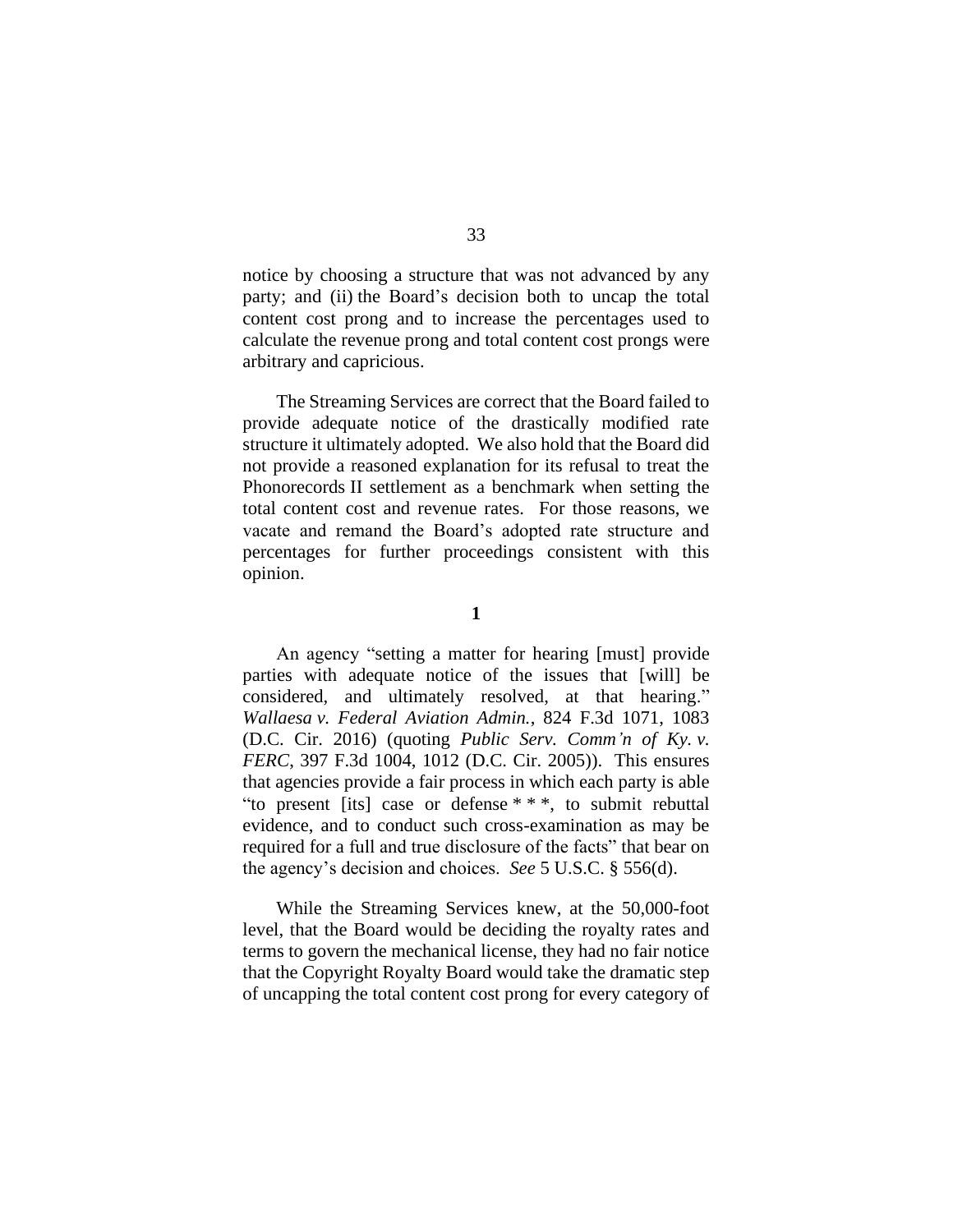service offering, let alone pair that with significant increases in the total content cost and revenue prongs. As a result, the Streaming Services argue, they "had no notice or opportunity to present evidence" about that rate structure because "no party advocated [it] during or before the hearing." Streaming Services Br. 26–27.

We agree. There is no dispute that before and throughout the evidentiary hearing, no party had proposed or even hinted at the structure the Board ultimately adopted—an uncapped total cost content prong combined with significantly increased rates. *See* Streaming Services Br. 17; Board Br. 43–44; Copyright Owners Intervenor Br. 10–11; *see also* Oral Arg. Tr. 55:7–60:19, 68:21–69:5, 75:4–13. And the Board, itself, offered no hint of such a dramatic change in course from prior decisions. So the Streaming Services had no notice that they needed to defend against and create a record addressing such a significant, and significantly adverse, overhaul of the mechanical license royalty scheme.

This is no mere formality. Interested parties' ability to provide evidence and argument bearing on the essential components and contours of the Board's ultimate decision not only protects the parties' interests, it also helps ensure that the Board's ultimate decision is well-reasoned and grounded in substantial evidence. *See Settling Devotional Claimants v. Copyright Royalty Bd.*, 797 F.3d 1106, 1121 (D.C. Cir. 2015) (The lack of record support for the Copyright Royalty Board's approach was "ma[de]  $***$  worse" by the fact that the approach was "first presented in the \* \* \* determination and not advanced by any participant.") (quoting *Intercollegiate Broad. Sys., Inc. v. Copyright Royalty Bd.*, 571 F.3d 69, 87 (D.C. Cir. 2009)). That vetting by the parties did not occur here because the Streaming Services were procedurally blindsided.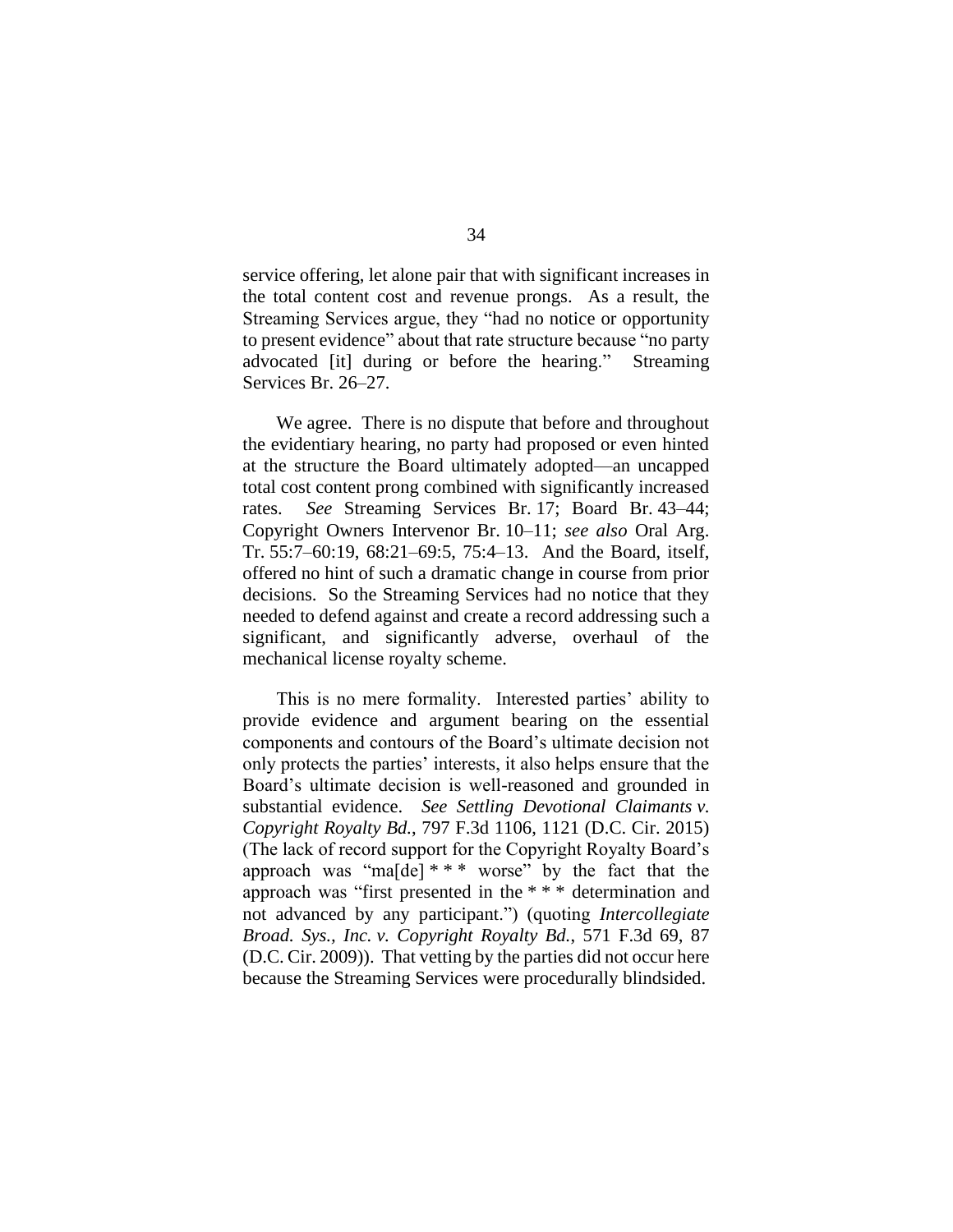That is not to say that the Board is strictly limited to choosing from among the proposals set forth by the parties. Agencies have the authority to modify proposals set forth by the parties, or to suggest models of their own. *See SoundExchange, Inc. v. Copyright Royalty Bd.*, 904 F.3d 41, 50–51, 57 (D.C. Cir. 2018) (upholding Copyright Royalty Board's decision to modify a party's proposed rates in light of its interpretation of Section 114 of the Copyright Act); *Association of American Publishers, Inc. v. Governors of USPS*, 485 F.2d 768, 773 (D.C. Cir. 1973). Some degree of deviation and combination is permissible.

But the ultimate proposal adopted by the Board has to be within a reasonable range of contemplated outcomes. Here it was not.

The Board's decision went far beyond modifying or piecing together a rate structure, the economic and policy consequences of which had already been explored and developed by the parties in the record. Instead, the Board's decision deviated substantially and unforeseeably from the parties' pre-hearing proposals, the arguments made at the evidentiary hearing, and the preexisting rate structures. The end result was a rate structure that could significantly increase costs for the Streaming Services, and that eliminated the prior structural protection that braced the streaming services against unregulated increases in sound recording royalties. If the Board wanted to implement such an extreme change in the rate structure, it was duty bound to give a heads up to the parties.

The Copyright Owners argue that the Streaming Services nevertheless had adequate notice because they received "notice of every component of the Board's final structure[.]" Copyright Owners Intervenor Br. 10. In particular, the final rate structure adopted by the Board for all categories was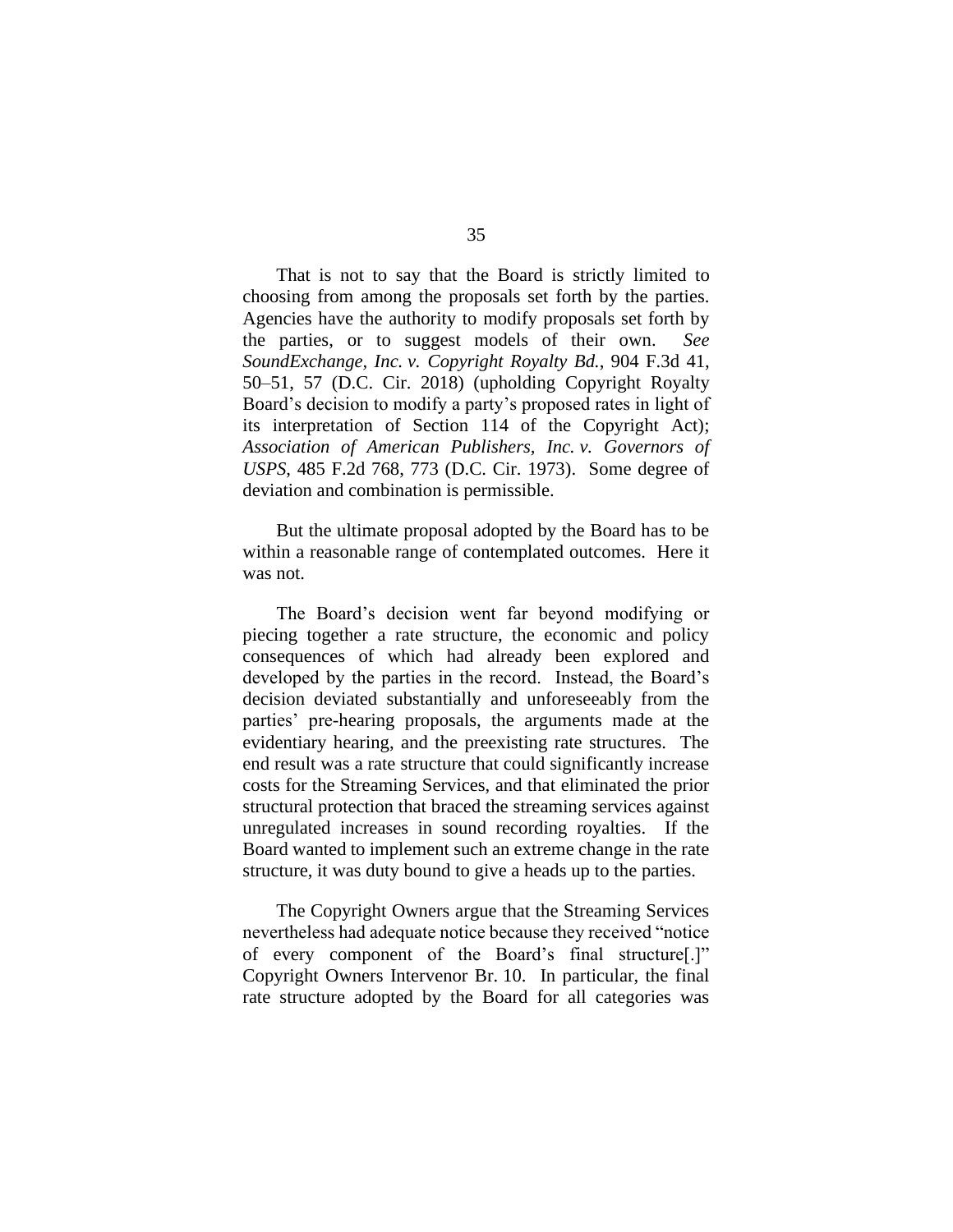virtually identical to the rate structure for the single "bundled subscriptions" category prior to Phonorecords III, *see* 37 C.F.R.  $\S 385.13(a)(4)$  (2013), which Amazon's filings below proposed to maintain to that limited extent, J.A. 66–67.

But the fact that some of the Streaming Services' proposals contemplated continued use of an uncapped total content cost prong for a small number of preexisting categories does not mean they anticipated that the Board would uncap the total content cost prong *across the board*. That is quite different. Prior to issuance of the Final Determination, the vast majority of the categories of offerings were capped. *See* Oral Arg. Tr. 57:7–23 (Board explaining that, previously, only two out of ten categories were uncapped).

Uncapping the total content cost prong across all categories leaves the Streaming Services exposed to potentially large hikes in the mechanical license royalties they must pay. That is because the total content cost prong is calculated by taking a percentage of the royalties paid to sound recording rightsholders. *See* 84 Fed. Reg. at 1963 n.165 (Strickler Dissent). As the Board acknowledges, sound recording rightsholders have considerable market power vis-à-vis interactive streaming service providers, and they have leveraged that power to extract excessive royalties. *See Id.* at 1934 n.75 ("[T]he [interactive streaming] services are \* \* \*exposed to the labels' market power. Record companies could, if they so chose, put th[ose] [s]ervices out of business entirely."); *id.* at 1952–1953 (explaining that, by virtue of their oligopoly power, the sound recording copyright holders have extracted "inflated" royalties relative to what the Shapley Analyses would predict). By eliminating any cap on the total content cost prongs, the Final Determination yokes the mechanical license royalties to the sound recording rightsholders' unchecked market power.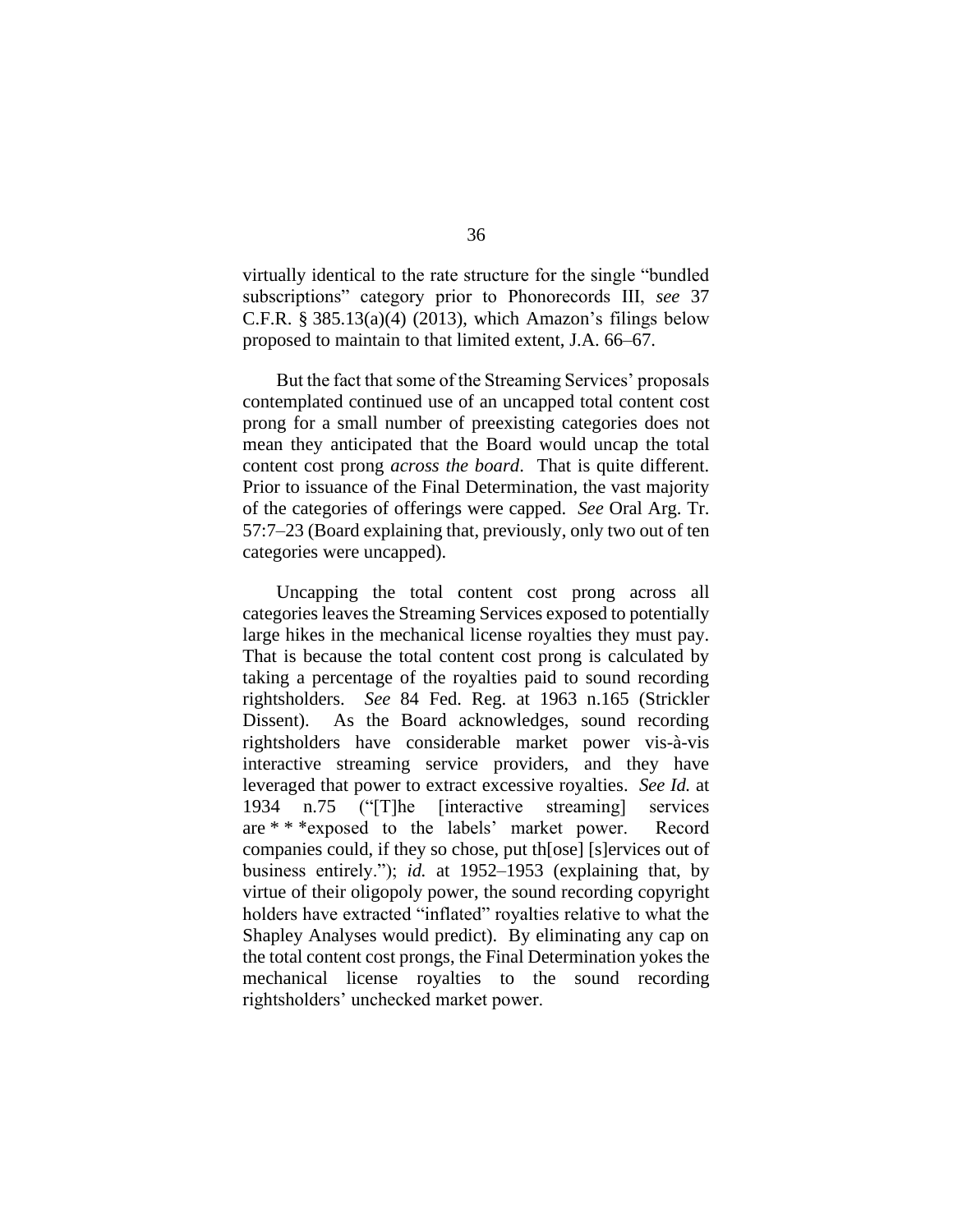Worse still, the Board not only stripped away the total content cost caps, but also significantly hiked both the revenue rate and the total content cost rates the streaming services would have to pay. The Final Determination increased the revenue rate by 44% relative to the preexisting rates—that is, from 10.5% (for most but not all categories) to 15.1%. *See* 84 Fed. Reg. at 1960.<sup>10</sup> The Board also raised the total content cost rate to 26.2%. *Id.* at 1954, 1960. That rate previously fell between approximately 17% and 22%. *See* 37 C.F.R. § 385.13(b)–(c), 385.23(a) (2014). Therefore, the Streaming Services were not only deprived of the opportunity to voice their objections to a completely uncapped total content cost prong, they were also given no opportunity to address the interplay between that rate structure and the increased revenue and total content cost rates.

In defense of the Board's decision, the Copyright Owners point to Google's post-hearing proposal that advocated for a rate structure that included a completely uncapped total content cost prong. J.A. 678–679, 699 (Google's Amended Proposed Finding of Fact). There are two problems with that argument.

First, Google conditioned its proposed adoption of an uncapped total content cost prong on the simultaneous adoption of much *lower* rates than those adopted by the Board. J.A. 483 (Google confirming that its amended proposed rate structure "works but only with" the specific rates it proposed); *see also*  84 Fed. Reg. at 1981 (Google's Amended Proposal advanced a "10.5% of net service revenue [rate] and an uncapped  $15\frac{1}{6}$ ]

<sup>10</sup> Some of the categories had slightly higher revenue rates. *See* 37 C.F.R. § 385.23(a)(1), (2), (4), (5) (2014). The Board, however, generally treats 10.5% as the "prevailing headline rate[.]" 84 Fed. Reg. at 1952; *see id.* at 1960 (describing the new revenue rate as a 44% increase over the "current headline rate").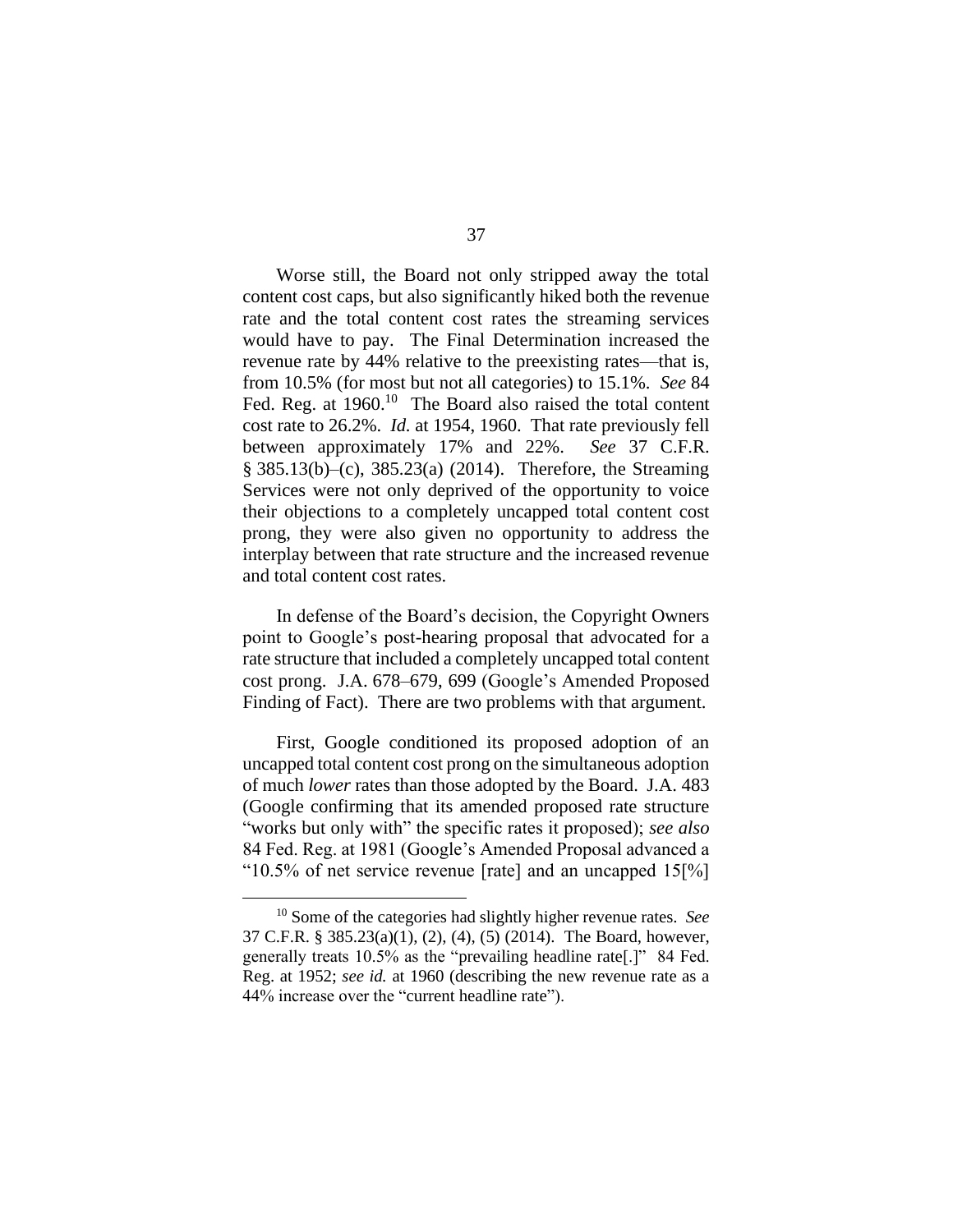[total content cost] component."). Google specifically warned that pairing the uncapped structure with higher rates would be intolerable. J.A. 483.

Second, Google's package was proposed for the very first time *after* the evidentiary record was closed. 84 Fed. Reg. at 1935 n.79. So the other parties never had a chance to submit evidence regarding the problems with Google's proposal, let alone the viability of the Board's pairing of uncapped total content costs with significantly increased total content cost and revenue rates.

In sum, because the Copyright Royalty Board failed to provide fair notice of the rate structure it adopted, that aspect of its decision must be vacated and remanded for further proceedings. If the Board wishes to pursue its novel rate structure, it will need to reopen the evidentiary record.

# **2**

The Streaming Services separately challenge the uncapped rate structure as arbitrary and capricious. In particular, they argue that the rate structure formulated by the Copyright Royalty Board failed to account for the sound recordings rightsholders' market power. Streaming Services Br. 28–32, 34. They also object that the Board failed to provide a "satisfactory explanation," or root in substantial evidence, its conclusion that an increase in mechanical license royalties would lead to a decrease in sound recording royalties. Streaming Services Br. 33–36.

Because we have vacated the rate structure devised by the Board for lack of notice, we need not address these arguments. Should the Board on remand provide notice that it is again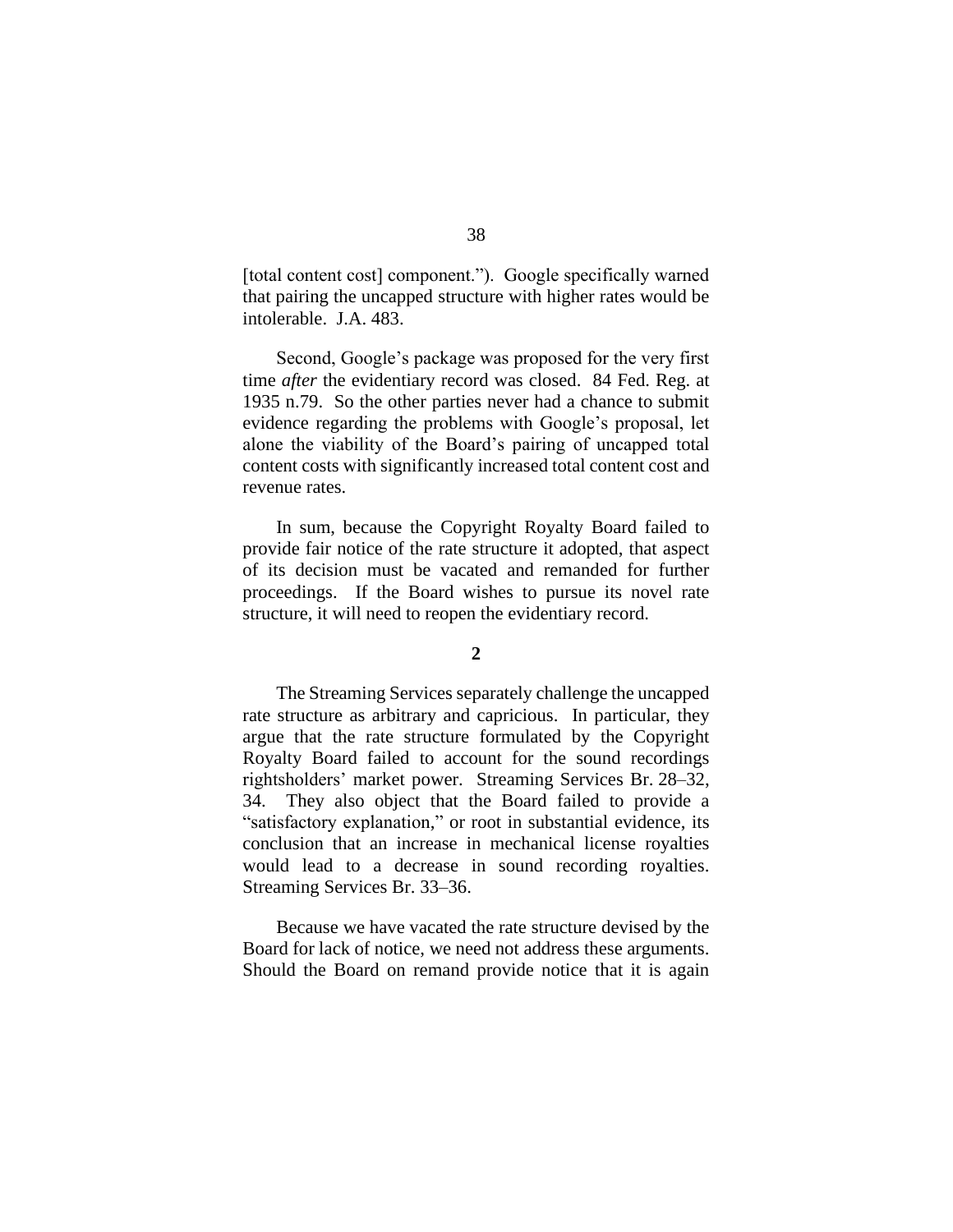contemplating such a scheme, the Streaming Services can present their concerns to the Board in the first instance.

**3**

Apart from their challenges to the uncapped rate structure, the Streaming Services separately leveled objections to the particular percentages adopted by the Copyright Royalty Board to calculate the revenue and total content cost prongs. Specifically, the Streaming Services object to the Board's reliance on conclusions drawn from multiple different expert analyses and its rejection of the Phonorecords II and Subpart A settlements as rate benchmarks. They further argue that the Board's conclusions with respect to the four statutory objectives were unreasoned and unsupported by substantial evidence.

Our "[r]eview of administratively determined rates is 'particularly deferential' because of their 'highly technical' nature." *Intercollegiate Broad. Sys. v. Copyright Royalty Bd.*, 574 F.3d 748, 755 (D.C. Cir. 2009) (quoting *East Ky. Power Coop. v. FERC*, 489 F.3d 1299, 1306 (D.C. Cir. 2007)). Taken in that light, the Streaming Services' first argument fails, but the second succeeds. The third argument is largely bound up in the remand and therefore, with one exception, will not be resolved here.

**a**

The Streaming Services' first contention is that it was arbitrary and capricious for the Board to rely on information drawn from different expert analyses in calculating the mechanical royalty rates. Streaming Services Br. 38–39. In their view, the Board's approach was "virtually identical" to the arbitrary approach struck down in *Settling Devotional*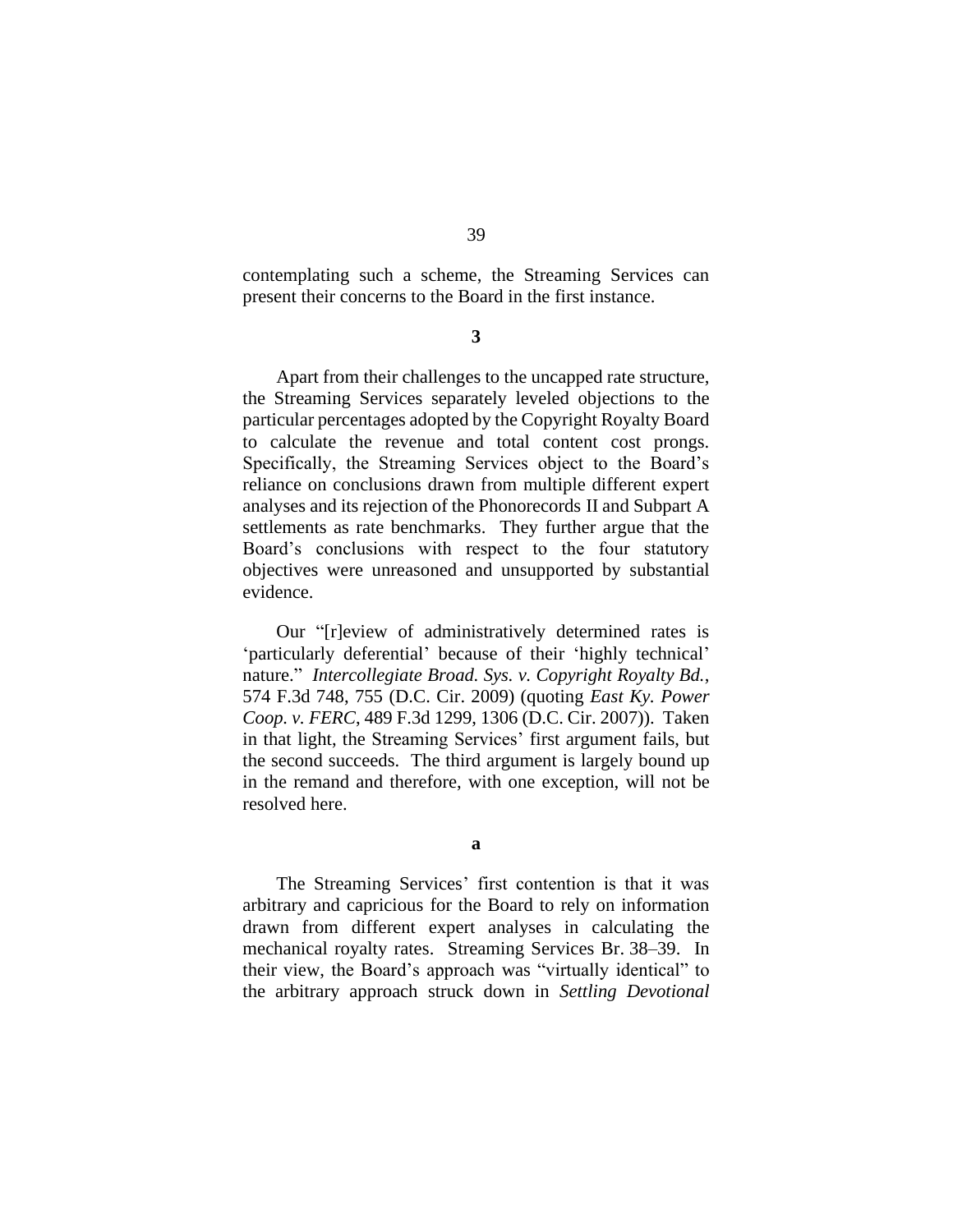*Claimants* because it involved "taking some numbers from discredited methodologies and others from methodologies" that the Board "otherwise refused to consider." Streaming Services Br. 43 (formatting modified).

This case looks nothing like *Settling Devotional Claimants*. In that case, two parties each claimed a right to the royalties associated with devotional programming. *Settling Devotional Claimants*, 797 F.3d at 1111. But neither party presented competent evidence of how the devotional programming royalties should be divided between them. So the Board rejected both parties' methodologies in total. *Id*. at 1113. That left the Board with no reliable evidence at all of how to allocate the devotional programming royalties. So the Board chose to split the difference. For two of the years at issue, the Board picked the one royalty allocation number where the parties' (already rejected) proposed ranges happened to coincide. *Id*. at 1114. For the other two years, the Board simply averaged the values selected for the first two years. *Id.*

This court reversed, explaining that "simply picking a number out of [a] flawed and otherwise-rejected proposal just because it happened to roughly coincide with the lowest bound proposed by [an opposing party] falls beyond the bounds of reasoned decisionmaking." *Settling Devotional Claimants*, 797 F.3d at 1120. Even worse, for two of the years, the Board simply "split the difference of the allocations from the two other years" without any evidentiary support or rationale for that decision. *Id.* at 1121.

Unlike in *Settling Devotional Claimants*, the Board here did not split the difference between analyses that it had already rejected as fatally flawed. Rather, the Board found the analyses upon which it relied informative and accurate in the reliedupon parts, even if imperfect in other respects. In particular,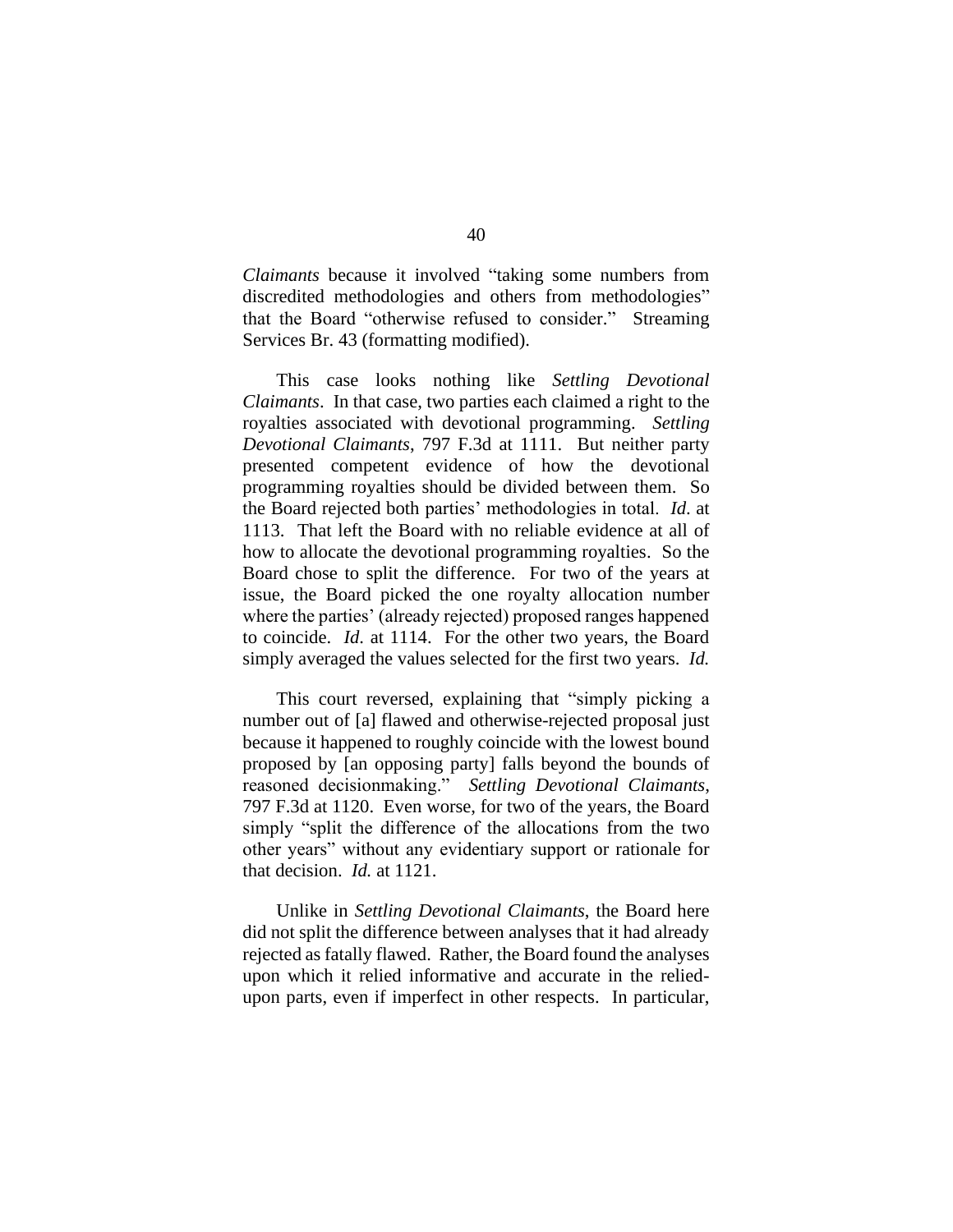based on analyses submitted by Spotify's expert, Leslie Marx, and the Copyright Owners' experts, Richard Watt and Joshua Gans, the Board found that the Phonorecords II mechanical license royalties were too low and that the sound recording rightsholders were extracting more than their fair share of royalties. 84 Fed. Reg. at 1951–1954. The Board then carefully analyzed the competing testimony and drew from it rates that were grounded in the record and supported by reasoned analysis. *See Association of American Publishers*, 485 F.2d at 773 ("[T]he rough splitting of a difference between two fairly but not wholly satisfactory rate calculations is a familiar permissible technique," since a ratemaking entity "may fashion its own adjustments within reasonable limits.").

All three expert analyses "were broadly consistent insofar as they all found that *the ratio* of sound recording to musical works royalty rates should decline," 84 Fed. Reg. at 1951– 1952, because sound recording royalties were too high relative to the musical works royalties. Watt explained that this phenomenon was at least partially explained by the fact that mechanical license royalties were "significantly below the predicted fair rate." *Id*. at 1952. That gap had empowered sound recording rightsholders to extract that surplus amount in their negotiations with the interactive streaming services. *Id.*

To select the specific revenue rate that would respond to that problem, the Board began by determining the total percent of the interactive streaming services' revenue that should be paid out in royalties to the sound recording rightsholders and the musical works rightsholders collectively. To that end, the Board treated Marx's *upper* estimate of the percent of total revenue that interactive streaming services should pay in royalties as the *lower* bound for the Board's range. 84 Fed. Reg. at 1954. The Board took this approach because it found, based on Watt's testimony, that Marx's analysis understated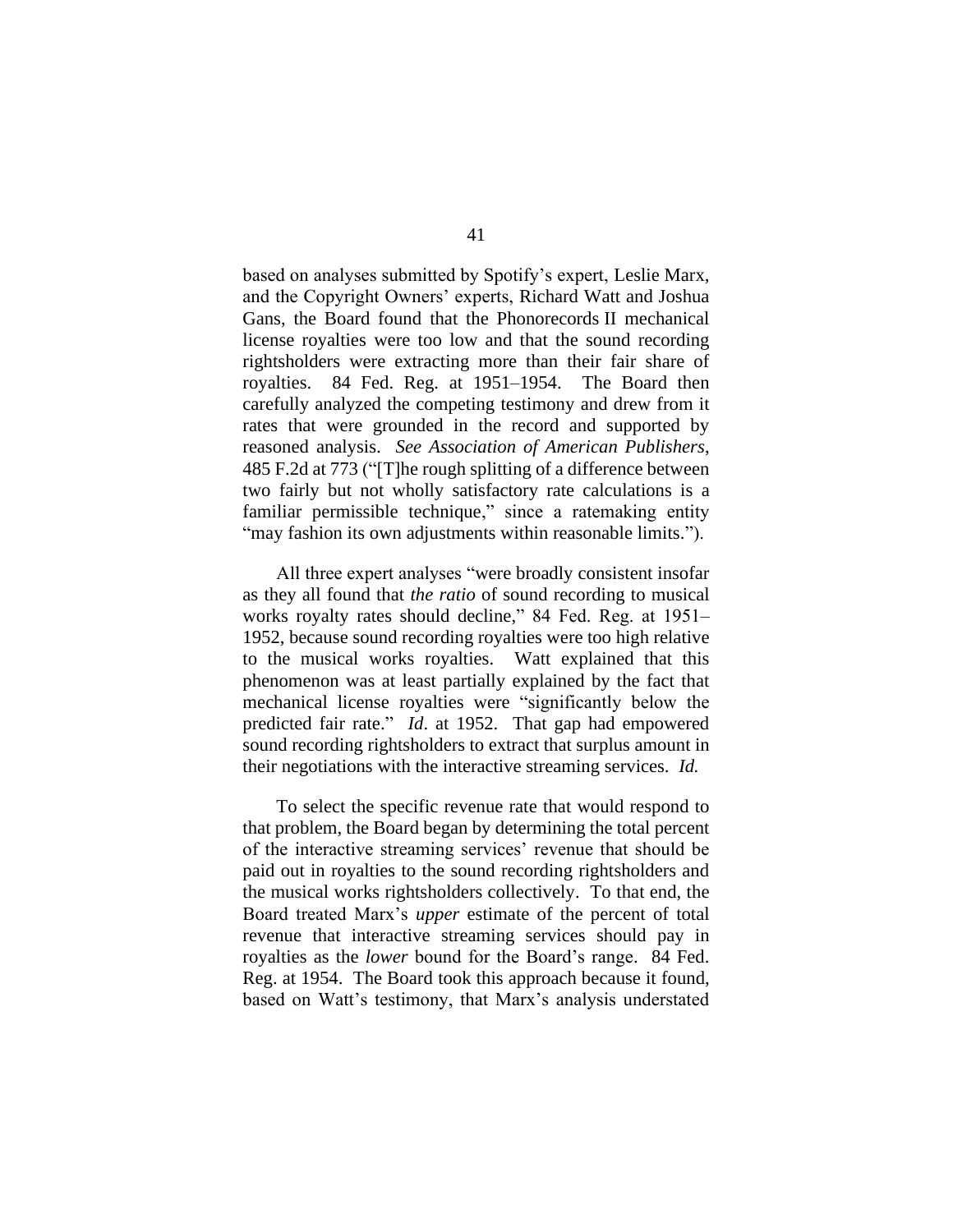the fair allocation of surplus to the copyright owners by overstating the streaming services' costs and understating their revenue. *Id.* at 1953–1954. Substantial evidence supports that judgment.

The Board then took the *lower* bound of Watt's estimate of the percentage of revenue that should be paid out in royalties and treated that value as the *upper* bound for the Board's purposes. 84 Fed. Reg. at 1954. The Board explained that it did so because Watt's royalty figures "were presented as rebuttal testimony" to Marx's testimony, so Marx had no opportunity to respond to them. *Id.* Therefore, the Board took the conservative approach of "viewing [Watt's] lowest figure \* \* \* as an upper bound[.]" *Id.* That type of weighing of evidence and decision to proceed cautiously is well within the Board's discretion.

The Board proceeded to calculate the zone of reasonableness for the revenue rate by applying the ratios of sound recording royalties to musical works royalties from Gans' and Marx's analyses to the Board's upper and lower bounds for the percent of revenue that should be paid out in total royalties. 84 Fed. Reg. at 1954.

The Board ultimately settled on the revenue rate of 15.1% "based on the highest value of overall royalties predicted by Professor Marx's model and the ratio of sound recording to musical work royalties determined by \* \* \* Gans's analysis." 84 Fed. Reg. at 1959–1960. Gans' analysis sought to estimate an appropriate per-subscriber or per-play mechanical license royalty rate. *Id.* at 1951. This involved estimating the ratio of sound recording royalties to musical works royalties in an unconstrained market. *Id.* at 1950.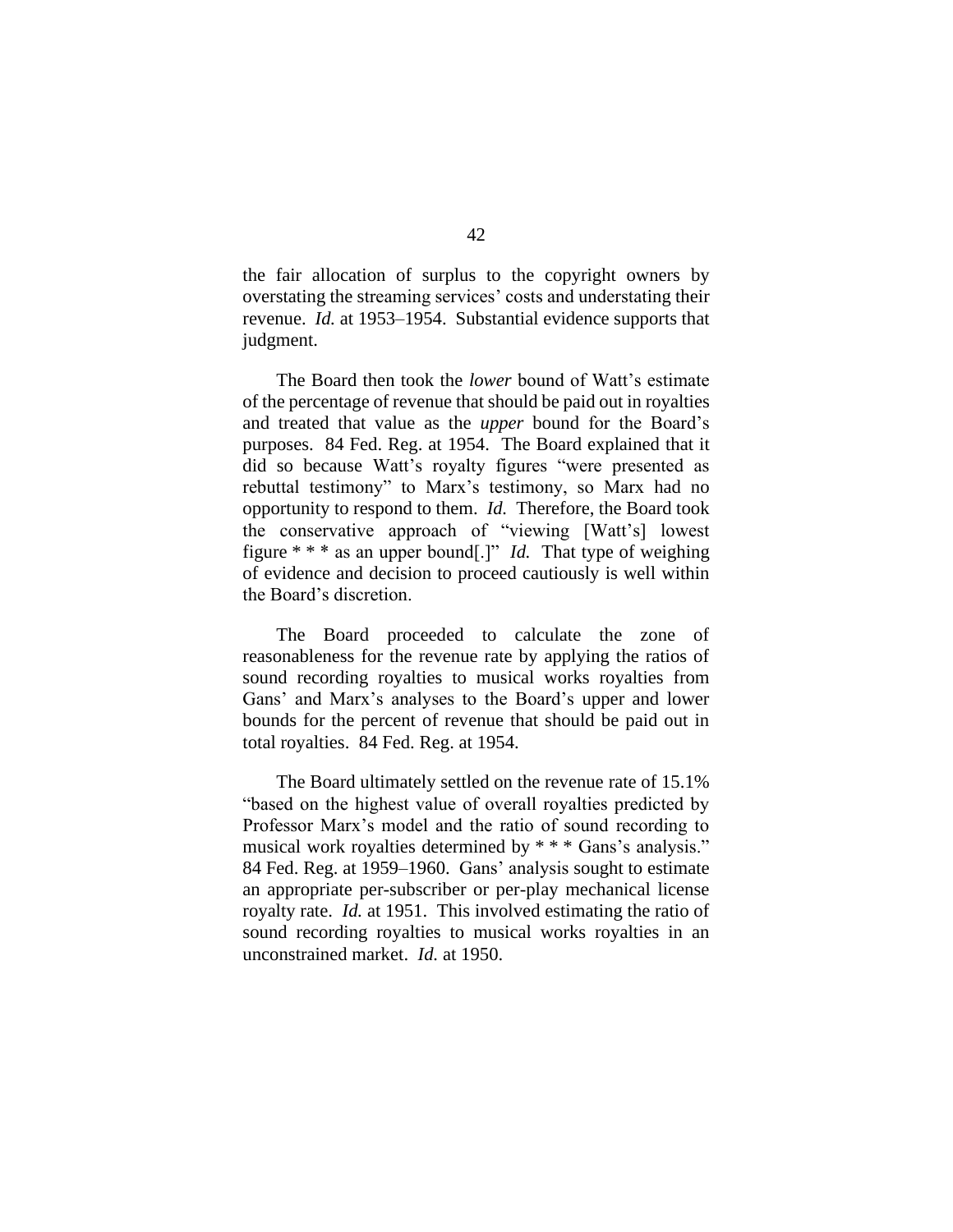The Streaming Services argue that the Board acted arbitrarily by relying on the ratio Gans derived even though it "explicitly *rejected* [Gans' model] as unreliable[.]" Streaming Services Br. 43 (emphasis in original). That is not what happened.

The Board rejected Gans' per-subscriber and per-play royalty proposals, but not because of any infirmity in his analysis of the ratio of sound recording royalties to musical works. The Board just found that Gans' reliance on another expert's unsound per-play sound recording rate fatal to his proposed per-subscriber and per-play mechanical royalty rates. 84 Fed. Reg. at 1951. When it came to the expert evidence on which the Board chose to rely—the "ratio of sound recording to musical work royalties that \* \* \* Gans derived from his analysis"—the Board specifically found that aspect of Gans' analysis to be reasonable and "informative." *Id.* (formatting modified); *id*. (Board finds reasonable Gans' equal value assumption and his reliance on Goldman Sachs' profit projections). That type of line-drawing and reasoned weighing of the evidence falls squarely within the Board's wheelhouse as an expert administrative agency. $11$ 

<sup>&</sup>lt;sup>11</sup> The Streaming Services also argue that the Board arbitrarily, and without explanation, selected the midpoint of the zone of reasonableness as the revenue rate. Streaming Services Br. 43. That misunderstands the Board's decision. The Board explained that the revenue rate is "based on the highest value of overall royalties predicted by Professor Marx's model and the ratio of sound recording to musical work royalties determined by \* \* \* Gans's analysis." 84 Fed. Reg. at 1959. That value happens to coincide with the midpoint of the revenue rate's zone of reasonableness. *See id.* at 1954. That is not the same as arbitrarily choosing to split the baby between two equally invalid numbers, as occurred in *Settling Devotional Claimants*, 797 F.3d at 1120.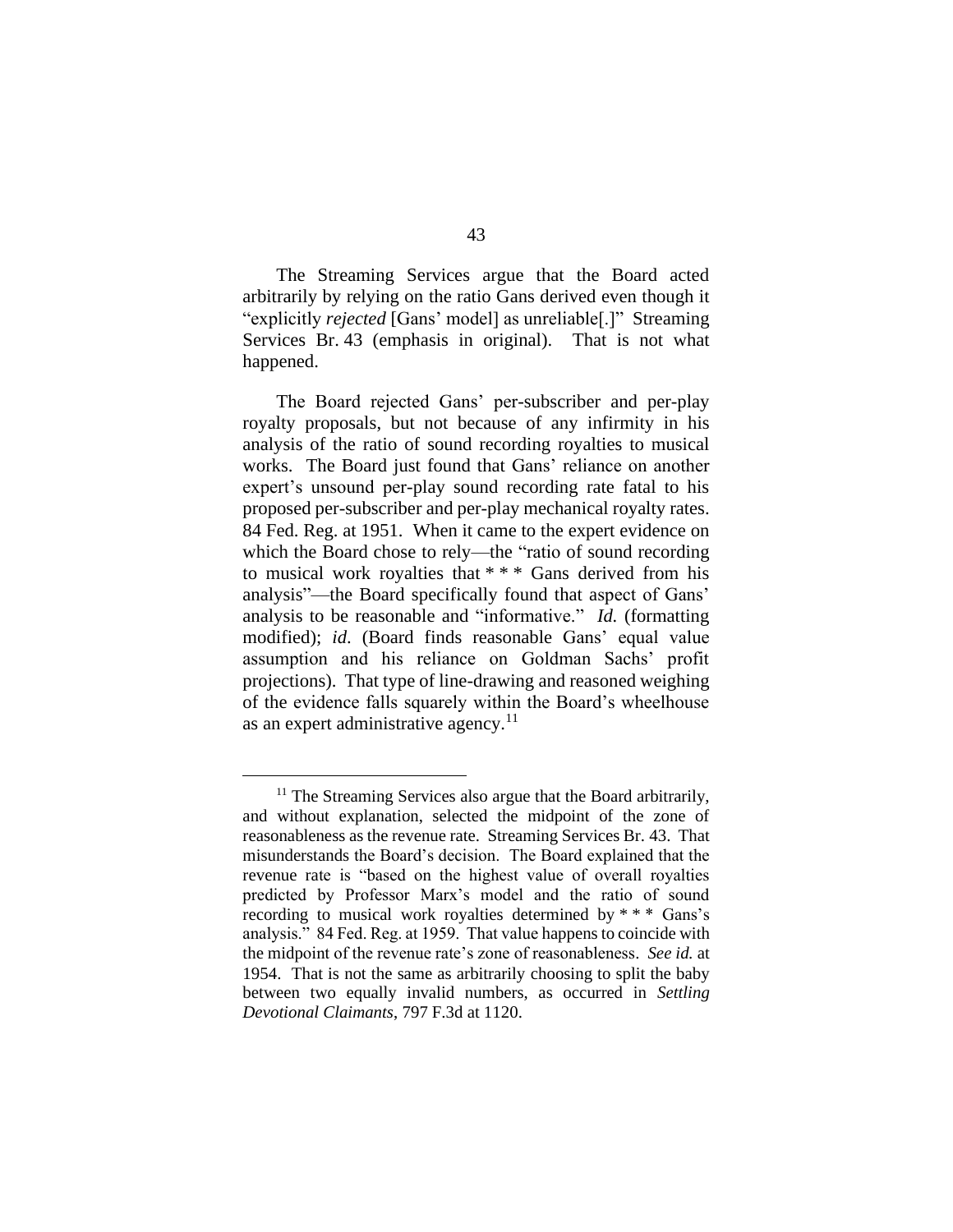The Streaming Services argue, secondly, that the Board arbitrarily rejected two potential rate benchmarks—the Subpart A settlement and the Phonorecords II settlement—without adequate explanation.

The Subpart A settlement governs the royalty rates and terms for physical phonorecords, permanent digital downloads, and ringtones. 82 Fed. Reg. 15,297, 15,297–15,299 (March 28, 2017); *see also* 84 Fed. Reg. at 1920. The Board's decision selected higher revenue rates for the disputed streaming service categories than the Subpart A settlement imposed on the three uncontested categories. *Compare* J.A. 1407–1410, *with* 84 Fed. Reg. at 1960. The Streaming Services contend that the Board failed to explain that differential.

Not so. The Board addressed that difference quite directly, explaining that there is "less access value in the sale of a download or a CD, compared to the access value of a subscription to a streaming service<sup>[1]</sup>" 84 Fed. Reg. at 1946. For that reason, the Board reasonably treated the Part A settlement rates as, "at best," a floor below which the disputed categories rates should not fall. *Id.*

In their reply brief, the Streaming Services argue that increased access value from streaming services is exclusively attributable to the streaming service providers' efforts and so does not justify the payment of higher royalties to copyright holders. Services Reply 23-24. But "an argument first made in a reply brief is forfeited." *Bartko v. SEC*, 845 F.3d 1217, 1224 n.7 (D.C. Cir. 2017).

The Streaming Services next argue that the Board failed to keep its promise to "incorporate" the rates from the Subpart A

44

**b**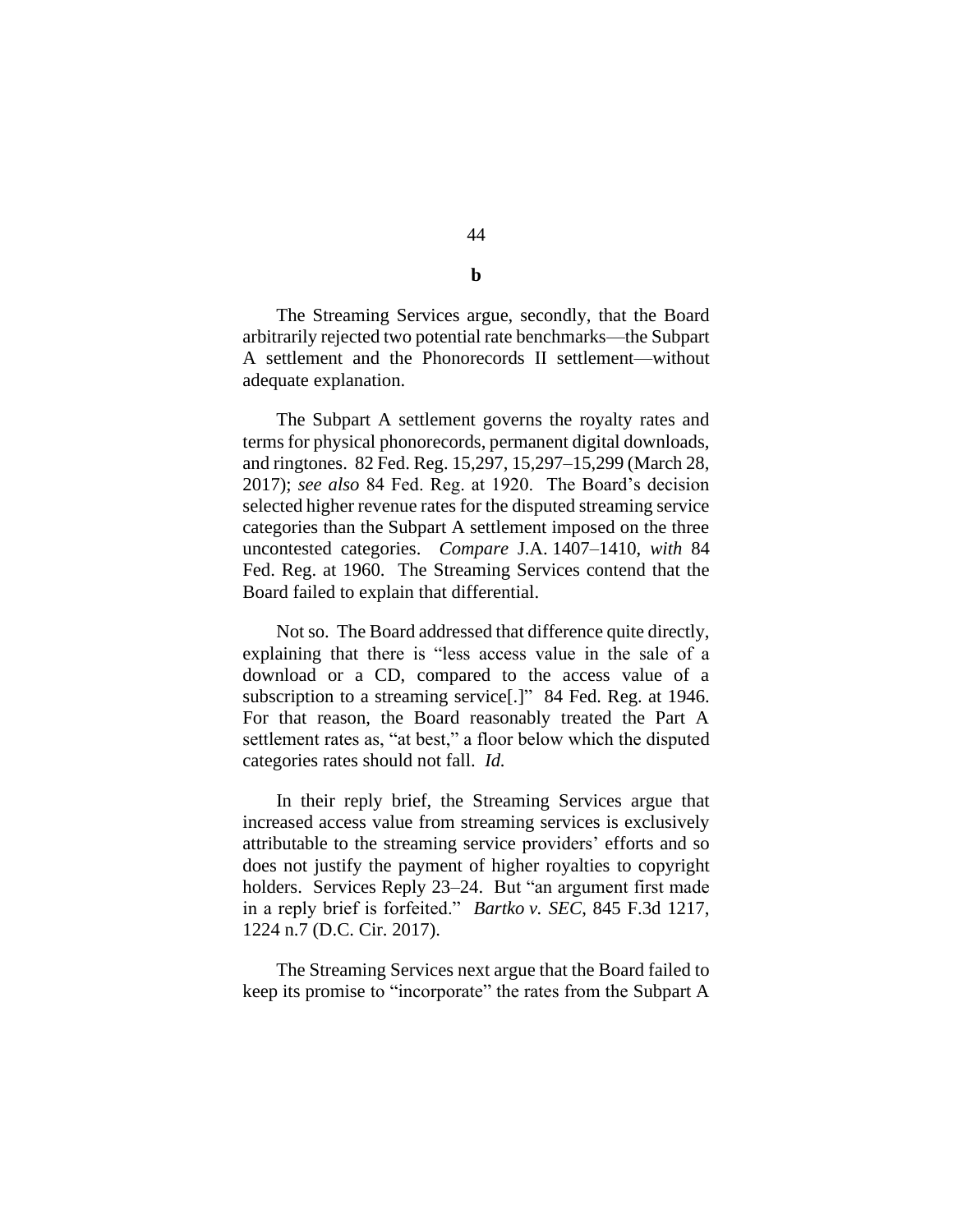settlement "into the development of a zone of reasonableness of royalty rates within the rate structure adopted[.]" 84 Fed. Reg. at 1947. But the Board stayed true to its word by adopting a zone of reasonableness that was higher than the revenue rate set forth in that settlement. *See id.* at 1954 (establishing the zone of reasonableness for the revenue prong); *see also id.* at 1946.

The Board's treatment of the Phonorecords II settlement, though, is muddled.

In rejecting that settlement as a possible benchmark, the Board faulted the Streaming Services for failing to explain why the parties to the Phonorecords II settlement agreed to the rates in that settlement. 84 Fed. Reg. at 1944 (Board noting the absence of evidence regarding the parties' negotiations leading up to the adoption of the settlement). The Board also rejected the notion that the Streaming Services' reliance on the continuation of the Phonorecords II rates alone justified the use of that settlement as a relevant benchmark. *Id.*

But nowhere does the Final Determination explain why evidence of the parties' subjective intent in negotiating the Phonorecords II settlement is a prerequisite to its adoption as a benchmark.

On appeal, the Board changes tack and argues that its rejection of the Phonorecords II settlement was reasonable because "[t]he weight of the evidence \* \* \* showed that the prior rates had been set far too low, thus negating the usefulness of the prior settlement as a benchmark." Board Br. 64. The Board further suggests that it reasonably rejected this benchmark because it was "outdated[.]" Board Br. 65.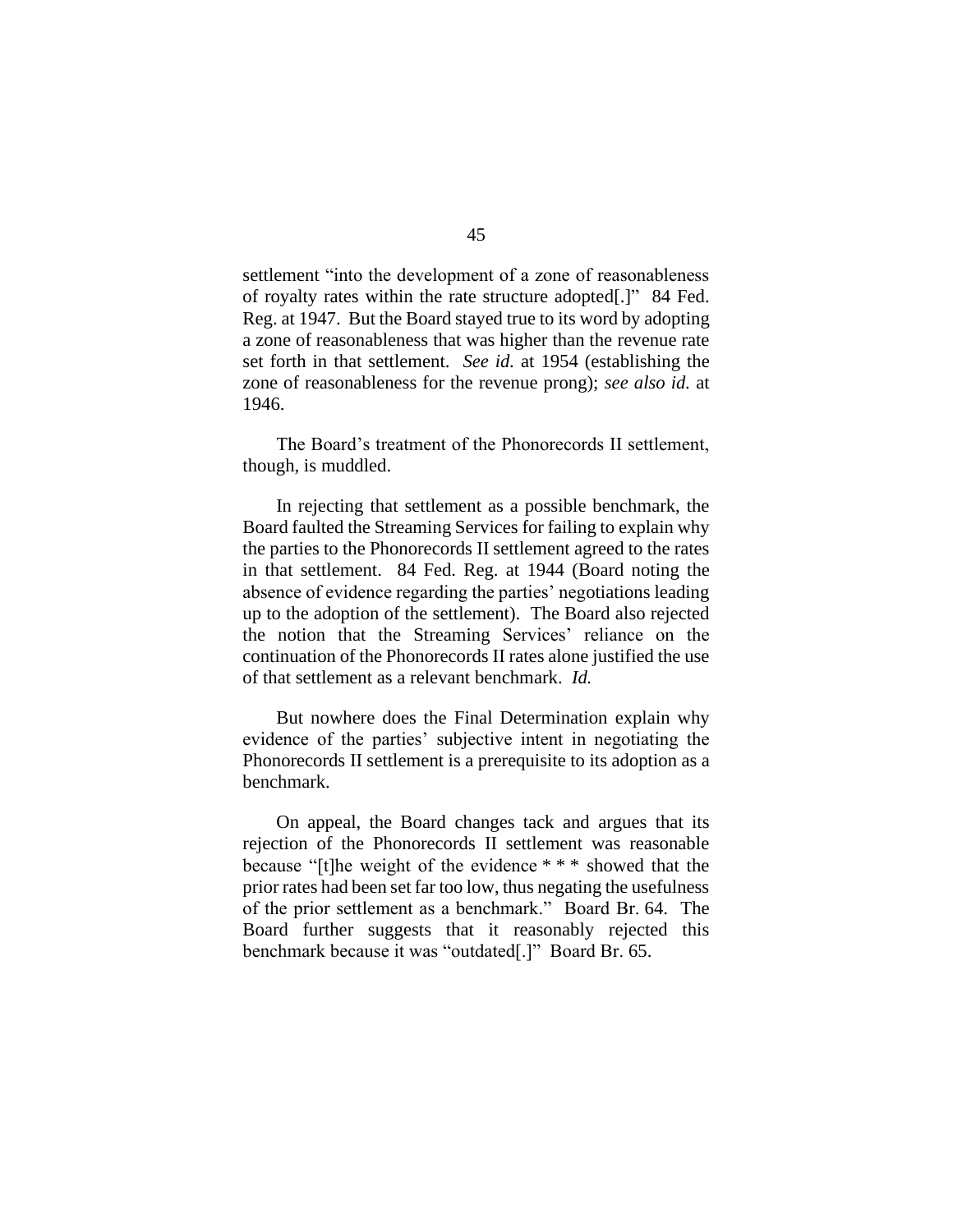Those arguments by counsel are nowhere to be found in the Final Determination's discussion of the appropriateness of the Phonorecords II settlement as a potential benchmark. So we cannot rely on them to sustain that decision. *Council for Urological Interests v. Burwell*, 790 F.3d 212, 222 (D.C. Cir. 2015) (Court "must judge the propriety of agency action solely by the grounds invoked by the agency.") (formatting modified) (quoting *SEC v. Chenery Corp.*, 332 U.S. 194, 196 (1947)).

The Copyright Owners, for their part, attempt to defend the Board's rejection of the Phonorecords II settlement based on the lack of evidence of subjective intent. They argue that the subjective intent of the parties to the Phonorecords II settlement is relevant because it "would have revealed whether the agreed-upon rates were based on economic realities or instead were driven by other considerations." Copyright Owners Intervenor Br. 28 (Copyright Owners arguing that "streaming was of no economic significance" when the Phonorecords II settlement was adopted, and that they agreed to the settlement to avoid "the distraction of litigating" the issue) (formatting modified). Perhaps. But the Copyright Owners' *post hoc* explanation cannot make up for the Board's failure to adequately explain itself in the Final Determination. *See Chenery*, 332 U.S. at 196.

Because we cannot discern the basis on which the Board rejected the Phonorecords II rates as a benchmark in its analysis, that issue is remanded to the Board for a reasoned analysis.

**c**

Finally, the Streaming Services argue that the Copyright Royalty Board's determinations failed to adequately consider the four statutory objectives.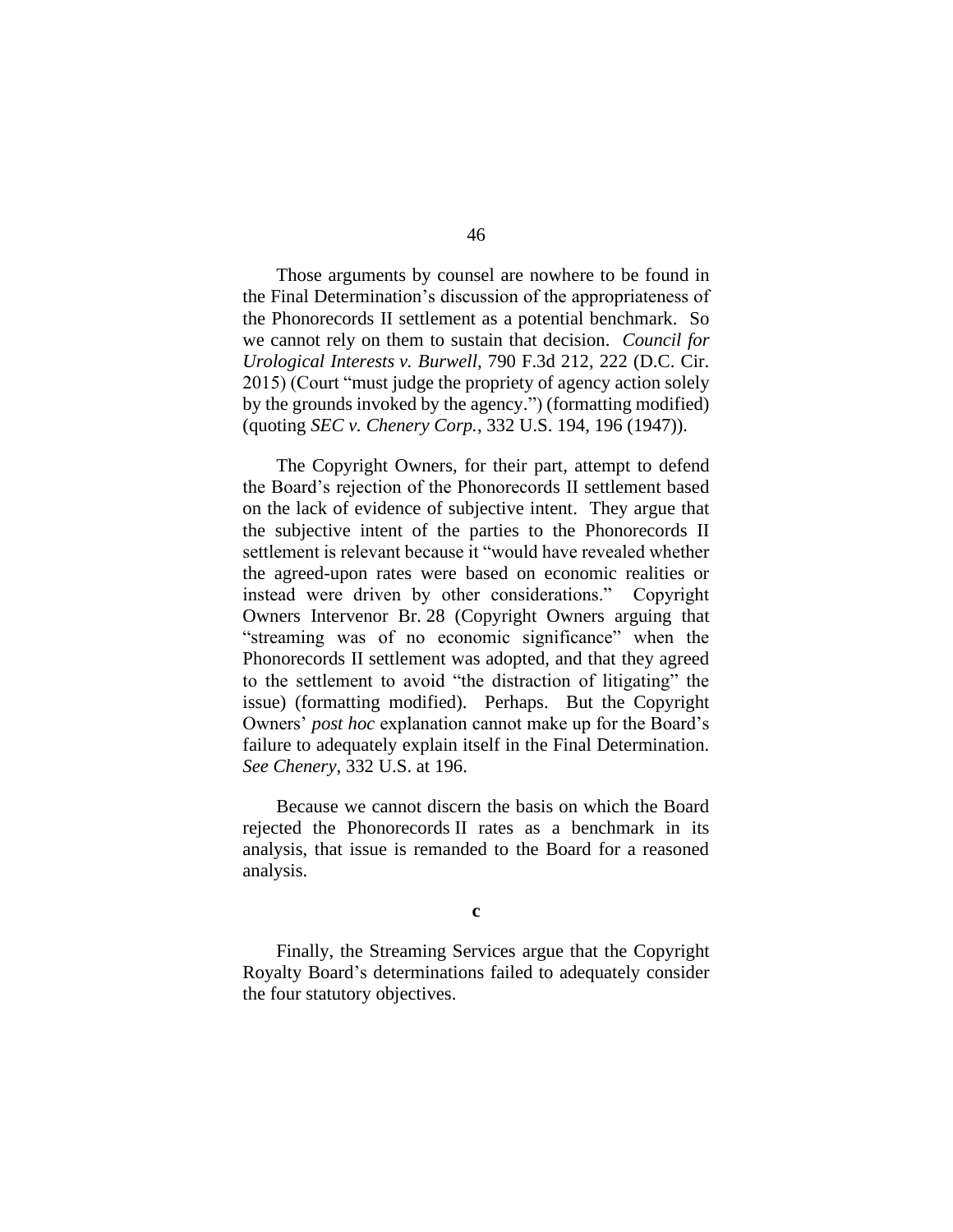Recall that Section 801(b)(1) required the Board's decision to advance four competing priorities: (A) maximizing the availability of creative works, (B) affording copyright owners a fair return and copyright users a fair income, (C) reflecting the relative roles of the copyright owners and users in making music available to the public, and (D) minimizing any disruption on the "structure of the industries involved and on generally prevailing industry practices." 17 U.S.C. § 801(b)(1) (2012).

Beginning with factor A, the Streaming Services argue that no substantial evidence supports the Board's conclusion that an increase in the royalty rates for mechanical licenses was necessary "to ensure the continued viability of songwriting as a profession." Streaming Services Br. 51–52 (quoting 84 Fed. Reg. at 1958). That is incorrect.

The Board found that there was "ample, uncontroverted testimony that songwriters have seen a marked decline in mechanical royalty income over the past two decades," making it "increasingly difficult for non-performing songwriters \* \* \* to earn a living practicing their craft." 84 Fed. Reg. at 1957. The Board found that "this decline has led to fewer songwriters" and that, "[i]f this trend continues, the availability of quality songs will inevitably decrease." *Id.*

The Streaming Services respond that the question whether declining mechanical license royalties have made it harder for professional songwriters to make a living was, in fact, controverted. Streaming Services Br. 52. They point to testimony by Nashville Songwriters Association International Executive Director Bart Herbison. But that testimony suggests only that streaming may not be the *sole* cause of the reduction in songwriters' mechanical license income, while acknowledging that streaming is at least a "complicating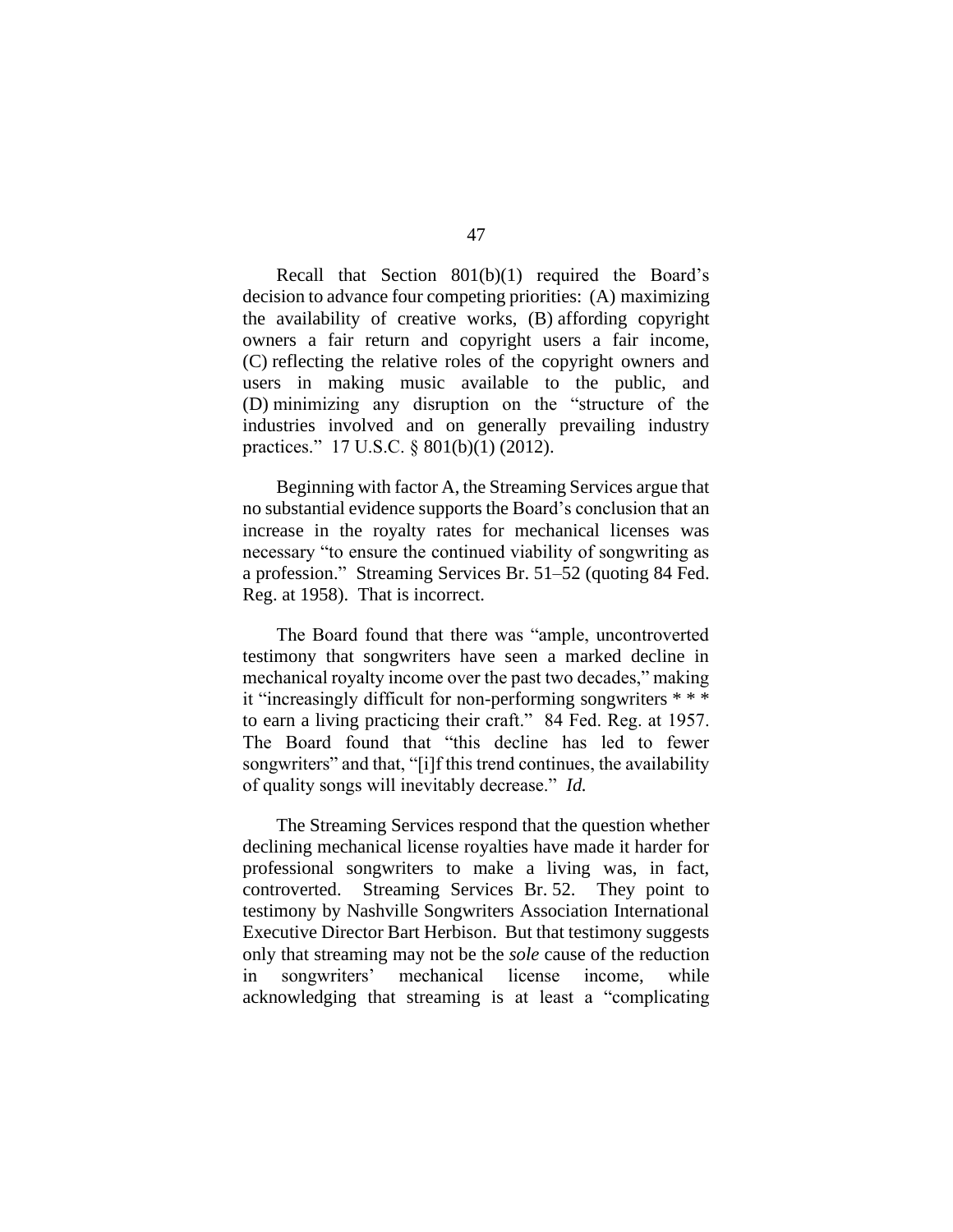factor." J.A. 456–457 ("I'm not blaming the loss of songwriters on streaming. It is a complicating factor. What I'm saying \* \* \* is streaming doesn't pay enough as radio goes away, and there [are] no more record sales to allow songwriters to earn a living."); *see* J.A. 454–455 (Herbison admitting that mechanical license income had decreased before the rise of music streaming, but stating that the problem worsened after streaming became popular).

The Streaming Services also contend that there was "no evidence in the record that songwriters as a group have diminished their supply of musical works to the public." Streaming Services Br. 51–52 (quoting 84 Fed. Reg. at 1957). They point to record evidence indicating that the membership and musical works repertoires of two performance-rights organizations—the American Society of Composers, Authors and Publishers and Broadcast Music, Inc.—have grown in recent years. *See* J.A. 1426–1428.

But an increase in repertoires is not the same as the creation of new songs. In fact, the Streaming Services' own expert, Mark Zmijewski, testified that he could not tell whether the increases were mostly the result of new songs being written or simply the result of those organizations acquiring the rights to preexisting songs. J.A. 1361–1362.

Nor do the organizations' increasing memberships necessarily signify an increase in the number of songwriters in the industry. Those associations' members are not limited to songwriters, and anybody who owns (alone or jointly) the rights to a song—including, for example, a songwriter's multiple heirs—can register as a member of a performancerights organization. J.A. 475.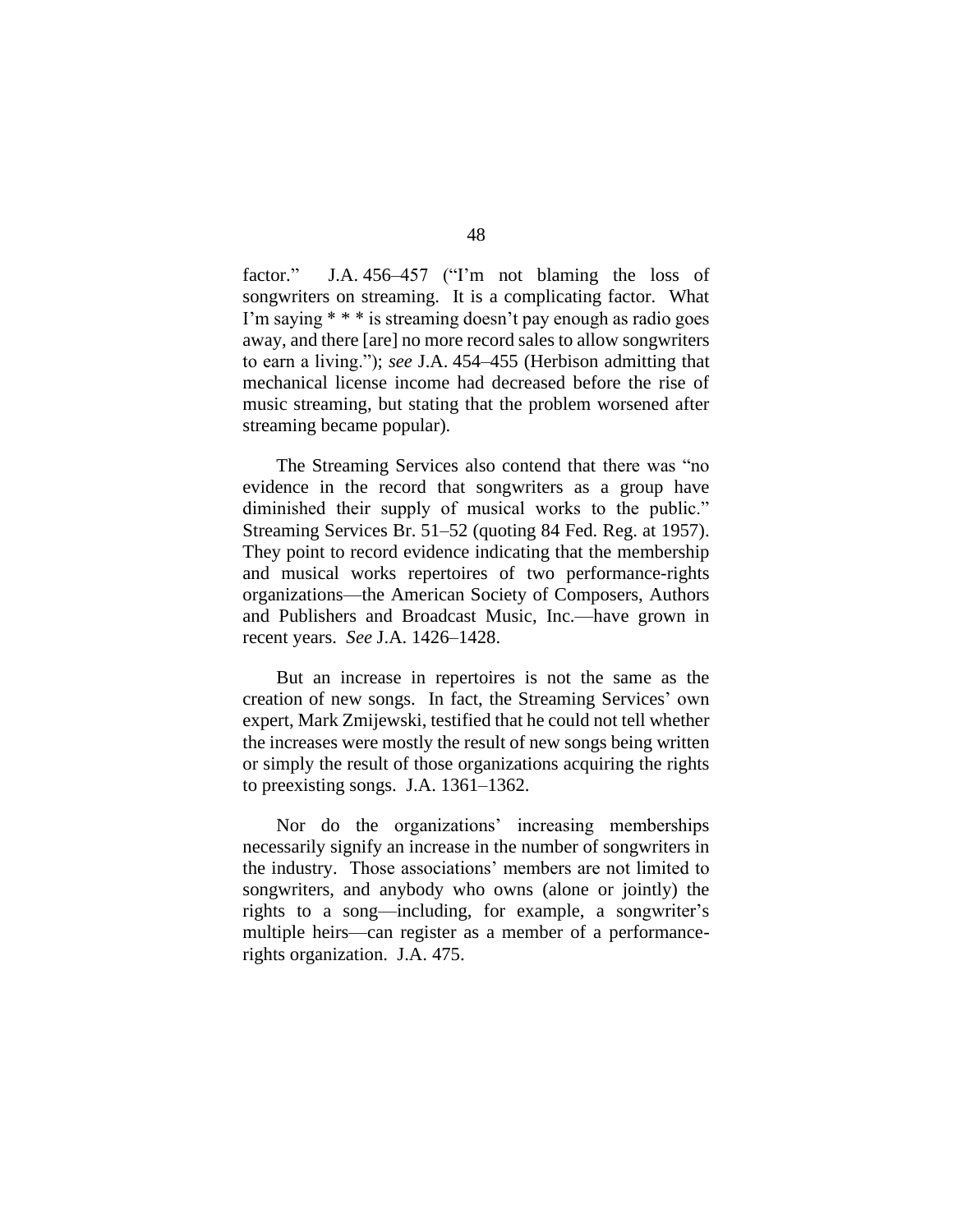To be supported by substantial evidence, the Board's decision did not have to be irrefutable. *See Biestek v. Berryhill*, 139 S. Ct. 1148, 1154 (2019). It just had to reflect a reasonable reading of the record. *Id.* (defining substantial evidence as "such relevant evidence as a reasonable mind might accept as adequate to support a conclusion") (internal quotation marks omitted). The Board met that test here.

Turning to statutory factors B and C, the Streaming Services argue that the Board failed to consider whether interactive streaming services would receive fair revenue under the rates and rate structure it adopted. Streaming Services Br. 50. They specifically contend that, under the Board's approach, streaming services will keep less revenue than they should. Streaming Services Br. 50–51. That is because, as the Board recognized, 84 Fed. Reg. at 1952–1953, the sound recordings rightsholders are currently extracting more than their fair share of profits. Streaming Services Br. 50.

As for factor D, the Streaming Services argue that the Board failed to account for the possibility that the new rate structure and heightened rate would eventually result in the elimination of "all existing providers of interactive streaming services" and result in "their substitution with vertically integrated [music] providers[.]" Streaming Services Br. 49.

The question whether the Board adequately addressed factors B through D is bound up with the Board's analysis of sound recording rightsholders' likely responses to the new rate structure. *See* 84 Fed. Reg. at 1953 (Board stating that there is "no basis to assume that record companies will head for the exits" and create their own streaming services rather than lower their royalty rates in response to the new mechanical license rates and rate structure). This argument, in turn, is intertwined with the nature of the rate structure ultimately imposed by the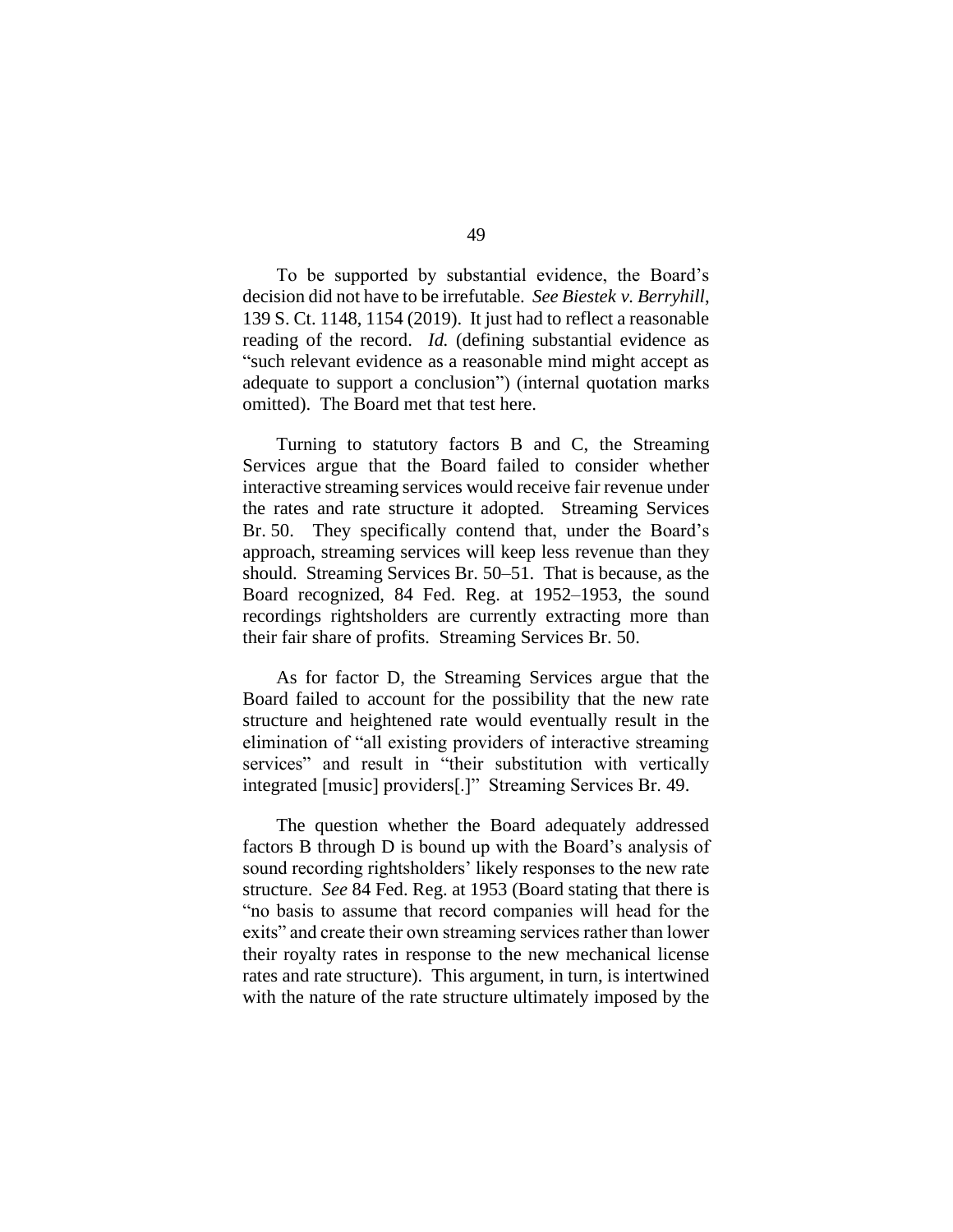Board. Because we vacate and remand the Final Determination in part for lack of notice to the parties with respect to the final rate structure, we need not at this juncture address whether the Board adequately considered these remaining factors.

#### **C**

The Streaming Services and the Copyright Owners each found something to dislike in the Board's definitions of certain important terms. The Streaming Services object to the Board's late-in-the-game reformulation of how "Service Revenue" for bundled offerings was to be calculated. And the Copyright Owners object to the Board's method for counting the number of subscribers attributable to student and family subscription plans for interactive streaming services. We agree with the Streaming Services but find no merit to the Copyright Owners' protest.

# **1**

The Streaming Services challenge both the legal authority and the substantive soundness of the Board's decision, after it had already issued its Initial Determination, to reformulate the definition of "Service Revenue" for bundled offerings. Because the Board failed to explain the legal authority for its late-breaking rewrite, we vacate and remand that aspect of the decision.

In its Initial Determination, the Board directed that the revenue from streaming services that are included in bundled offerings would generally be measured by the value remaining after subtracting the prices attributable to the other products in the bundle. When the Copyright Owners objected to the substance of that definition in their motion for "clarification," the Board adopted an entirely new definition of Service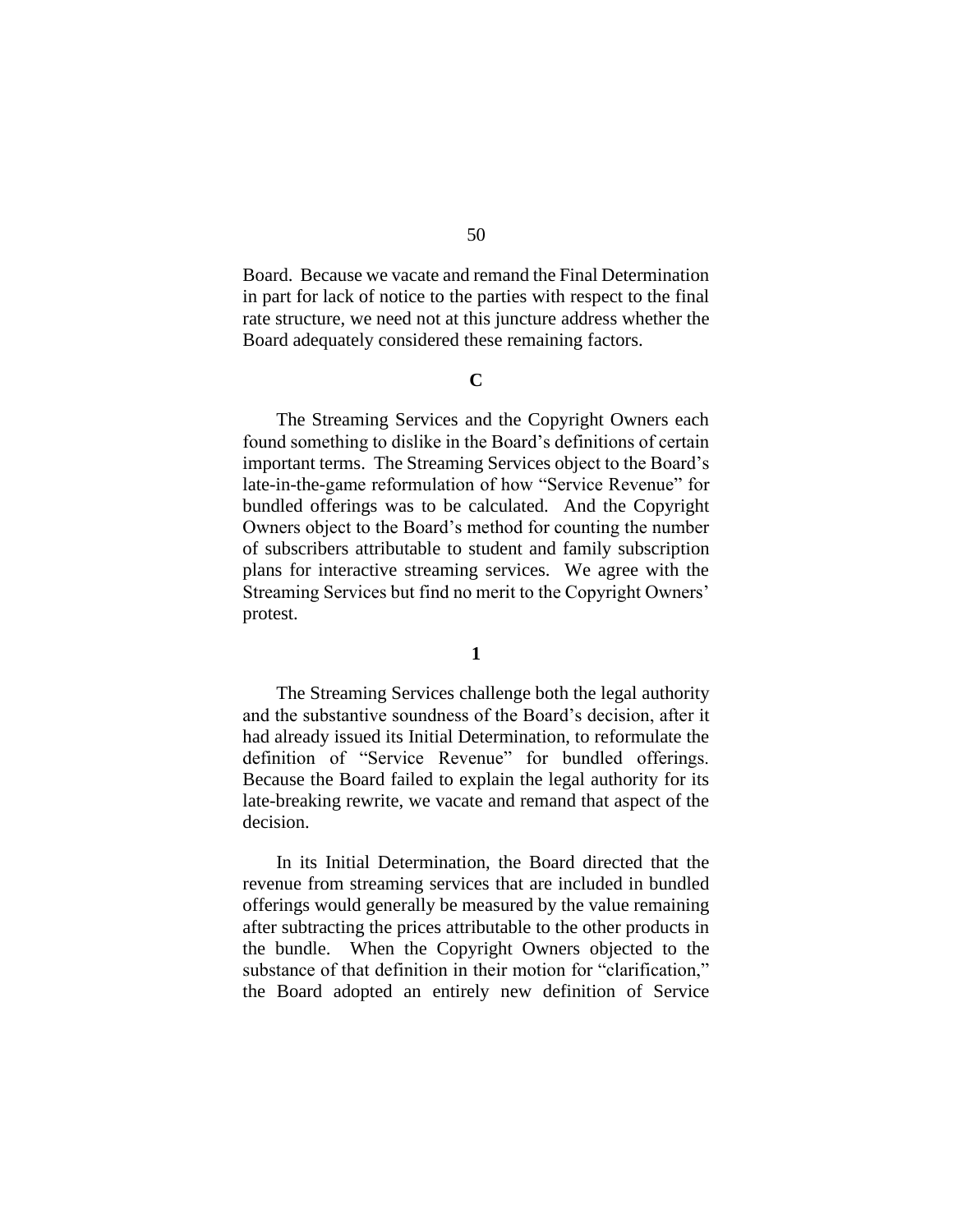Revenue for bundled offerings. J.A. 1267. This new definition generally measured the value of the streaming component of a bundle as the standalone price of the streaming component. J.A. 1267.

The problem is that the Board has completely failed to explain under what authority it was able to materially rework that definition so late in the game.

Section  $803(c)(2)$  of Title 17 deals explicitly with "Rehearings" by the Board after it issues an Initial Determination. 17 U.S.C. § 803(c)(2). That Section provides that the Board "may, in exceptional cases, upon motion of a participant[,]  $* * *$  order a rehearing, after the [Initial] Determination] is issued \* \* \*, on such matters as the [Board] determine[s] to be appropriate." *Id.*  $\S 803(c)(2)(A)$ .

Section 803(c)(4) of Title 17, which is entitled "Continuing Jurisdiction," separately authorizes the Board to *sua sponte* "issue an amendment to a written determination to correct any technical or clerical errors in the determination or to modify the terms, but not the rates, of royalty payments in response to unforeseen circumstances that would frustrate the proper implementation of such determination." 17 U.S.C.  $§ 803(c)(4)$ . Any amendments must "be set forth in a written addendum to the determination that shall be distributed to the participants of the proceeding and shall be published in the Federal Register." *Id.*; *see also id.* § 803(c)(6) (requiring the Librarian of Congress to make public corrections in the same manner as determinations).

So Section 803 identifies three ways in which the Board can revise Initial Determinations. It can (i) order rehearing "in exceptional cases" in response to a party's motion, 17 U.S.C. § 803(c)(2)(A); (ii) correct "technical or clerical errors," *id.*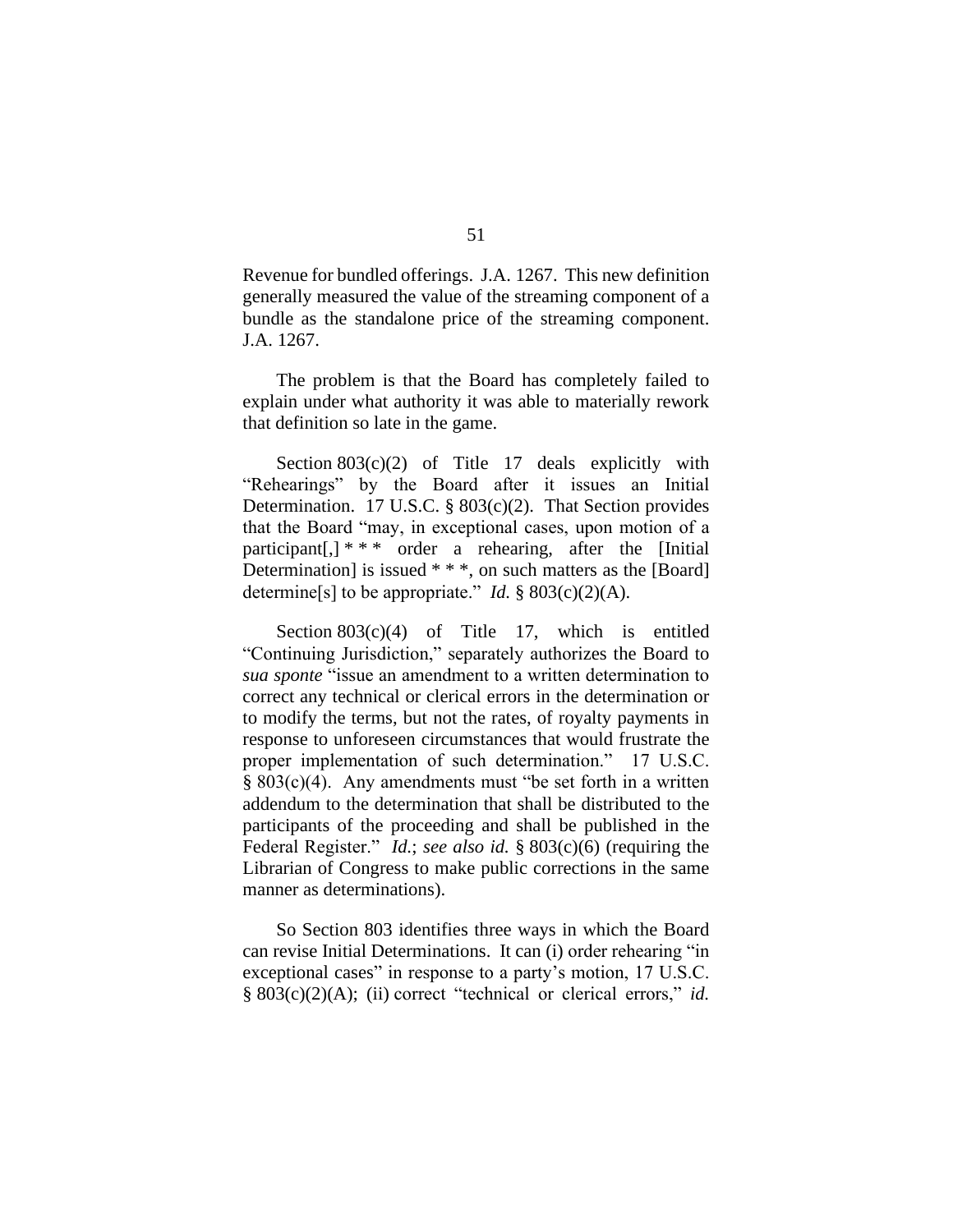§ 803(c)(4); and (iii) "modify the terms, but not the rates" of a royalty payment, "in response to unforeseen circumstances that would frustrate the proper implementation of [the] determination," *id*. The Board's rollout of an entirely new manner for calculating the streaming service revenue from bundled offerings fit none of those categories.

The Board's material revision of the "Service Revenue" definition for bundled offerings does not fall within the Board's rehearing authority under Section  $803(c)(2)(A)$ . We have that on no less an authority than the Board itself, which was explicit that it "did not treat the [Copyright Owners'] motion[]" to have the definition changed "as [a] motion[] for rehearing under 17 U.S.C. § 803(c)(2)." 84 Fed. Reg. at 1918 n.2. That is because the Copyright Owners' motion did not "request[] a literal rehearing of evidence or legal argument." *Id*. Nor could they have because, as the Board found, the Copyright Owners' motion did "not meet [the] exceptional standard for granting rehearing motions" under Section 803(c)(2). J.A. 1251 (Board explaining that the Copyright Owners "failed to make even a *prima facie* case for rehearing under the [rehearing] standard").

In a *volte-face*, the Board now defends its decision as an exercise of its rehearing authority. Oral Arg. Tr. 63:8; *see*  Board Br. 74–75. No dice. It is well-trod ground at this point in our opinion that we may sustain agency action only for the reasons invoked by the agency at the time it took the challenged action. *See Department of Homeland Security v. Regents of the Univ. of Cal.*, 140 S. Ct. 1891, 1909 (2020) (rejecting an agency's attempt to rely in court on "impermissible *post hoc* rationalizations" to defend the legality of its action); *Federal Power Comm'n v. Texaco, Inc.*, 417 U.S. 380, 397 (1974) ("We cannot accept appellate counsel's post hoc rationalizations for agency action; for an agency's order must be upheld, if at all, on the same basis articulated in the order by the agency itself.")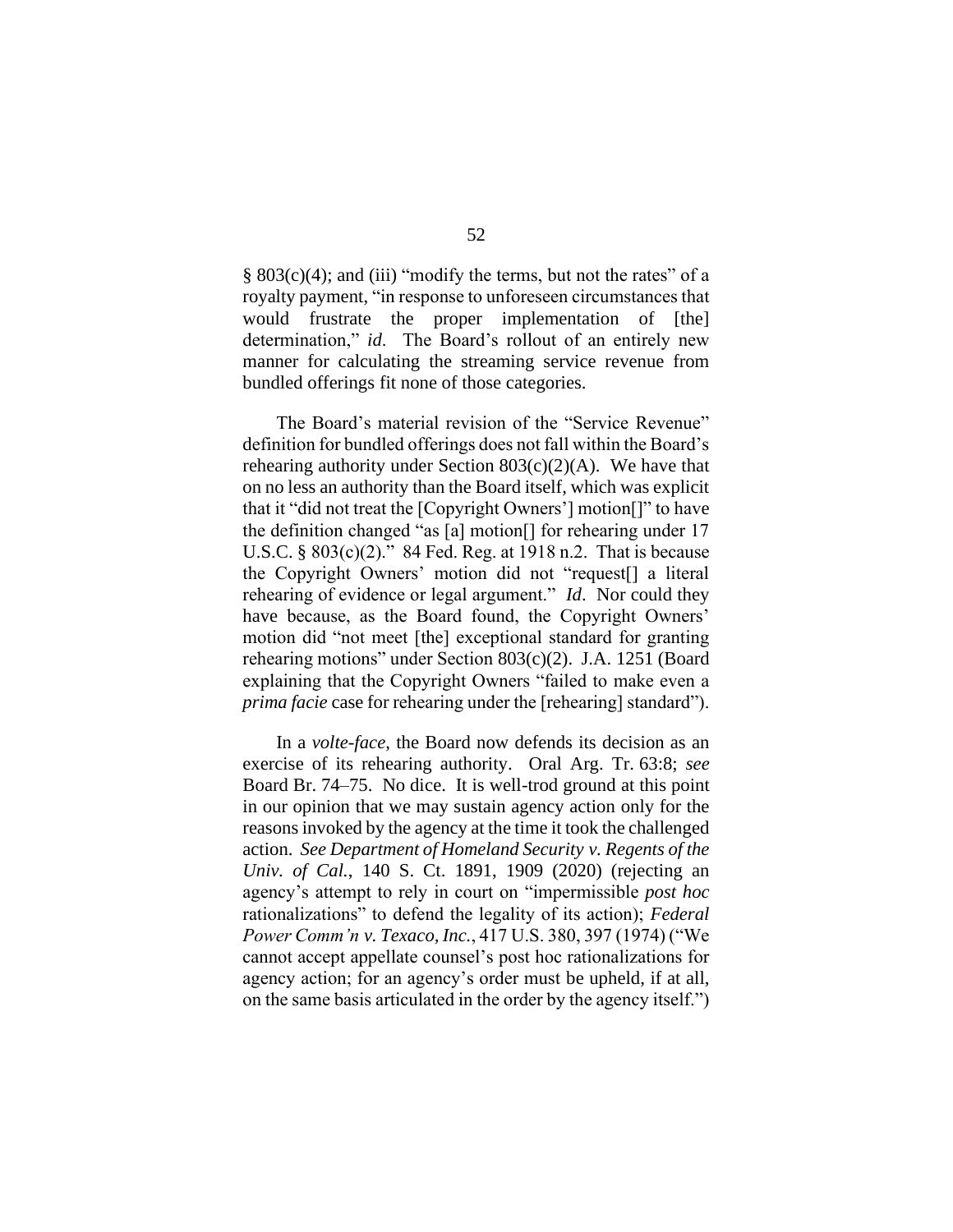(formatting modified); *Grand Canyon Air Tour Coal. v. Federal Aviation Admin.*, 154 F.3d 455, 469 (D.C. Cir. 1998) (Administrative Procedure Act review confines courts to "the regulatory rationale actually offered by the agency during the development of the regulation, and not the post-hoc rationalizations of its lawyers.") (citing cases). An equally forceful corollary is that we cannot sustain action on grounds that the agency itself specifically disavowed.

To be sure, the Board's order added that, "[t]o the extent the [Board's] actions could be considered a rehearing under 17 U.S.C.  $\S 803(c)(2)$ , the [Board] further resolve[s] [the] motion[] on the papers without oral argument." J.A. 1251. One thing is clear from that passive-voice phrasing: Whoever it is that might be "consider[ing]" the decision a "rehearing," it is not the Board. Although the Board can advance justifications for its decisions in the alternative, it cannot maintain in the same order both that the statutory rehearing standard has not been satisfied and (in the alternative) that the order could be considered as granting a rehearing. So that passing comment by the Board offers no legal justification for treating the Copyright Owners' request as a successful motion for rehearing.

Neither was the Board's new definition of Service Revenue for bundled offerings an exercise of its authority under Section  $803(c)(4)$  to "correct any technical or clerical errors in the determination<sup>[1]</sup> 17 U.S.C.  $\S 803(c)(4)$ . The Board does not even try to squeeze its substantive rewrite of the Service Revenue definition into that category. Quite the opposite, the Board admits that the new definition "represent[s] a departure" from the definition in the Initial Determination, and was a substantive swap designed to "mitigate" the alleged "problem" of the original definition leaving the interactive streaming service providers free to "obscure royalty-based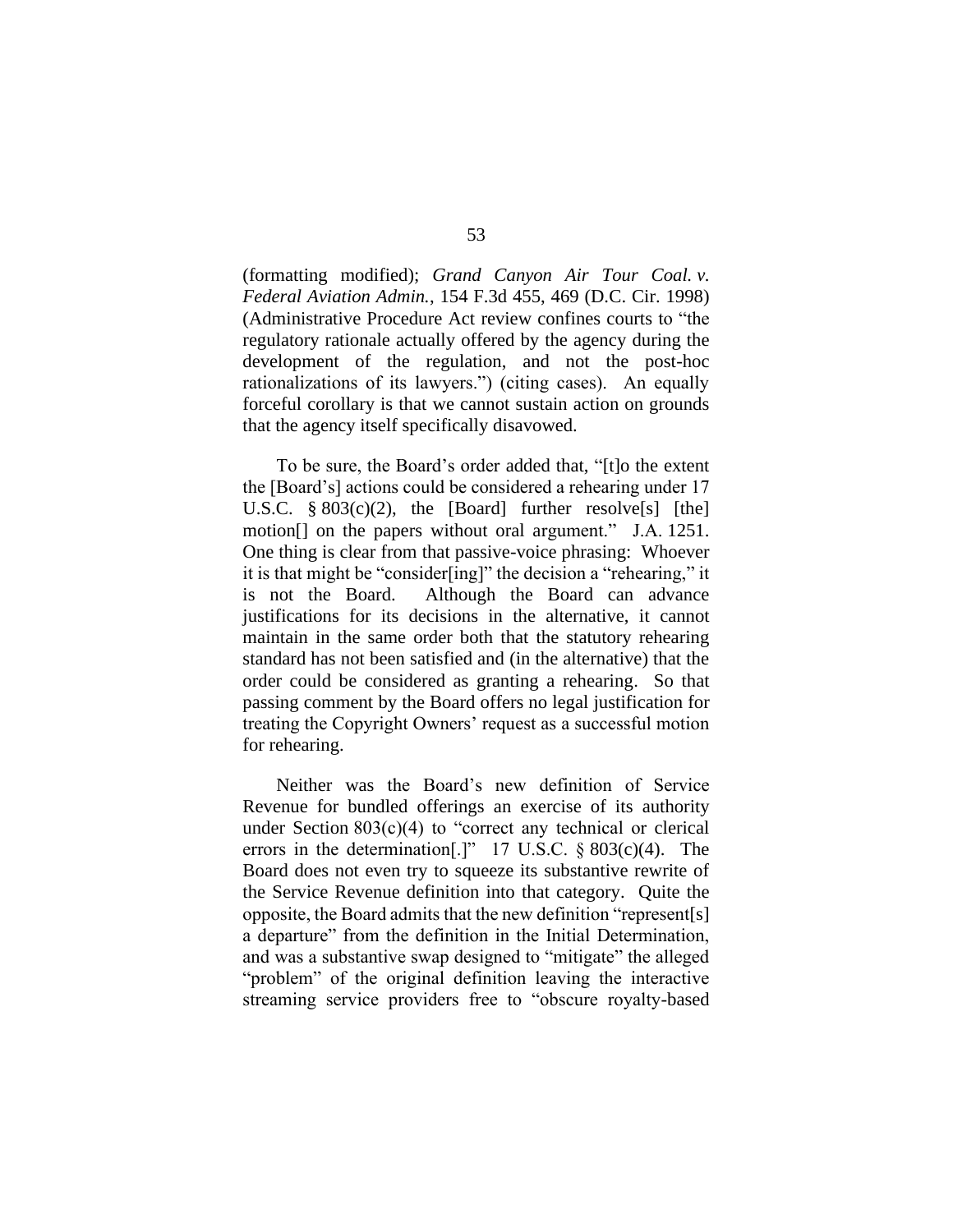streaming revenue by offering product bundles that include music service offerings with other goods and services[.]" Board Br. 67–68 (internal quotation marks omitted). To that same point, the order itself labels the initial and new definitions "diametrically-opposed approaches to valuing bundled revenues." J.A. 1266. Nothing technical or clerical about that.

Nor did the Board's order purport to "modify the terms \* \* \* in response to unforeseen circumstances that would frustrate the proper implementation of [the Initial] [D]etermination." 17 U.S.C. § 803(c)(4). The order never mentions Section 803(c)(4) or unforeseen circumstances as the basis for revamping the Service Revenue definition. As the Board agrees, its briefing to this court also did not explain what unforeseen circumstances permitted the term to be modified. *See* Oral Arg. Tr. 65:15–17 (Board agreeing it "did not specifically focus on unforeseen circumstances" in its briefing defending the revision).

Come oral argument, the Board attempted to explain that "the unforeseen circumstances would be that [it] [initially adopted] a [definition] that was not supported by the record, and that was in fact substantively unreasonable and would frustrate the proper implementation of their [determination]." Oral Arg. Tr. 61:20–24. It is hard to see how the need to ground the original definition in the record was an unforeseen circumstance. That is Administrative Law 101. *See also* 17 U.S.C. § 803(c)(3) ("A determination of the [Board] shall be supported by the written record[.]"). Anyhow, by this point, it should go without saying that we may not sustain the Board's action based on its attorney's theorizing at oral argument. *See Regents*, 140 S. Ct. at 1906–1909.

Brushing off the absence of any statutory authority for its action, the Board claims the inherent authority *sua sponte* to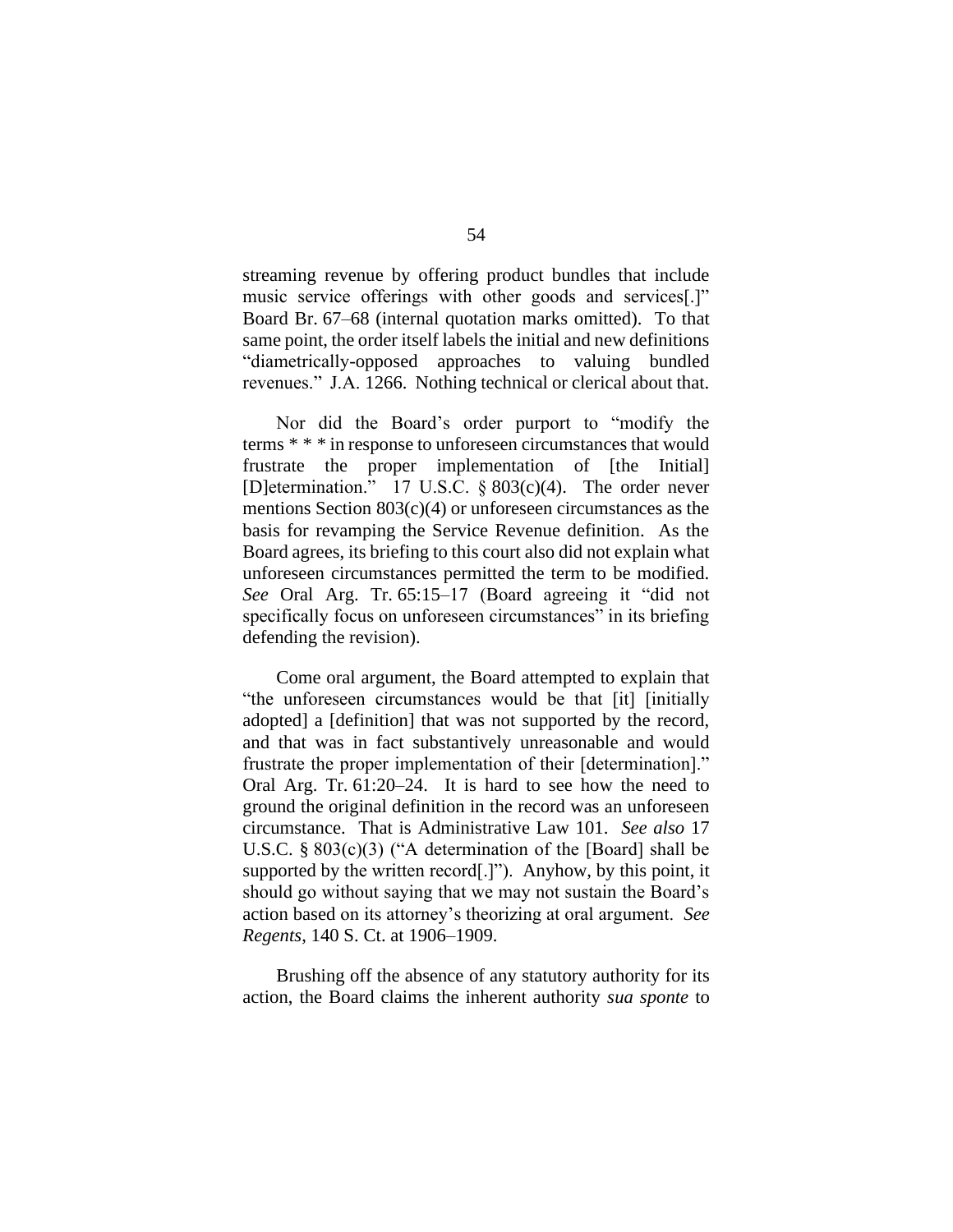make any "appropriate" substantive, J.A. 1251, or "fundamental" changes after the Initial Determination, Oral Arg. Tr. 62:20, that it believes serve "the interests of enhancing the clarity and administrability of the regulatory terms accompanying the [Final Determination]." J.A. 1251. To that end, the Final Determination explains that it treated the Copyright Owners' request as a general motion under its regulations. 84 Fed. Reg. at 1918; *see* 37 C.F.R. § 303.4 ("A motion \* \* \* must, at a minimum, state concisely the specific relief the party seeks from the [Board], and the legal, factual, and evidentiary basis for granting that relief[.]") (formerly codified at § 350.4).

Granted, the Board has "considerable freedom to determine its own procedures." *SoundExchange*, 904 F.3d at 61. But that flexibility must be exercised within the lines drawn by the authorizing statute. Congress's decision to limit rehearing to "exceptional cases," and to confine other *post hoc* amendments to cases involving "technical or clerical errors," would be a nullity if the Board also had plenary authority to revise its determinations whenever it thought appropriate. The Board nowhere in its order or the Final Determination explains the source of its power to make "fundamental" changes under the authorizing statute, Oral Arg. Tr. 62:18–63:6, any time it deems such changes "appropriate," J.A. 1251, even after the Initial Determination. The Board's decision said nothing of the sort, and prior Board decisions are silent on that topic. And at oral argument, the Board was equivocal. *See* Oral Arg. Tr. 63:4–11 (Q: "Is that an inherent power, or is that what you're putting under [Section 803(c)]? A: "I mean, I think it's both, right? Sometimes it will fall under the [Section 803](c)(4) [authority], and sometimes it will fall under the [Section 803](c)(2) rehearing power. And I don't think it's necessary for this Court to address which one it is because I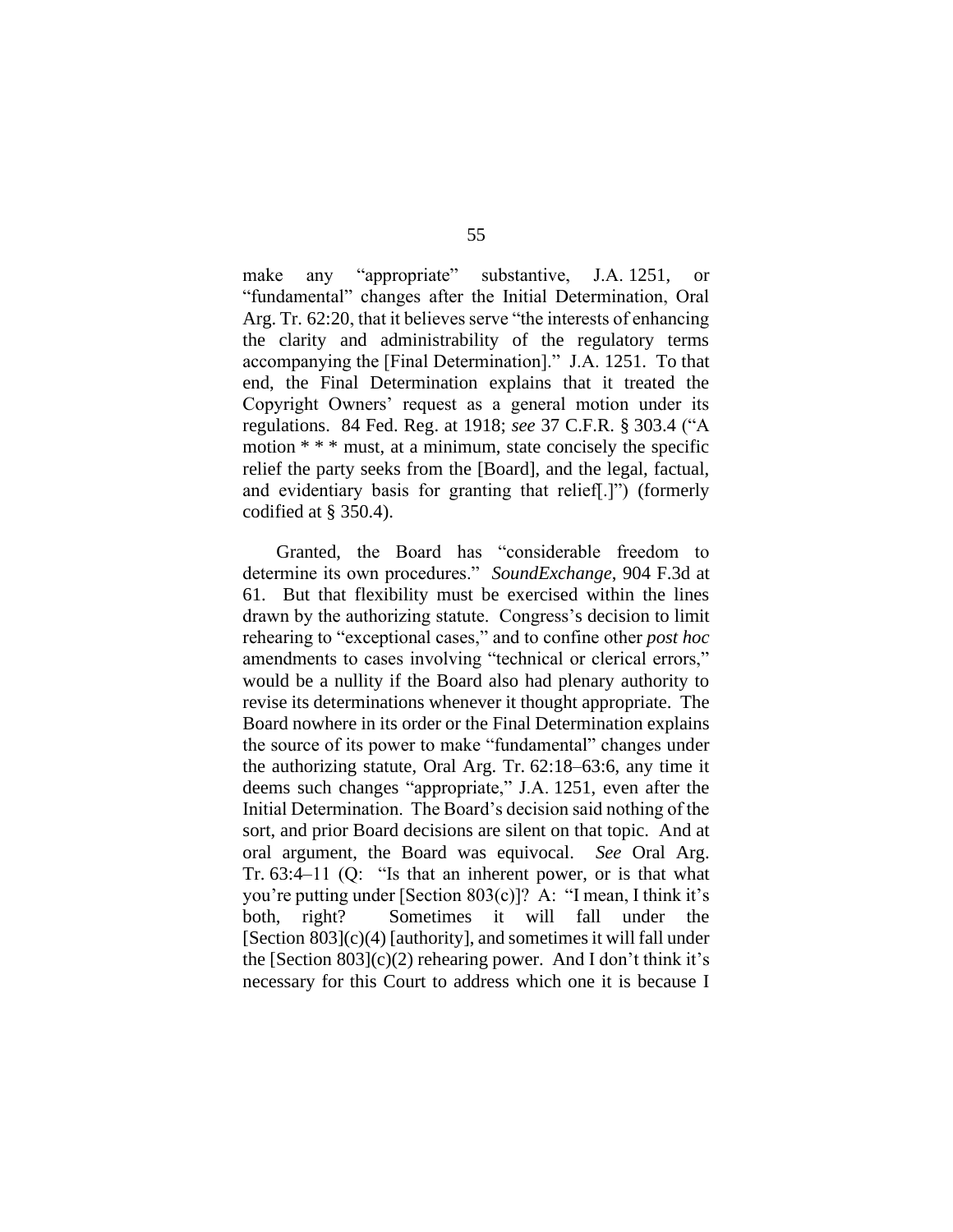think it could properly be understood as both.") (formatting modified).

Vacillating gestures to uninvoked authority will not do. We must vacate the Final Determination's bundled offering Service Revenue definition and remand for the Board either to provide "a fuller explanation of the agency's reasoning at the time of the agency action[,]" or to take "new agency action" accompanied by the appropriate procedures. *Regents*, 140 S. Ct. at 1908 (formatting modified).

Because the Board failed to identify any legal authority for adopting the new Service Revenue definition, we have no occasion to address the Streaming Services' separate argument that the definition was arbitrary, capricious, or unsupported by substantial evidence.

#### **2**

The Copyright Owners take exception to the Board's definition of "Subscribers" as applied to student and family streaming plans, which affects the computation of the mechanical floor. Specifically, they object to treating (i) family plan subscriptions as 1.5 subscribers, regardless of the number of family members using the account, and (ii) student plans as  $0.5$  subscribers. 37 C.F.R.  $\S 385.22(b)$ (2019); 84 Fed. Reg. at 1962; *see* Copyright Owners Br. 30.

The Board explained that the assigned valuations match how the interactive streaming services themselves generally price those programs, with family plans set at 1.5 times the normal subscription rate and student plans at 0.5 times the normal subscription rate. *See* 84 Fed. Reg. at 1961–1962. The Board reasoned that this practice of "marketing reduced rate subscriptions to families and students" was sensibly "aimed at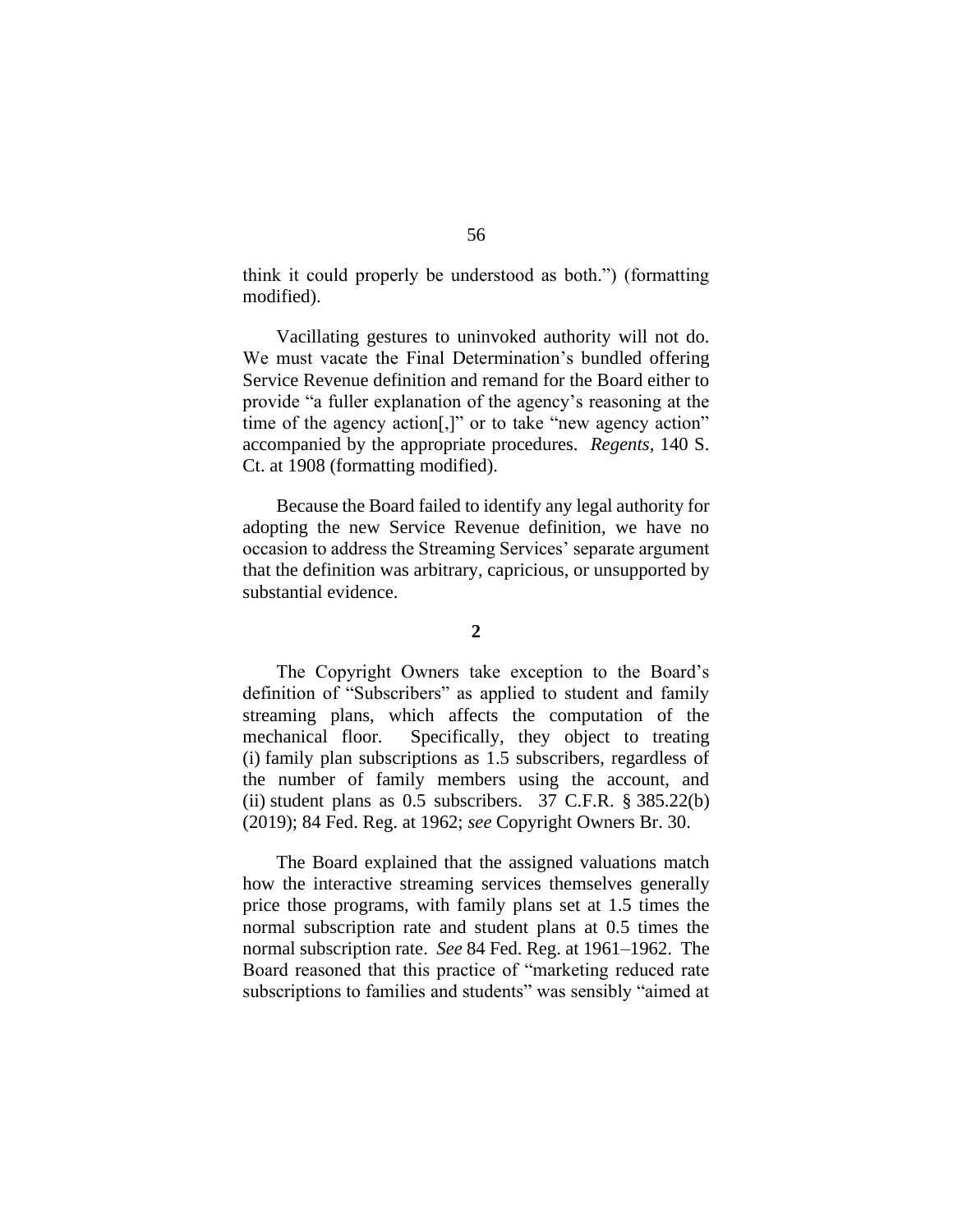monetizing a segment of the market with a low [willingness to pay] (or ability to pay) that might not otherwise subscribe at all" to a streaming service. *Id.*

The Copyright Owners' sole argument is that "the record lacks evidence to support [the] factual premise" that "students and families have a low willingness to pay" for digital music. Copyright Owners Br. 30. That is wrong.

As a reviewing court, we ask only whether the Board's determination that students and families have a lower willingness (or ability) to pay is "supported by substantial evidence on the record as a whole." *Arkansas v. Oklahoma*, 503 U.S. 91, 113 (1992). That is not a high evidentiary bar to clear: "It means—and means only—such relevant evidence as a reasonable mind might accept as adequate to support a conclusion." *Biestek*, 139 S. Ct. at 1154; *see also Settling Devotional Claimants*, 797 F.3d at 1115 (applying "the highly deferential lens of substantial evidence review"). The Board's finding about the willingness (and ability) of students and families to pay is grounded in substantial record evidence.

For starters, the testimony of multiple witnesses during the ratemaking proceeding supports the Board's factual findings. For example, Spotify's expert, Dr. Leslie Marx, specifically touted the greater efficiency attained by offering student and family plans given those groups' lower willingness to pay for streaming services. J.A. 435–436 (Testifying about the benefits of having "a way for low willingness to pay consumers to access music, for example, student discounts, family discounts[,]  $**$  \* where low willingness to pay consumers can still access music in a way that still allows more monetization of that provision of that service."); *see also* J.A. 1449 (The continuation of different subscriber offerings "provide[s] an efficient avenue for expanding listening and generating profits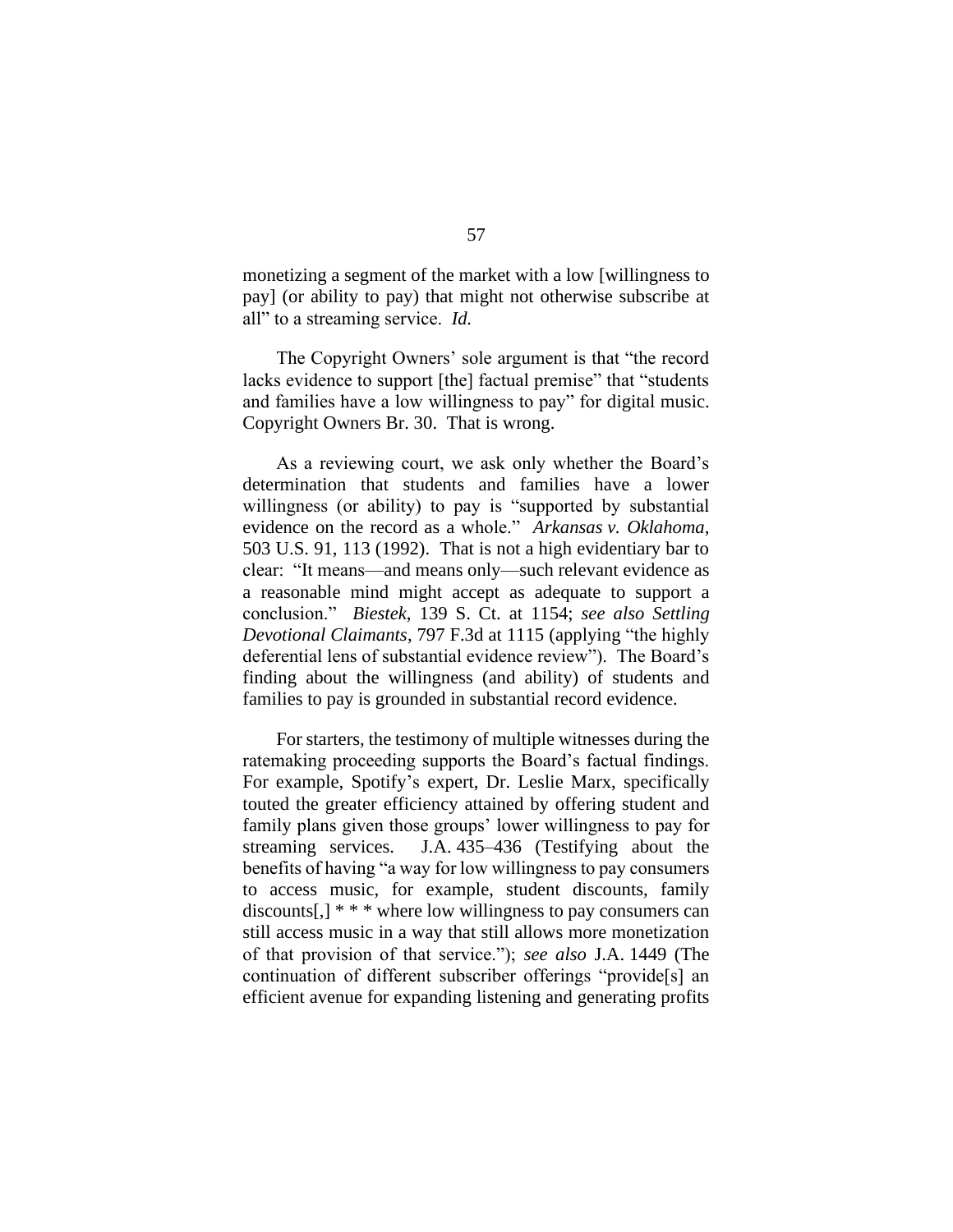from consumers with low willingness to pay," specifically groups "such as students \* \* \* with a higher elasticity of demand for streaming."); J.A. 1454–1455 ("[E]conomic efficiency" is furthered "by offering terms, such as student and family discount plans, under which users with a lower [willingness to pay] can participate in the service.").

Several streaming service providers similarly testified to the benefits of offering student and family plan discounts. One described an internal study that his service had conducted demonstrating "that[,] while a large number of students would not pay [the full monthly price]" for a streaming service, "they would be willing to pay [half of it]." J.A. 1446. He also explained that the study "showed that the additional revenue from students who would sign up with the reduced price but wouldn't have signed up without it" was greater than "the lost revenue from students who would be willing to pay for the higher price[.]" J.A. 1446.

Another provider explained that family plans have proven helpful to access "younger members of the family [who] don't have a credit card, don't have a payment method, are not really in a position to afford a [full price monthly] plan." J.A. 450– 451 (also explaining that, "for students, it is really more of a value proposition because someone who is going to school is quite often not working and still loves music"). That provider also testified specifically that such individuals have a lower willingness to pay, and that the discounted offerings "allow [the Services] to get more people into the ecosystem to be participants of the subscription service," and to eventually be funneled into full-priced subscribers. J.A. 451.

Several other streaming service providers testified to similar effect. *See, e.g.*, J.A. 1365 ("[I]t is unlikely that a family of four is going to purchase four separate streaming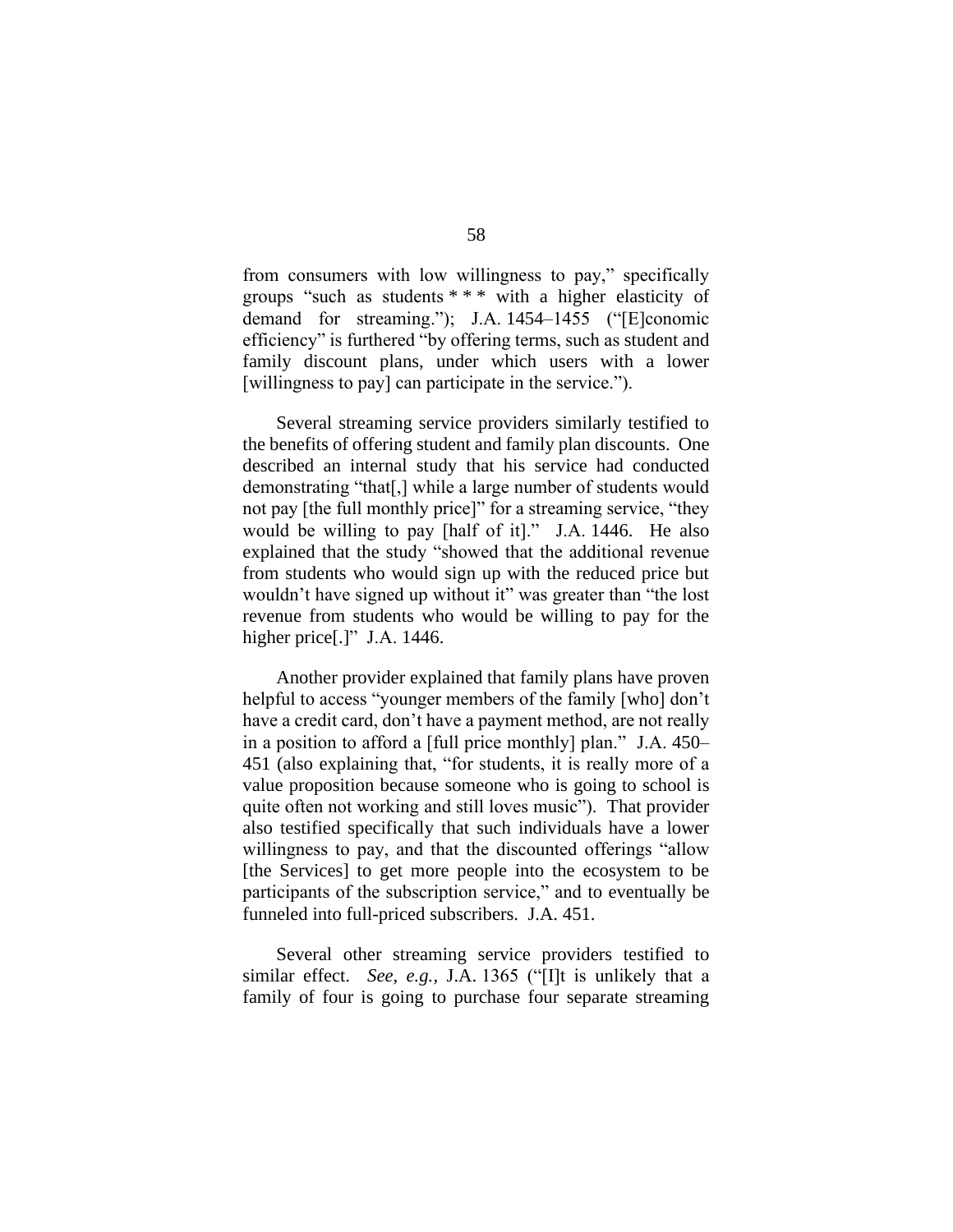service subscription plans to the tune of \$40 per month, particularly with the widespread availability of fully licensed (and unlicensed) free music," so "[f]amily subscription plans provide a financial boon for the entire ecosystem[.]"); *id.* (not offering a family discount plan could lead to a family sharing an individual account at only \$10 a month, rather than \$15 a month); J.A. 1367 (Students access licensed music for free through platforms like YouTube, "[a]nd the specter of digital piracy still looms[,]" so "[d]iscounted student subscription plans allow [the Services] to" convert "non-paying listeners to paying listeners[,]" "benefit[ing] [copyright owners] by way of increased royalties[.]"); J.A. 416–417 ("So students who have a smaller budget, as long as they are still students, having a student plan that is at a discount, it allows them to be a paying customer, teaches them about paying for music, builds that habit, and then when they graduate and enter the workforce[,] \* \* \* they upgrade.").

The Copyright Owners object that the testimony was too "speculative" and "conclusory" to support the Board's decision. Copyright Owners Reply Br. 3. They also point to a study that reached a different conclusion from those witnesses' testimony, asserting that "[c]ollege students are *more* willing to pay for music streaming services than non-students." J.A. 503 (emphasis added).

The Board's decision needed only to be grounded in substantial evidence, not undisputed evidence. *See Settling Devotional Claimants*, 797 F.3d at 1117 ( "[A]ll that matters is that we cannot say that the [Board] lacked substantial evidence" in reaching its conclusions.). Finding facts based on the weight and credibility of the evidence falls squarely within the Board's expertise, and the Copyright Owners have offered no plausible basis for this court to "displace" the Board's "choice between two fairly conflicting views" of the record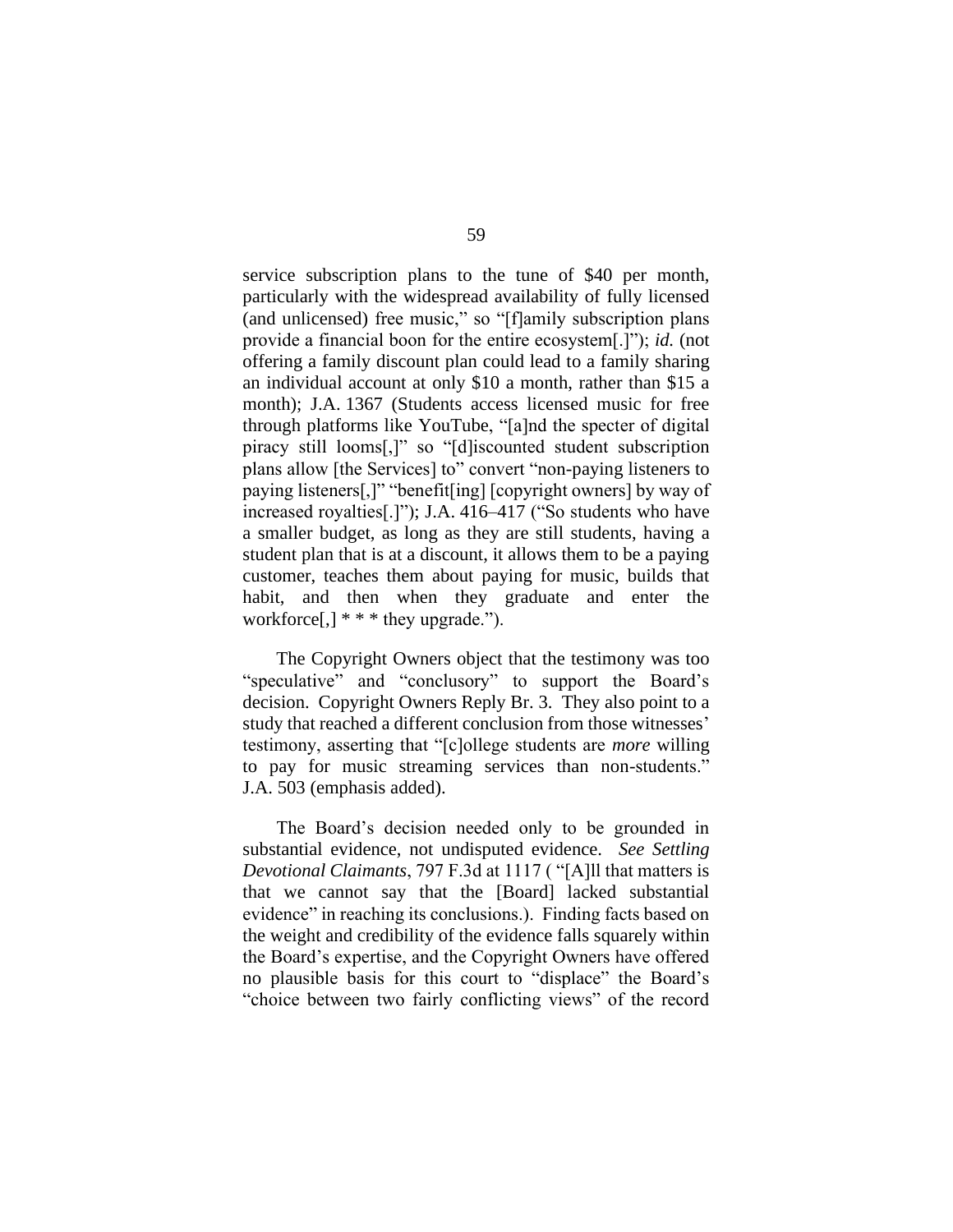evidence. *Universal Camera Corp. v. NLRB*, 340 U.S. 474, 488 (1951); *see Settling Devotional Claimants*, 797 F.3d at 1115.

#### **D**

Finally, we turn to songwriter George Johnson's objections to the Board's mechanical license royalty rates and terms. While thoughtfully presented, none of his arguments succeed.

#### **1**

Johnson's opening argument is that the Board erred by approving the industry-wide Subpart A settlement. That settlement continued the prior mechanical royalty rate agreed to in 2006—the greater of 9.1 cents per song or 1.75 cents per minute of playing time (or fraction thereof)—for physical phonorecords, permanent digital downloads, and ringtones.

Johnson is the only party that objected to adoption of that settlement agreement. He argues that, instead of continuing those rates, the Board should have adjusted for "unrecognized inflation" the 2-cent mechanical rate originally established in 1909, so that the mechanical rate for Subpart A would be roughly 50 cents. Johnson Br. 13; *see also* Oral Arg. Tr. 34:6– 15 (Johnson explaining that his inflation argument "is not an all-or-nothing request[,]" and that he would welcome any inflation-adjusted increase of a prior mechanical rate).

While adopting such an inflation-based approach to rate setting might well have been a reasonable option, that is not enough to prevail under the deferential Administrative Procedure Act standard of review. *See Department of Commerce v. New York*, 139 S. Ct. 2551, 2569 (2019) (Judicial review under the Administrative Procedure Act is narrow, and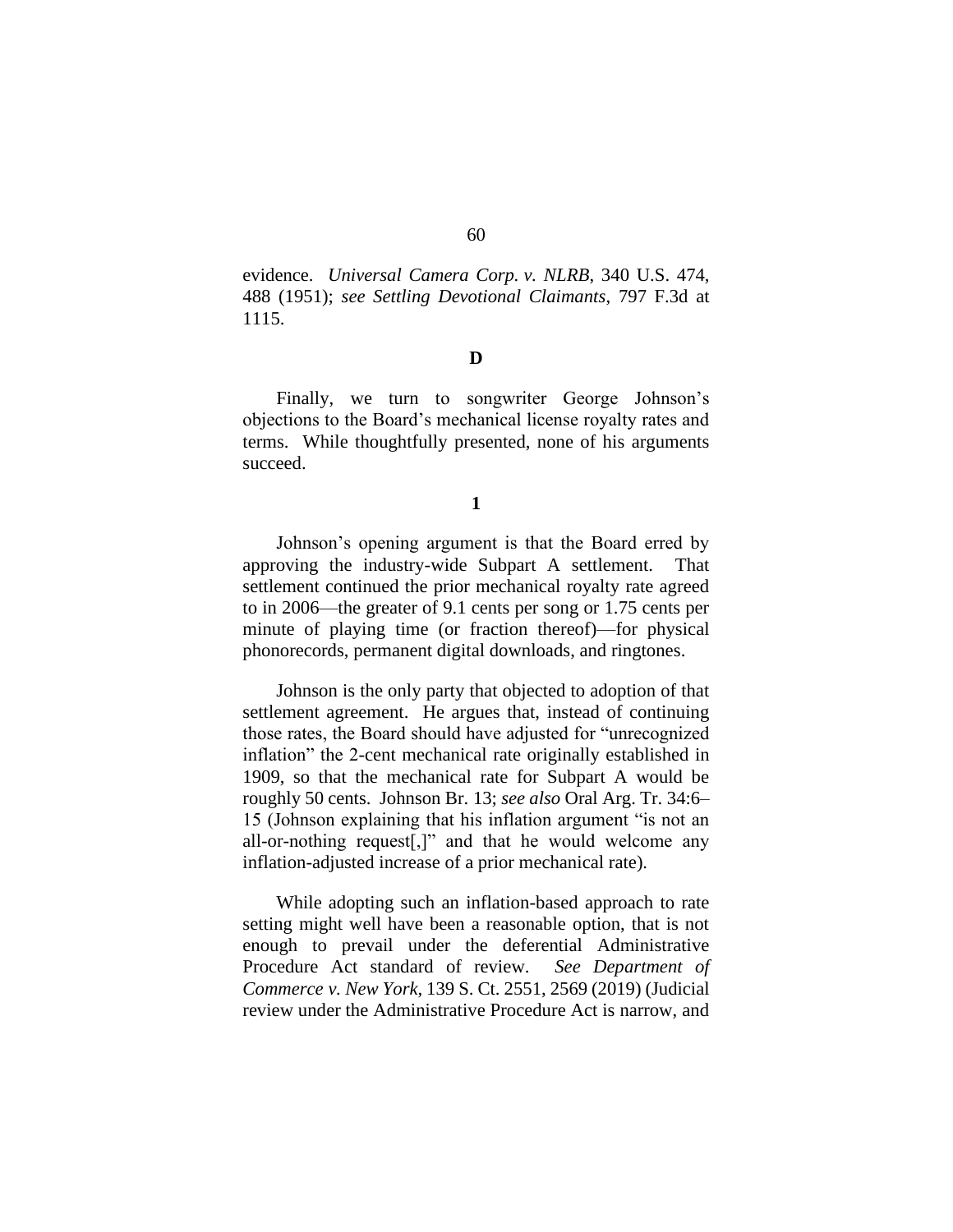"[w]e may not substitute our judgment for that of the [agency], but instead must confine ourselves to ensuring that [it] remained within the bounds of reasoned decisionmaking[.]") (formatting modified); *see also Settling Devotional Claimants*, 797 F.3d at 1115. The only questions are whether the law required such an inflation adjustment or whether it was unreasonable to omit it. The record establishes neither of those.

Nothing in the Copyright Act compelled the Board to include an inflation adjustment. Rather, the Copyright Act empowers the Board to adopt rates and terms reached in an "agreement \* \* \* among some or all of the participants in a proceeding" as long as (i) the Board affords parties to the proceeding "an opportunity to comment on the agreement and object to its adoption" (and those that would be bound by the terms an opportunity to comment on the agreement); and (ii) the agreement provides a "*reasonable basis* for setting statutory terms or rates." 17 U.S.C.  $\S 801(b)(7)(A)$  (2012) (emphasis added).

Johnson fails to explain why mechanically adjusting prior rates and terms for inflation (from 1909 or otherwise) was the only reasonable approach for the Board to take, or why accepting the parties' negotiated continuation of the 2006 rates here was unreasonable. As the Board explained, the rates and terms adopted by the settlement were "negotiated on behalf of the vast majority of parties that historically have participated in [ratemaking proceedings] before the [Board]." 82 Fed. Reg. at 15,298. Those parties, including copyright owners like the National Music Publishers' Association and the Nashville Songwriters Association International, represented "individual songwriters and publishers[,]" and so could be expected to protect their economic self-interest. *Id.* While Johnson disagreed "[f]rom the perspective of an independent songwriter," he did not identify any "evidence to support his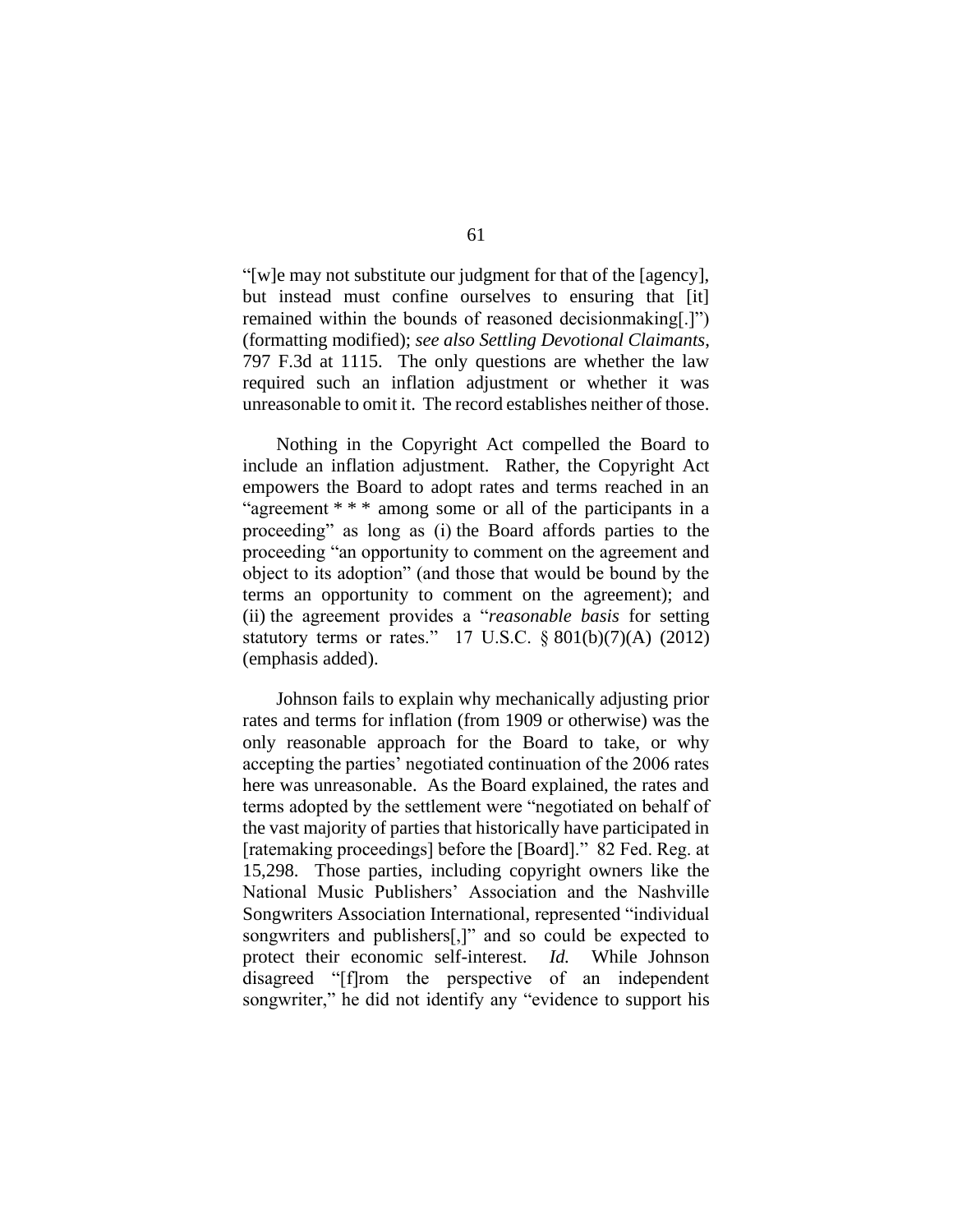argument that the representative negotiators [were] engaged in anti-competitive price-fixing at below-market rates." *Id.*

For those reasons, the Board reasonably concluded that the stakeholder-negotiated prices continued to reflect "market value"—that is, what "a willing buyer and a willing seller would pay, with neither party being under any compulsion to bargain." 82 Fed. Reg. at 15,298–15,299. Those representative "parties clearly concluded that the rates and terms were acceptable to both sides[,]" and Johnson presented insufficient evidence and arguments for the Board "to determine that the agreed rates and terms [were] unreasonable." *Id.* at 15,299.

**2**

Johnson separately argues that the Board erred by allowing "limited download[s]" without compensation to the copyright owners.

By way of explanation,  $37$  C.F.R. §  $385.31(a)$ –(c) sets the royalty rate for the mechanical license at "zero" in three circumstances. First, this rate applies where a record company that owns a sound recording and has a license to use the musical work authorizes a streaming service to play a particular song without cost (usually for a limited period of time or for a limited number of plays) to promote the song, artist, or album. Those are referred to as "Promotional Offerings." 37 C.F.R. § 385.31(a) (2019).

Second, the zero mechanical license applies when the playing of the song is part of a "Free Trial Offering[]" of the streaming service, and the service "receives no monetary consideration" from the user. 37 C.F.R. § 385.31(b) (2019).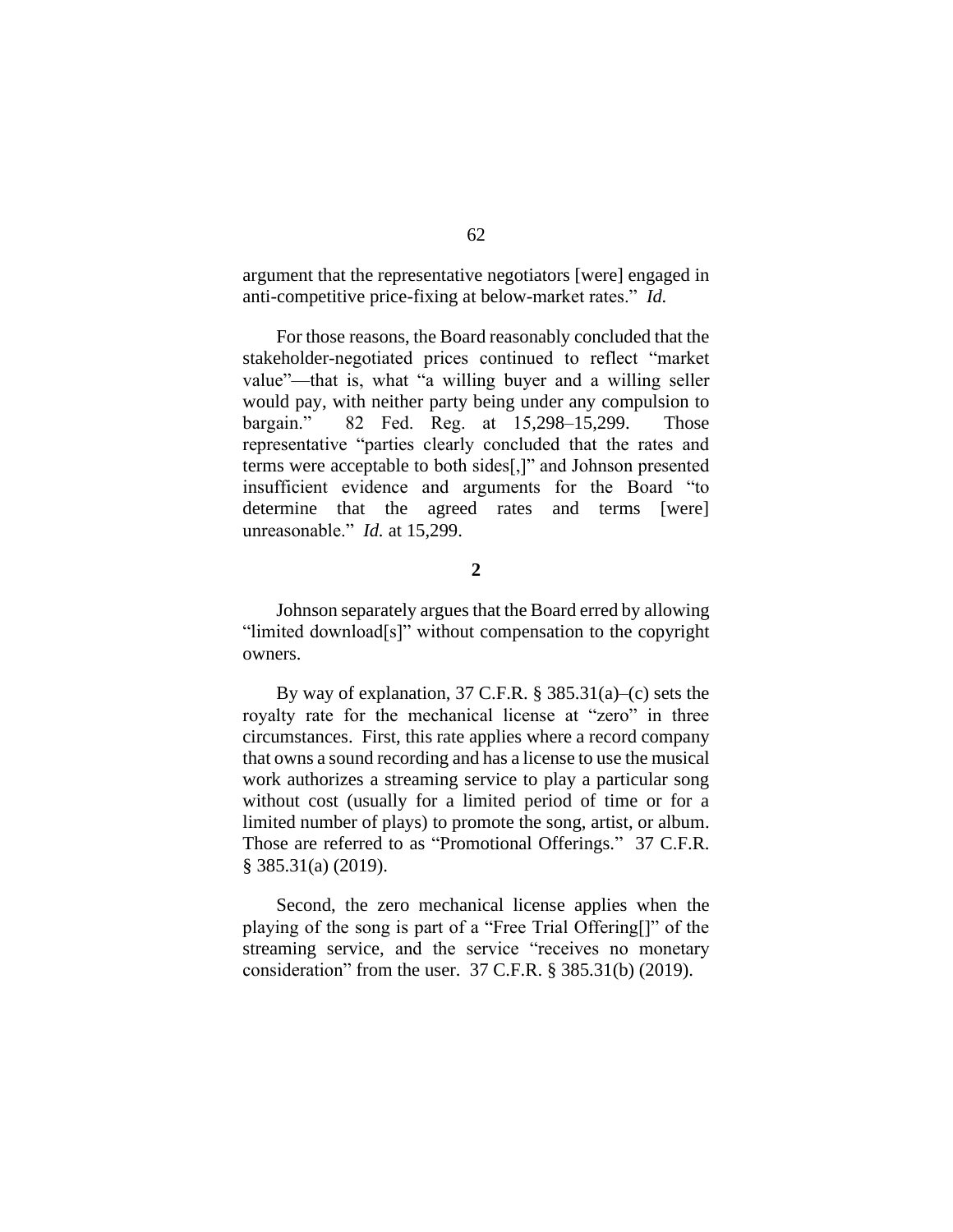Third, the mechanical license zeroes out when the customer has already purchased the song and is simply playing it through an online digital locker run by the streaming service. *See* 37 C.F.R. § 385.31(c) (2019); *see also* 84 Fed. Reg. at 1955. Those are referred to as "Purchased Content Locker Services." 37 C.F.R. § 385.31(c) (2019).

The Board concluded that it was reasonable in setting the royalty rate for determining the mechanical license "to distinguish promotional or non-revenue producing offerings from" the general "revenue-producing offerings" provided by the streaming services. 84 Fed. Reg. at 1955. With respect to Limited Downloads, 37 C.F.R. § 385.31(a) (2019), the Board emphasized that "[r]ecord companies distributing promotional recordings bear responsibility, if any there be, for the licensing of the embodied musical work." 84 Fed. Reg. at 1955. As for Free Trial Offerings, 37 C.F.R. § 385.31(b) (2019), the Board reasoned that they were offered by the Services "to entice free users to become paying subscribers after the free trial period." 84 Fed. Reg. at 1955. And for Purchased Content Locker Services, the customer has already purchased the song and the Streaming Services have already drawn revenue from—and paid royalties for—the purchase price of the song. 37 C.F.R. § 385.31(c) (2019). So additional plays by the purchaser were "free to the [purchaser] and produce[d] no revenue for the Service[s]." 84 Fed. Reg. at 1955.

In those limited circumstances where the Streaming Services gained no revenue from their offering, the Board concluded, it was reasonable not to demand that the streaming service providers "pay mechanical musical works royalties." 84 Fed. Reg. at 1955. To balance things out, the Board simultaneously prohibited the Streaming Services from "deduct[ing] the costs of those service offerings from [their]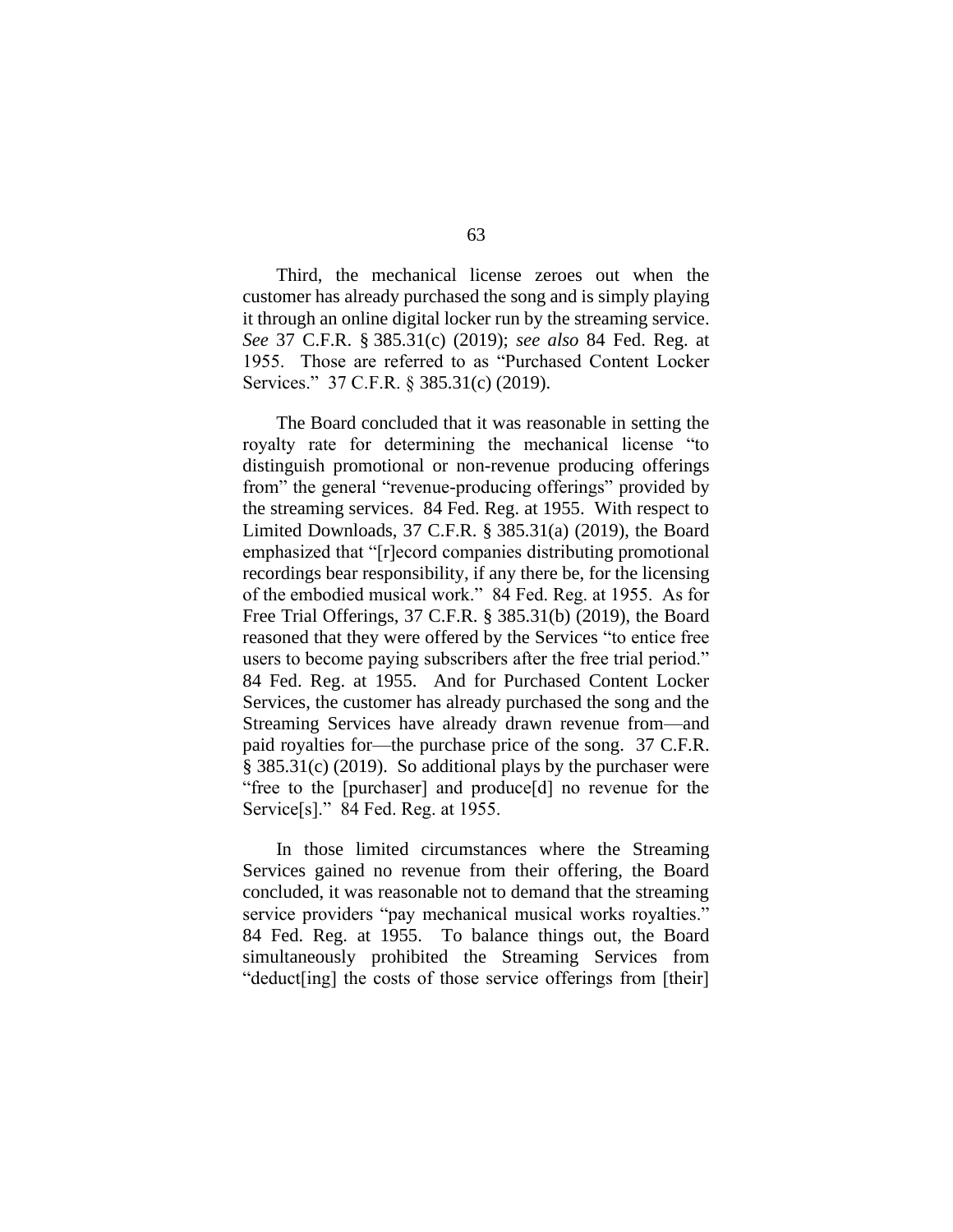revenue, for purposes of calculating royalties payable on a percent of service revenue." *Id.*

Johnson fails to explain why the Board's adoption of those limited and economically balanced exceptions to the generally governing mechanical rates was unreasonable under the circumstances.

Johnson next asserts that the Board erred by not requiring a "BUY Button" on all streaming service platforms. Johnson Br. 14–15. Under Johnson's proposal, interactive streaming service providers "would be required to include a buy button" alongside songs available for streaming "that allows customers to voluntarily buy or purchase a work as a permanent paid digital download." 84 Fed. Reg. at 1924 (internal quotation marks omitted).

But the Board reasonably explained that, as relevant here, its role is statutorily confined to establishing royalty rates and terms. *See* 17 U.S.C. § 115 (2012); 84 Fed. Reg. at 1924. So while the Board recognized that "Services may install a 'buy button' if they wish," the Board itself had no authority to "mandate that service business innovation[.]" 84 Fed. Reg. at 1924. Nor was it clear "what purpose that button would serve other than to alert consumers to the possibility of buying a song they happen to stream[,]" a fact of which the Board believed consumers were "already aware." *Id.*

#### **4**

Finally, Johnson asks this court to "re-design" the entire rate structure because it is "based on a faulty business model for streaming." Johnson Br. 15–16. He proposed a system in which customers "buy the song or the album for a few dollars,

**<sup>3</sup>**